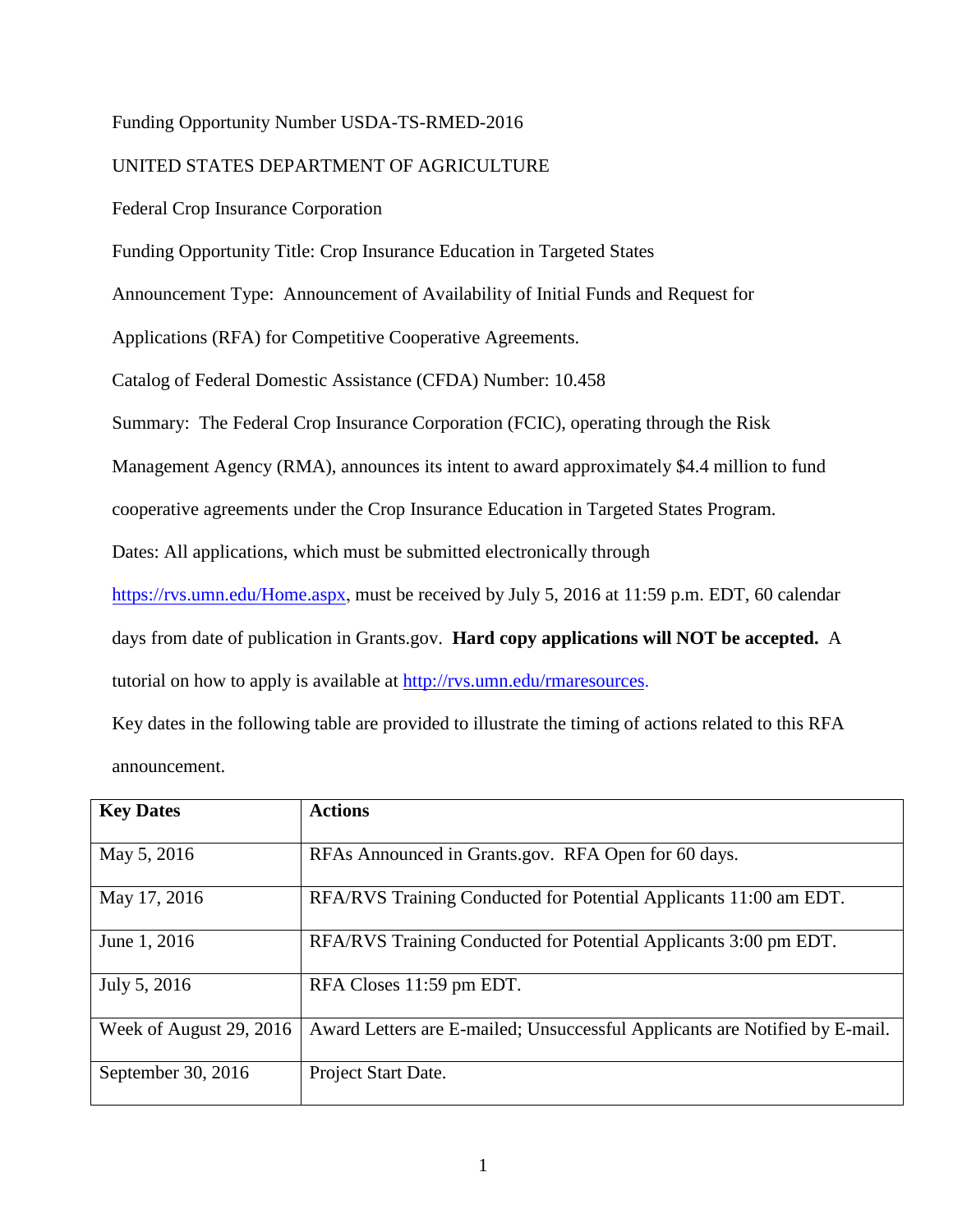Purpose: The purpose of the Targeted States program is to deliver crop insurance education and information to U.S. agricultural producers in States where there is traditionally, and continues to be a low level of Federal crop insurance participation and availability, and producers are underserved by the Federal crop insurance program. These states, defined as Targeted States for the purposes of this RFA, are Alaska, Connecticut, Delaware, Hawaii, Maine, Maryland, Massachusetts, Nevada, New Hampshire, New Jersey, New York, Pennsylvania, Rhode Island, Utah, Vermont, West Virginia, and Wyoming. Any cooperative agreements that may be funded will not exceed the maximum funding amount established for each of the Targeted States. Recipients must agree to the substantial involvement of RMA in the project.

Applications submitted under this RFA must demonstrate how the proposed crop insurance education activities will help producers in Targeted States understand:

- The kinds of risks addressed by crop insurance;
- The features of existing and emerging crop insurance products such as Whole-Farm Revenue Protection, and Supplemental Coverage Option (SCO);
- The use of crop insurance in the management of risk;
- How the use of crop insurance can affect other risk management decisions, such as the use of marketing and financial tools;
- Farm record keeping and planning (Farm Financial Benchmarking as described in section 7 U.S.C.  $\S$  1502(b)(7)) practices to
	- o Create farm baseline by commodity/farm enterprise;
	- o Compare farm financials by similar enterprise;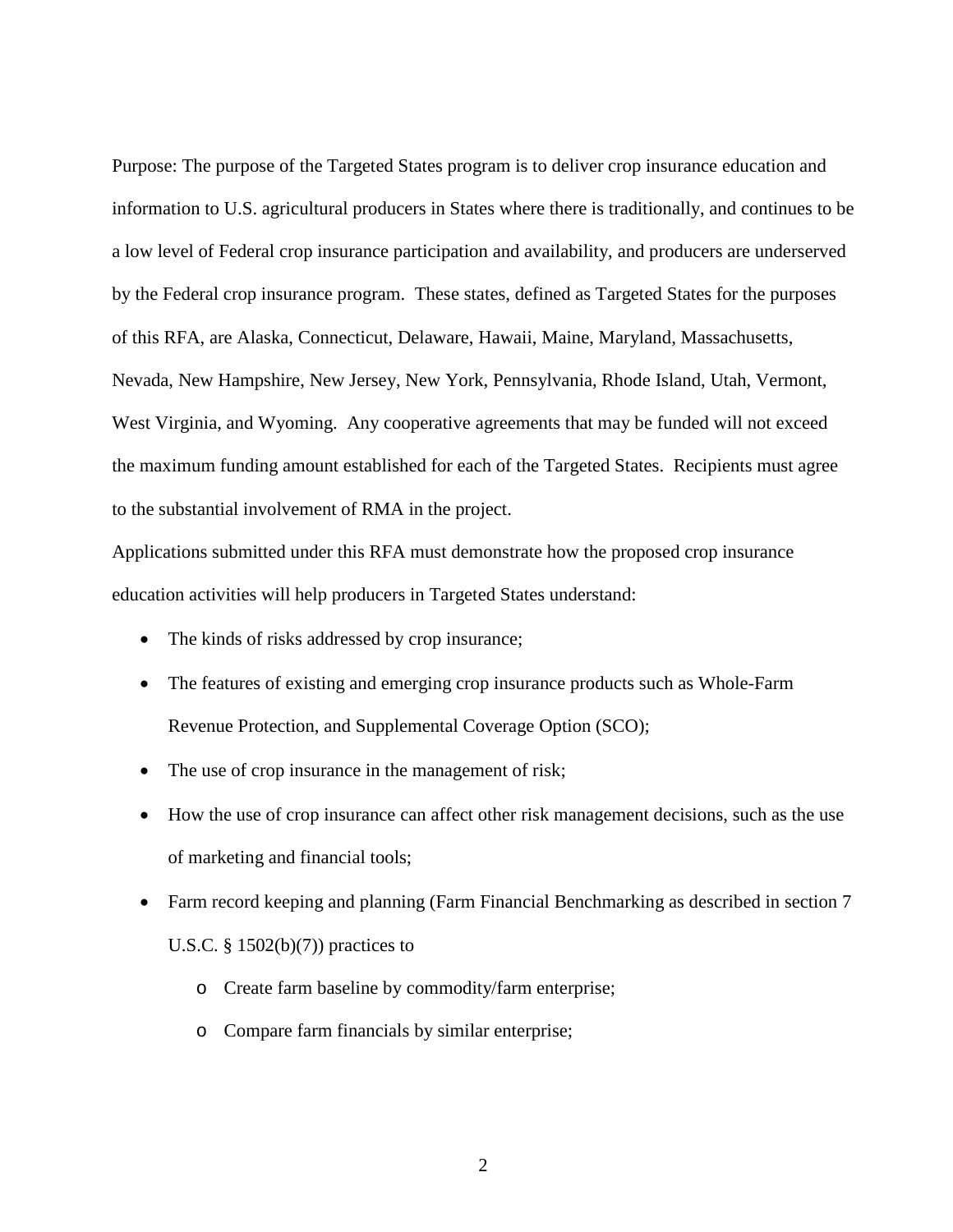- o Meet crop insurance record requirements to improve management performance and business profitability, and adjust production methods; and
- o Optimize and improve records with relevant and current strategies for use in crop insurance; and

• How to make informed decisions on crop insurance prior to the sales closing date deadline. Funding availability for this program may be announced at approximately the same time as funding availability for similar but separate program, the Risk Management Education Partnerships Program (CFDA No. 10.460). Prospective applicants must carefully examine and compare the notices of each announcement.

The collections of information in this announcement have been approved by the Office of Management and Budget (OMB) under control number 0563-0067.

# THIS ANNOUNCEMENT CONSISTS OF EIGHT SECTIONS:

Section A—Funding Opportunity Description

- *1. Legislative Authority*
- *2. Background*
- *3. Project Goal*

Section B—Award Information

- *1. Type of Application*
- *2. Funding Availability*
- *3. Location*
- *4. Maximum Award*
- *5. Project Period*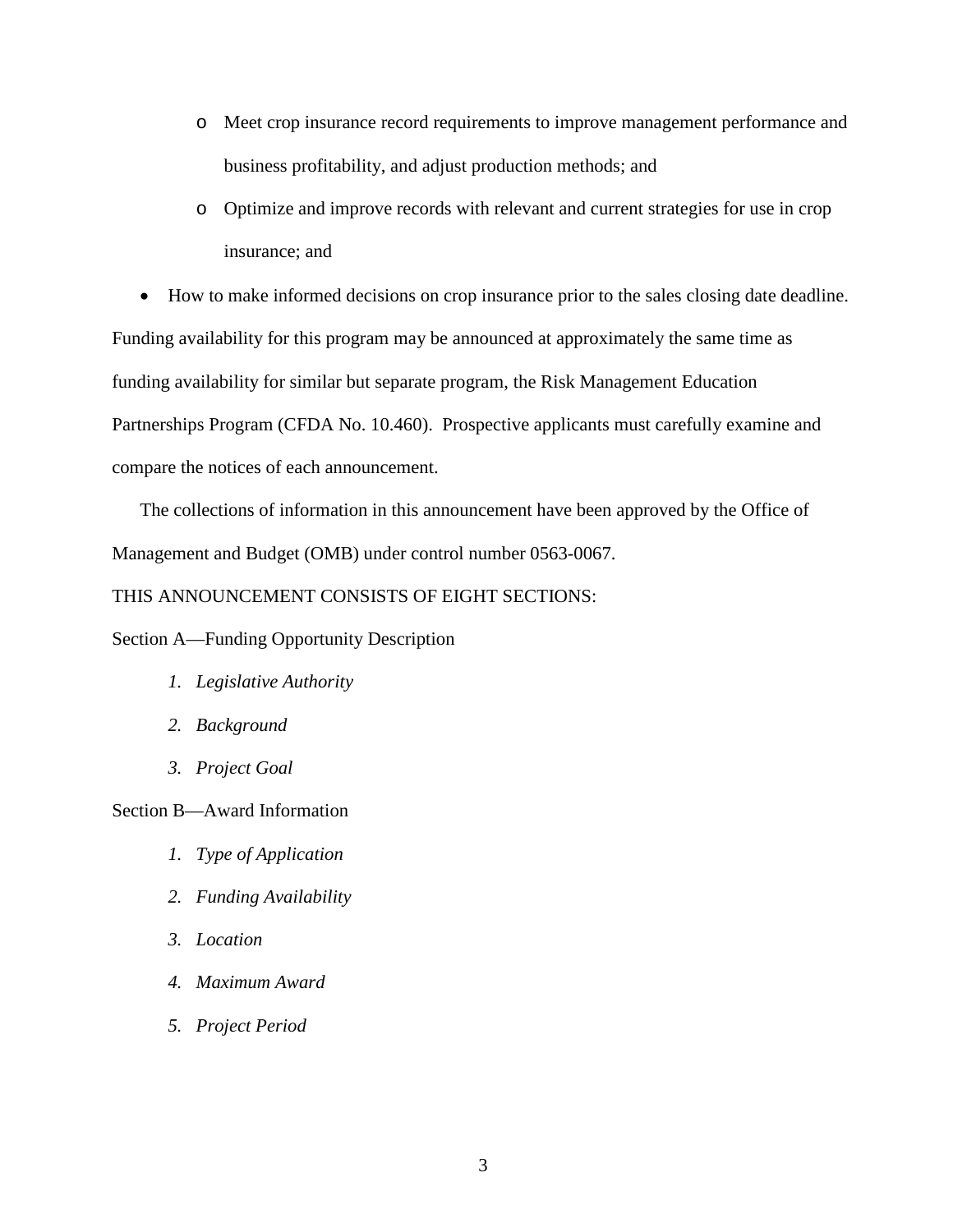- *6. Audience Emphasis*
- *7. RMA Substantial Involvement*
- *8. Description of Agreement Award - Recipient Tasks*
- 9. *Other Tasks*

# C—Eligibility Information

- *1. Eligible Applicants*
- *2. Cost Sharing or Matching Funding*
- *3. Other - Non-Financial Benefits*

# Section D—Application and Submission Information

- *1. Electronic Application Package*
- *2. Content and Form of Application Submission*
- *3. Funding Restrictions*
- *4. Limitation on Use of Project Funds for Salaries and Benefits*
- *5. Indirect Cost Rates*
- *6. Other Submission Requirements*
- *7. Acknowledgement of Applications*

## Section E—Application Review Information

- *1. Criteria*
- *2. Review and Selection Process*

## Section F—Award Administration Information

- *1. Information Contained in a Federal Award*
- *2. Administrative and National Policy Requirements*
	- *i. Requirement to Use USDA Logo*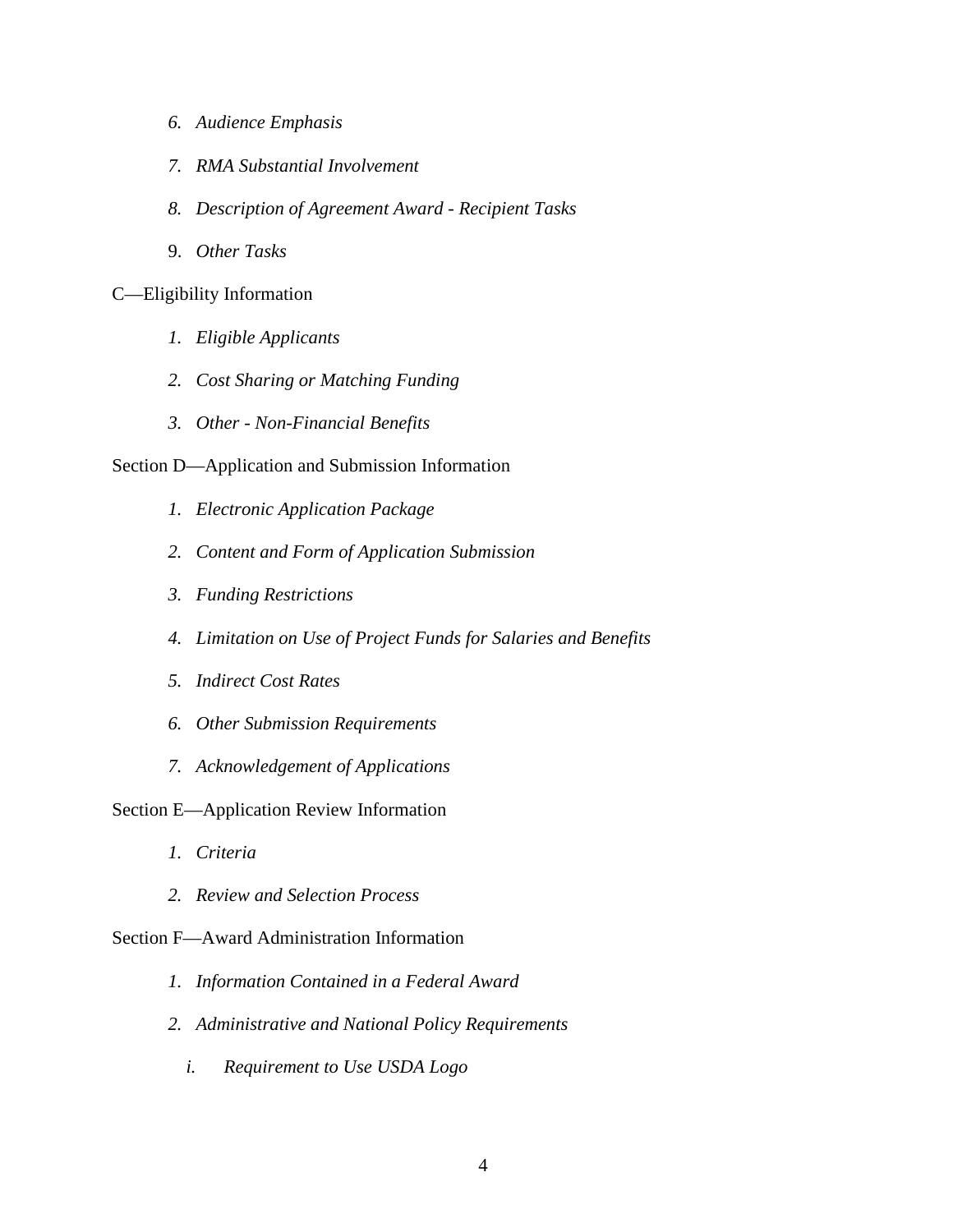- *ii. Requirement to Provide Project Information to an RMA-selected Representative*
- *iii. Access to Panel Review Information*
- *iv. Confidential Aspects of Applications and Awards*
- *v. Audit Requirements*
- *vi. Prohibitions and Requirements Regarding Lobbying*
- *vii. Representation Regarding the Prohibition on Using Funds under Grants and Cooperative Agreements with Entities that Require Certain Internal Confidentiality Agreements*
- *viii. Applicable OMB Circulars*
- *ix. Requirement to Assure Compliance with Federal Civil Rights Laws*
- *x. Requirement to Participate in a Post Award Teleconference*
- *xi. Requirement to Participate in a Post Award Civil Rights Training*
- *xii. Requirement to Submit Educational Materials to the Ag Risk and Farm Management Library*
- 3. *Reporting Requirements*

## Section G—Agency Contact

# Section H—Additional Information

- *1. The Restriction of the Expenditure of Funds to Enter into Financial Transactions*
- *2. Required Registration with the System for Awards Management (SAM) for Submission of Proposals*

# Full Text of Announcement

- A. Funding Opportunity Description
- *1. Legislative Authority*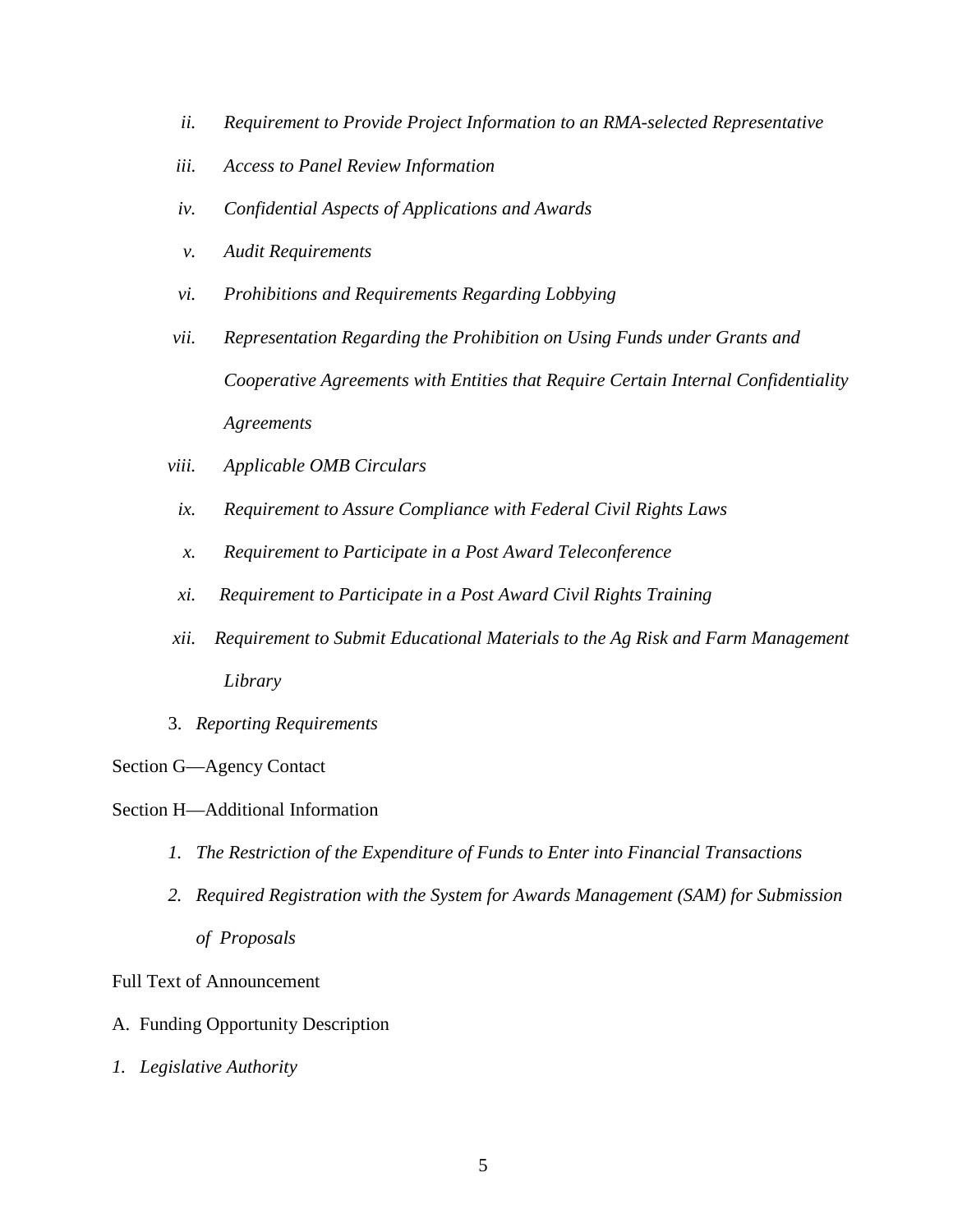The Targeted States Program is authorized under Section 524(a)(2) of the Federal Crop Insurance Act (FCIA), 7 U.S.C. § 1524(a)(2).

# *2. Background*

RMA promotes and regulates sound risk management solutions to improve the economic stability of American agriculture. On behalf of FCIC, RMA does this by offering Federal crop insurance products through a network of private-sector partners, overseeing the creation of new risk management products, seeking enhancements in existing products, ensuring the integrity of crop insurance programs, offering programs aimed at equal access and participation of underserved communities, and providing risk management education and information.

One of RMA's strategic goals is to ensure that its customers are well-informed of risk management solutions available. This educational goal is authorized by Section 524(a)(2) of the FCIA (7 U.S.C. § 1524(a)(2)). This section authorizes funding for the establishment of crop insurance education and information programs in States where there is traditionally, and continues to be, a low level of Federal crop insurance participation and availability, and producers are underserved by the Federal crop insurance program. In accordance with the FCIA, the States with this designation for Fiscal Year (FY) 2016 are Alaska, Connecticut, Delaware, Hawaii, Maine, Maryland, Massachusetts, Nevada, New Hampshire, New Jersey, New York, Pennsylvania, Rhode Island, Utah, Vermont, West Virginia, and Wyoming (defined as "Targeted States" for the purposes of this RFA).

Call for Stakeholder input: FCIC through the RMA, seeks your comments about this RFA. We will consider the comments when we develop the next RFA for the program, if applicable, and FCIC may consider these comments for changes to future RFAs. Submit written stakeholder comments by December 31, 2016 via e-mail to: [RMA.Risk-ED@rma.usda.gov.](mailto:RMA.Risk-ED@rma.usda.gov) In your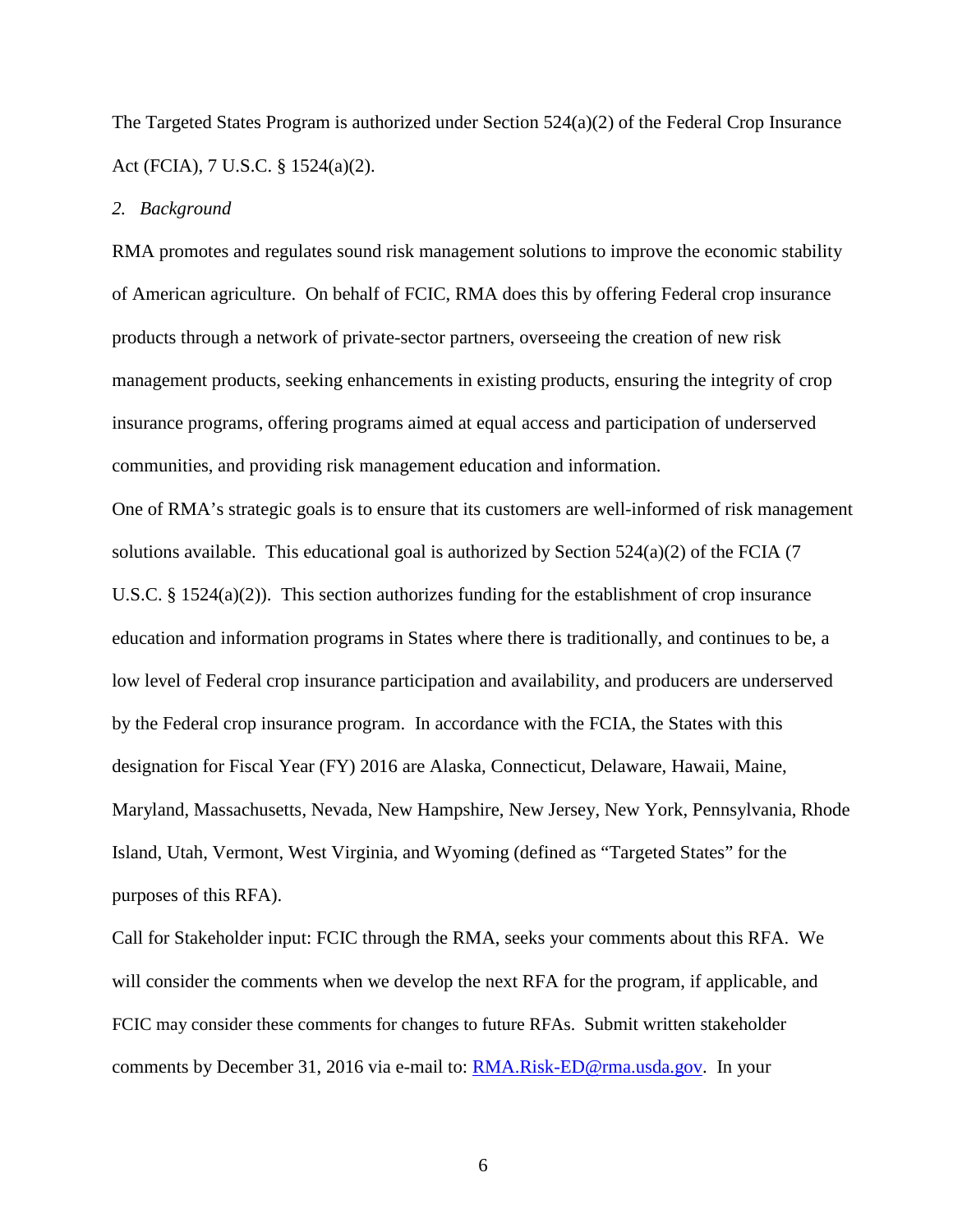comments, please state that you are responding to the **Risk Management Targeted States** 

**Program** RFA. Comments are optional and voluntary.

# *3. Project Goal*

The goal of the Targeted States Program is to ensure that producers in the Targeted States are fully informed of existing and emerging crop insurance products in order to take full advantage of such products including:

- The kinds of risks addressed by crop insurance;
- The features of existing and emerging crop insurance products such as Whole-Farm Revenue Protection, and Supplemental Coverage Option (SCO);
- The use of crop insurance in the management of risk;
- How the use of crop insurance can affect other risk management decisions, such as the use of marketing and financial tools;
- Farm record keeping and planning (Farm Financial Benchmarking as described in section 7 U.S.C.  $\S$  1502(b)(7)) practices to
	- o Create farm baseline by commodity/farm enterprise;
	- o Compare farm financials by similar enterprise;
	- o Meet crop insurance record requirements to improve management performance and business profitability, and adjust production methods; and
	- o Optimize and improve records with relevant and current strategies for use in crop insurance; and
- How to make informed decisions on crop insurance prior to the sales closing date deadline.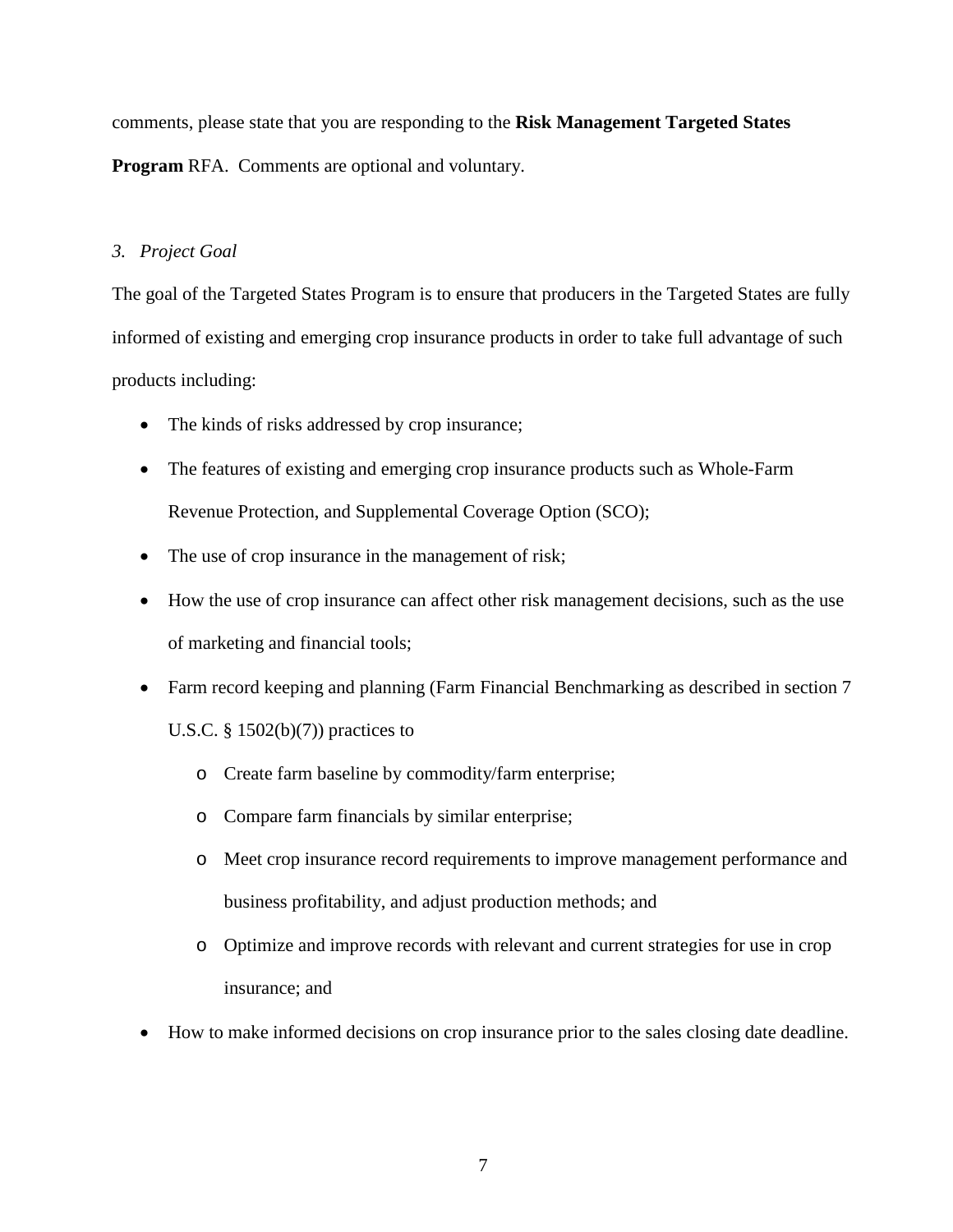In carrying out the requirements under section 11027 of Public Law 113-79, the Secretary of Agriculture has placed special emphasis on risk management strategies (including farm financial benchmarking), education and crop insurance education specifically targeted to the following producers:

- i. Beginning farmers or ranchers;
- ii. Legal immigrant farmers or ranchers that are attempting to become established producers in the United States;
- iii. Socially disadvantaged farmers or ranchers;
- iv. Farmers or ranchers that
	- a. are preparing to retire; and
	- b. are using transition strategies to help new farmers or ranchers get started; and
- v. New or established farmers or ranchers that are converting production and marketing systems to pursue new markets.

Additional priority will also be given to applications which target producers living in Strike Force or Promise Zone communities as defined by USDA, provided that the producers in these categories also meet the minimum statutory criteria, and the applicant demonstrates a history of success in these designated areas.

## B. Award Information

#### *1. Type of Application*

Only electronic applications will be accepted and they must be submitted through [https://rvs.umn.edu/Home.aspx.](https://rvs.umn.edu/Home.aspx)**Hard copy applications will NOT be accepted.** Applications submitted for the Risk Management Education in Targeted States Program are new applications: there are no renewals. All applications will be reviewed competitively using the selection process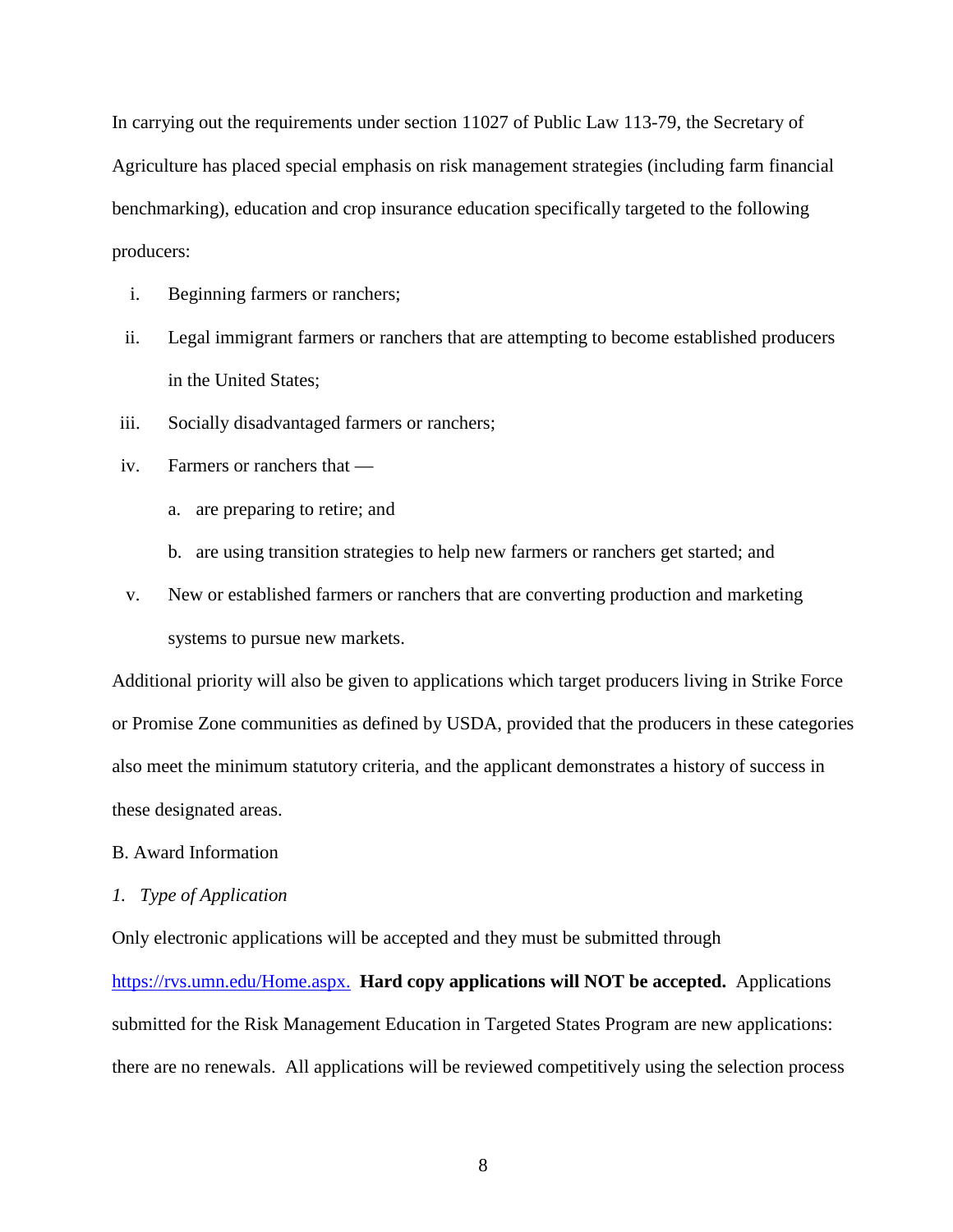and evaluation criteria described in Section E – Application Review Information. Each award will be designated as a Cooperative Agreement, which will require substantial involvement by RMA.

## 2. *Funding Availability*

There is no commitment by USDA to fund any particular application or make a specific number of awards. It is difficult to accurately estimate the number and amount of awards that RMA will provide this year. However, in the past few years, RMA has awarded 16 cooperative agreements each year, ranging from \$206,000 to \$700,000, and an average funding of \$312,500. RMA intends to award approximately \$4,367,000 million (in fiscal year 2016) **to fund one or more cooperative agreement(s) not to exceed the maximum funding amount established for each of the** 

**Targeted States.** An applicant must apply for funding for that Targeted State where the applicant intends to deliver the educational activities, and must limit its request for funding in a particular Targeted State based upon the funding levels available below.

| \$202,000 |
|-----------|
| \$221,000 |
| \$247,000 |
| \$225,000 |
| \$228,000 |
| \$285,000 |
| \$218,000 |
| \$228,000 |
| \$207,000 |
| \$238,000 |
| \$401,000 |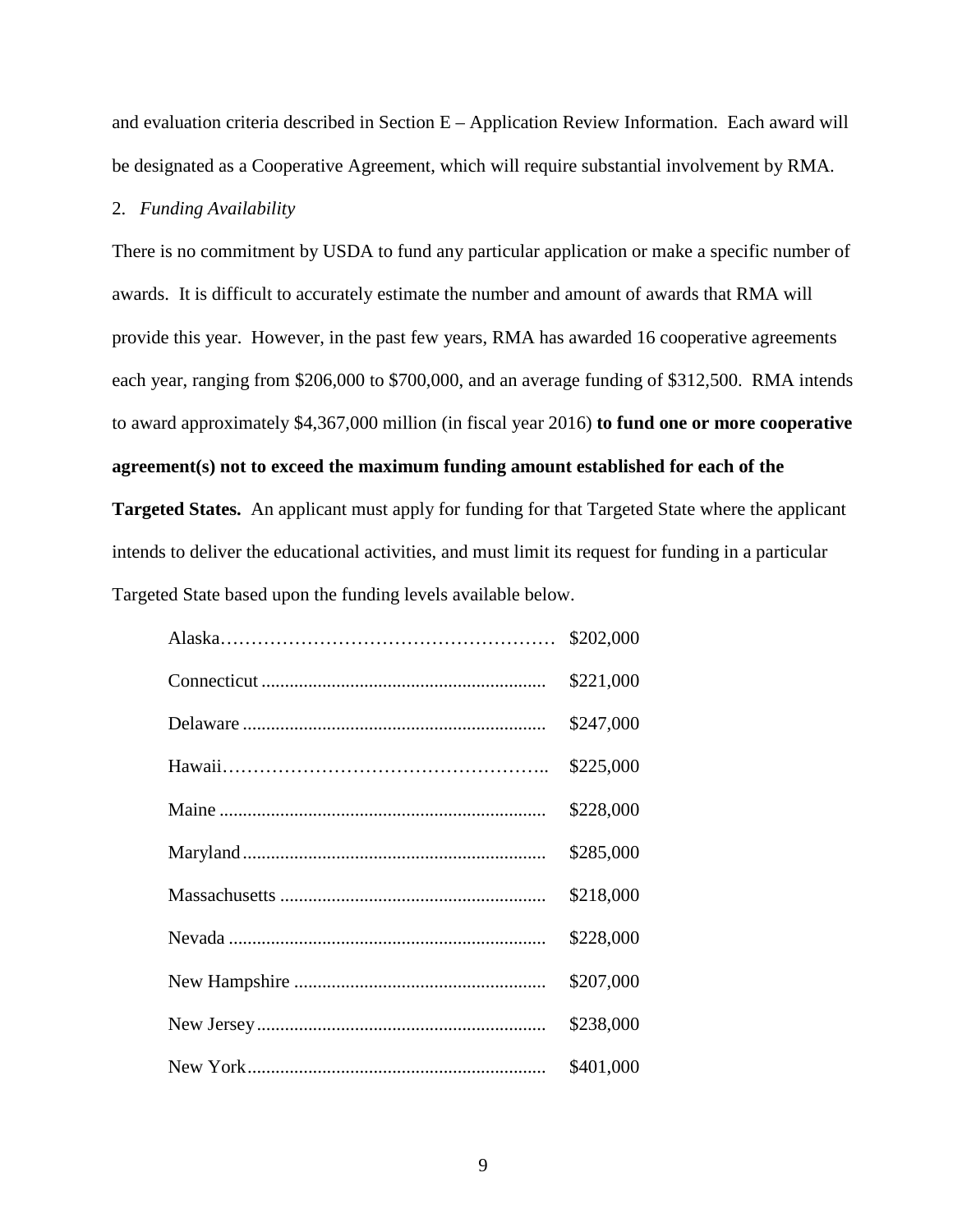| \$475,000   |
|-------------|
| \$202,000   |
| \$268,000   |
| \$229,000   |
| \$230,000   |
| \$263,000   |
| \$4,367,000 |

Funding amounts were determined by first allocating an equal amount of \$200,000 to each Targeted State. Remaining funds were allocated on a pro-rata basis according to each Targeted State's share of agricultural cash receipts reported in the National Agricultural Statistics Service (NASS) 2012 Agricultural Census, relative to the total for all Targeted States. Both the equal allocation and the pro-rata allocation were totaled together and rounded to the nearest \$1,000 to arrive at the funding limit for each Targeted State.

In the event that additional funds become available under this program or in the event that no application for a given Targeted State is recommended for funding by the evaluation panel, these additional funds, or unused funds for a particular Targeted State, may be allocated pro-rata to other recipients. These additional or unused funds may be offered to selected recipients for use in broadening the size or scope of awarded projects within the Targeted States in which funds were awarded, if such selected recipients agree to any changes to the project necessary determined by RMA to make use of the additional funds. The decision of whether any additional or unused funds are offered to other award recipients, and the pro-rata manner in which they may be distributed to recipients that are willing to make required adjustments to their awarded projects to accept such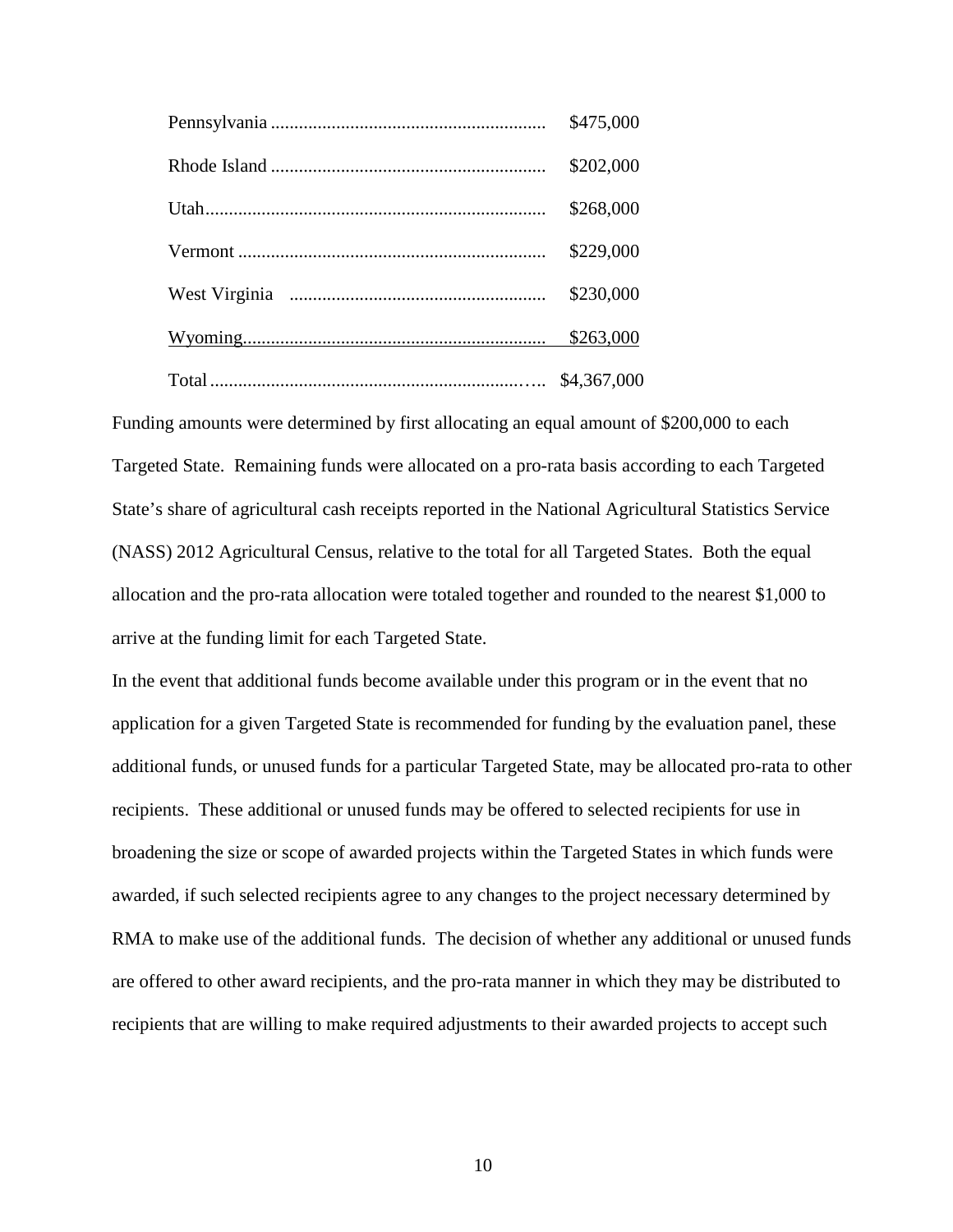additional funds, is within the discretion of the Administrator of RMA, Manager of FCIC. RMA is not required to distribute any additional or unused funds to the recipients.

In the event that the Manager of FCIC determines that available RMA resources cannot support the administrative and substantial involvement requirements of all agreements recommended for funding, the Manager may elect to fund fewer agreements than the available funding might otherwise allow.

#### *3. Maximum Award*

Any application that requests funding under this Announcement of more than the amount listed above for a project in a given Targeted State will be rejected.

All awards will be made and agreements finalized no later than September 09, 2016 with the project start date of September 30, 2016.

#### *4. Project Period*

Projects will be funded for a period of up to one year from the project starting date.

## *5. Location*

The RMA Regional Offices that service the Targeted States are listed below. Staff from these respective RMA Regional Offices and the Risk Management Education Division (RMED) DC Office will provide the RMA substantial involvement for Targeted States projects conducted within the respective regions.

> Billings, Montana Regional Office: (WY) Spokane, WA Regional Office: (AK) Davis, California Regional Office: (HI, NV and UT) Raleigh, North Carolina Regional Office: (CT, DE, ME, MD, MA, NH, NJ, NY, PA, RI, VT and WV)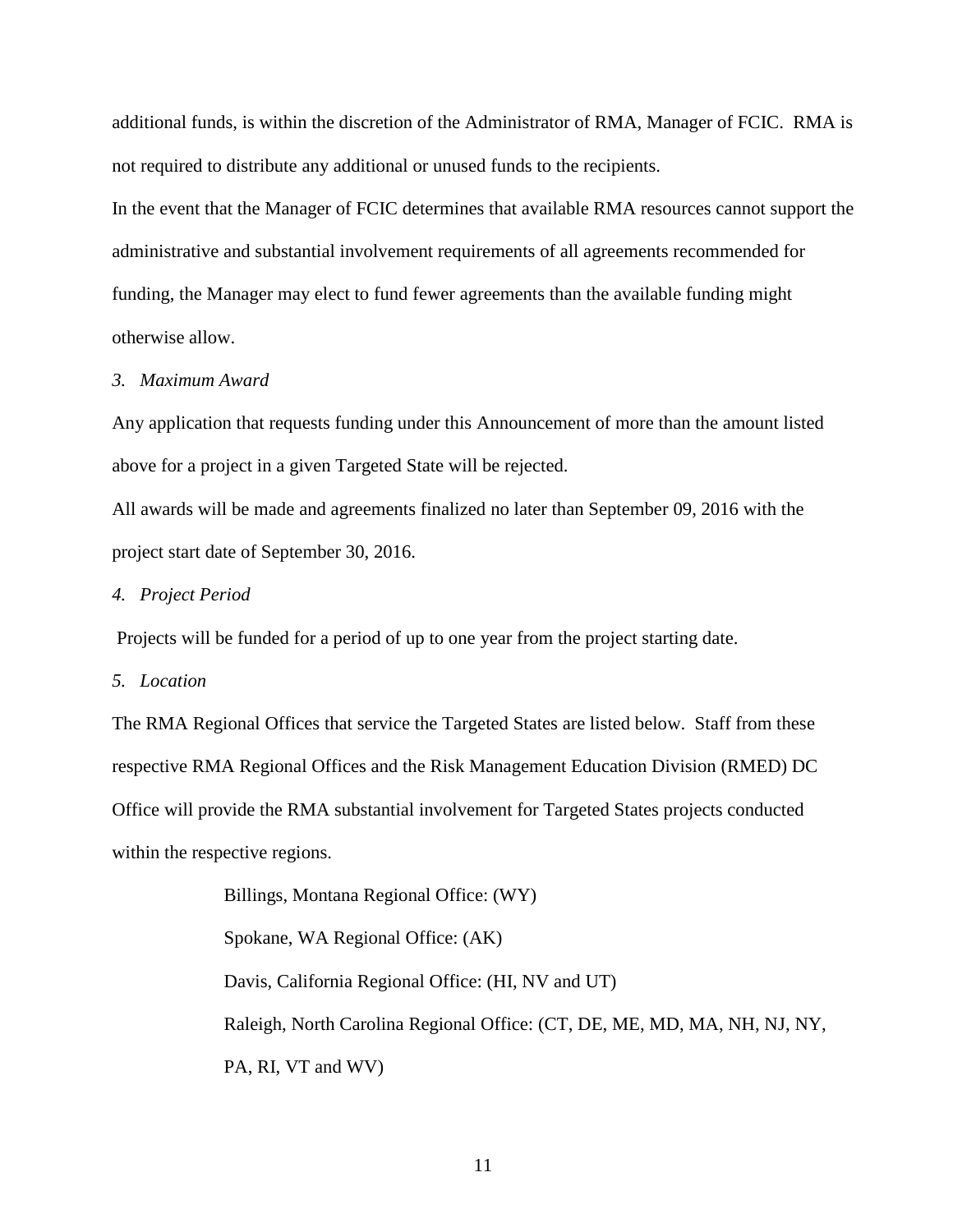Each application must clearly designate the Targeted State where crop insurance educational activities for the project will be delivered in block 14 of the SF-424, "Application for Federal Assistance." Applications without this designation in block 14 will be rejected. Applicants may apply to deliver education to producers in more than one Targeted State, but a separate application must be submitted for each Targeted State because applications will be compared to applications submitted for the same state. Any single application proposing to conduct educational activities in more than one Targeted State will be rejected.

#### *6. Audience Emphasis*

Audience emphasis is on U.S. producers and ranchers, and should specifically reach out to producer types not normally reached, such as limited resource and socially disadvantaged producers, to ensure they are given the opportunity to participate in educational activities. Audience groups may include: traditional farmers and ranchers; new and beginning farmers; farmers or ranchers that are preparing to retire and are using transition strategies to help new farmers or ranchers get started; legal immigrant farmers or ranchers, minority producers; veterans; women; farmers and ranchers marketing their products as part of a local or regional food system; livestock producers, organic producers, new or established farmers or ranchers that are converting production and marketing systems to pursue new markets; small farms or ranches, sustainable producers, value-added producers, and producers living in areas designated as Strike Force or Promise Zone communities as defined by USDA, provided that the producers in these categories that are emphasized also meet the minimum statutory criteria.

#### *RMA Substantial Involvement*

RMA will be substantially involved during the performance of the funded project through RMA's three (4) Regional Offices and RMED DC Office identified earlier. Potential types of substantial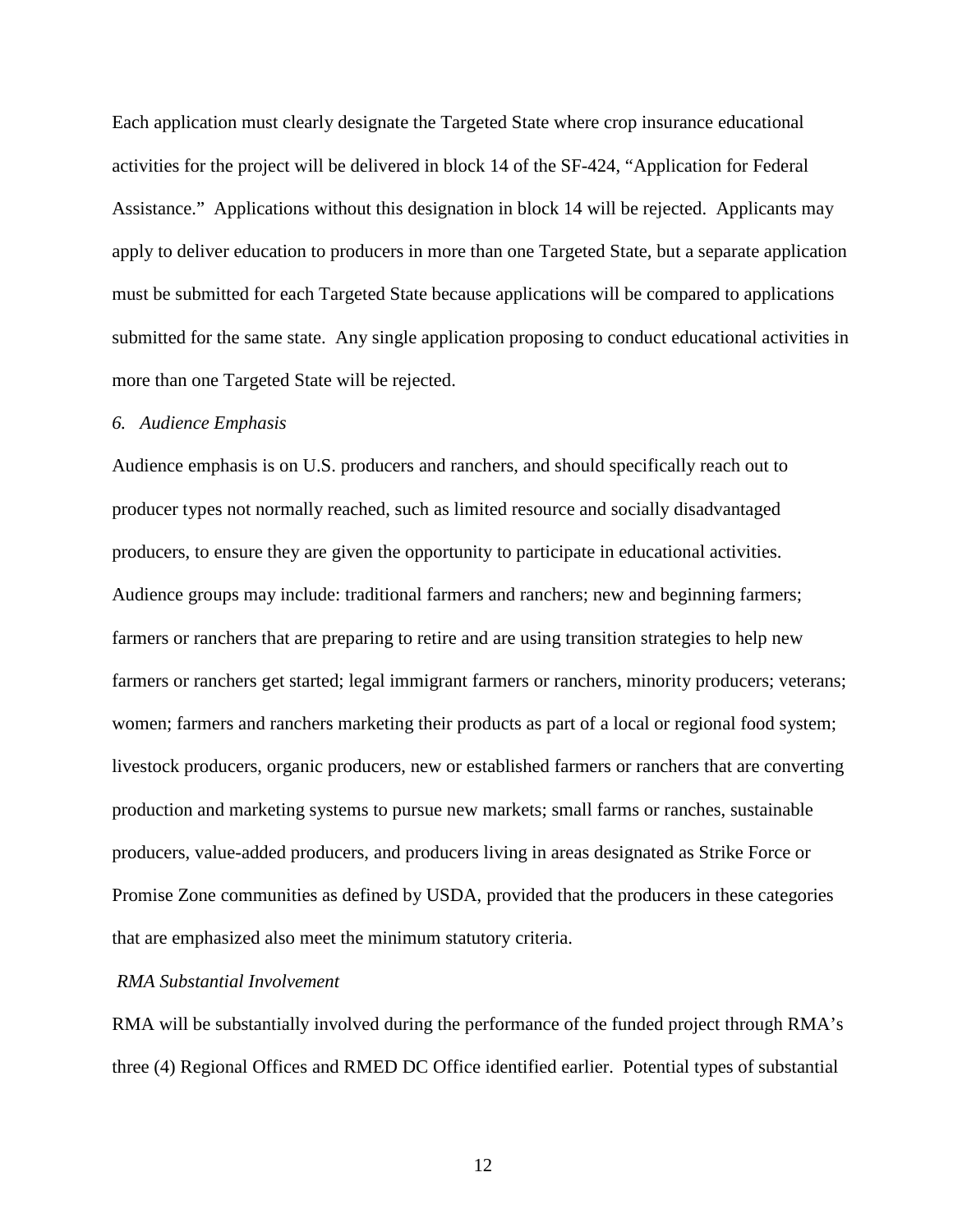involvement by these three (4) Regional Offices and RMED DC Office will include, but are not limited to, the following activities.

- i. Collaborate with the recipient in assembling, reviewing, and approving risk management materials for producers in the designated Targeted States.
- ii. Collaborate with the recipient in reviewing and approving a promotional program for raising awareness for risk management and for informing producers of training and informational opportunities in the Targeted States.
- iii. Collaborate with the recipient on the delivery of education to producers and agribusiness professionals for the Targeted States. This collaboration will include: (a) reviewing and approving in advance all producer and agribusiness professional educational activities; (b) advising the recipient on technical issues related to crop insurance education and information; and (c) assisting the recipient in informing producers and agribusiness professionals about educational activity plans and scheduled meetings.
- iv. Conduct an evaluation of the performance of the recipient in meeting the tasks of the project.

Applications that do not address substantial involvement by RMA will be rejected.

*8. Description of Agreement Award - Recipient Tasks*

In conducting activities to achieve the purpose and goal of this program in a designated Targeted State, the recipient will be responsible for performing the following tasks:

i. Develop and conduct a promotional program in English or a non-English language to producers. If non-English language is used, a translation in English must be provided. This program will include activities using media, newsletters, publications, or other appropriate informational dissemination techniques that are designed to: (a) raise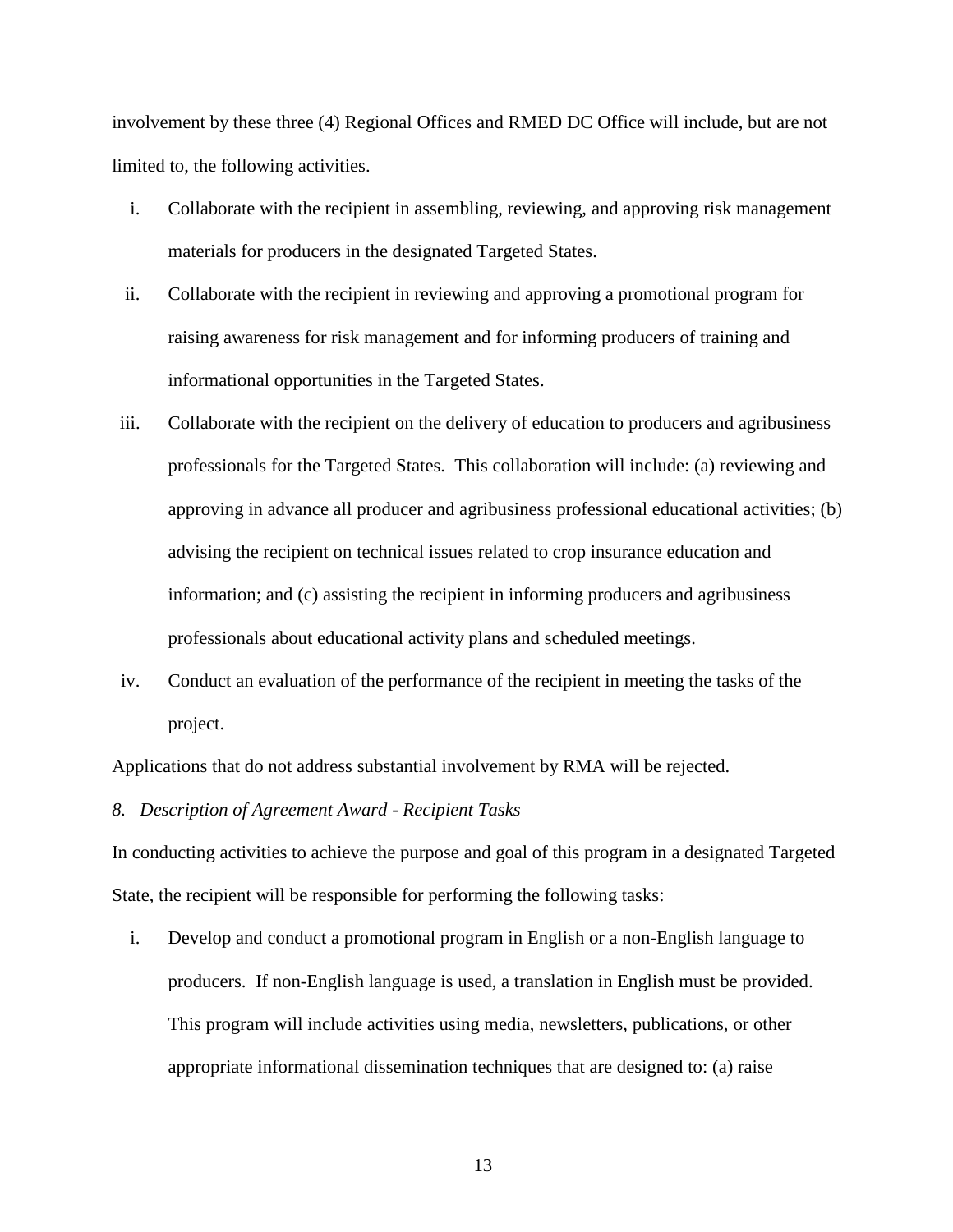awareness for crop insurance; (b) inform producers of the availability of crop insurance; (c) inform producers of the crop insurance sales closing dates prior to the deadline; and (d) inform producers, in the designated Targeted State of training and informational opportunities.

- ii. Deliver crop insurance training and informational opportunities in English or a non-English language to agricultural producers (and may deliver to agribusiness professionals) in the designated Targeted State in a timely manner, prior to crop insurance sales closing dates, in order for producers to make informed decisions regarding risk management tools prior to the crop insurance sales closing dates deadline. This delivery will include organizing and delivering educational activities using instructional materials that have been assembled to meet the local needs of agricultural producers. Activities must be directed primarily to agricultural producers, but may include those agribusiness professionals that frequently advise producers on crop insurance tools and decisions and will use the information gained from these trainings to advise producers.
- iii. Document all educational activities conducted under the cooperative agreement and the results of such activities, including criteria and indicators used to evaluate the success of the program. The recipient will also be required, if requested by RMA, to provide information to RMA-selected contractor(s) to evaluate all educational activities and advise RMA regarding the effectiveness of activities.

## *9. Other Tasks*

In addition to the specific, required tasks listed above, the applicant may propose additional tasks that would contribute directly to the purpose of this program such crop insurance educational activities targeting producers engaged in local or regional food systems. For any proposed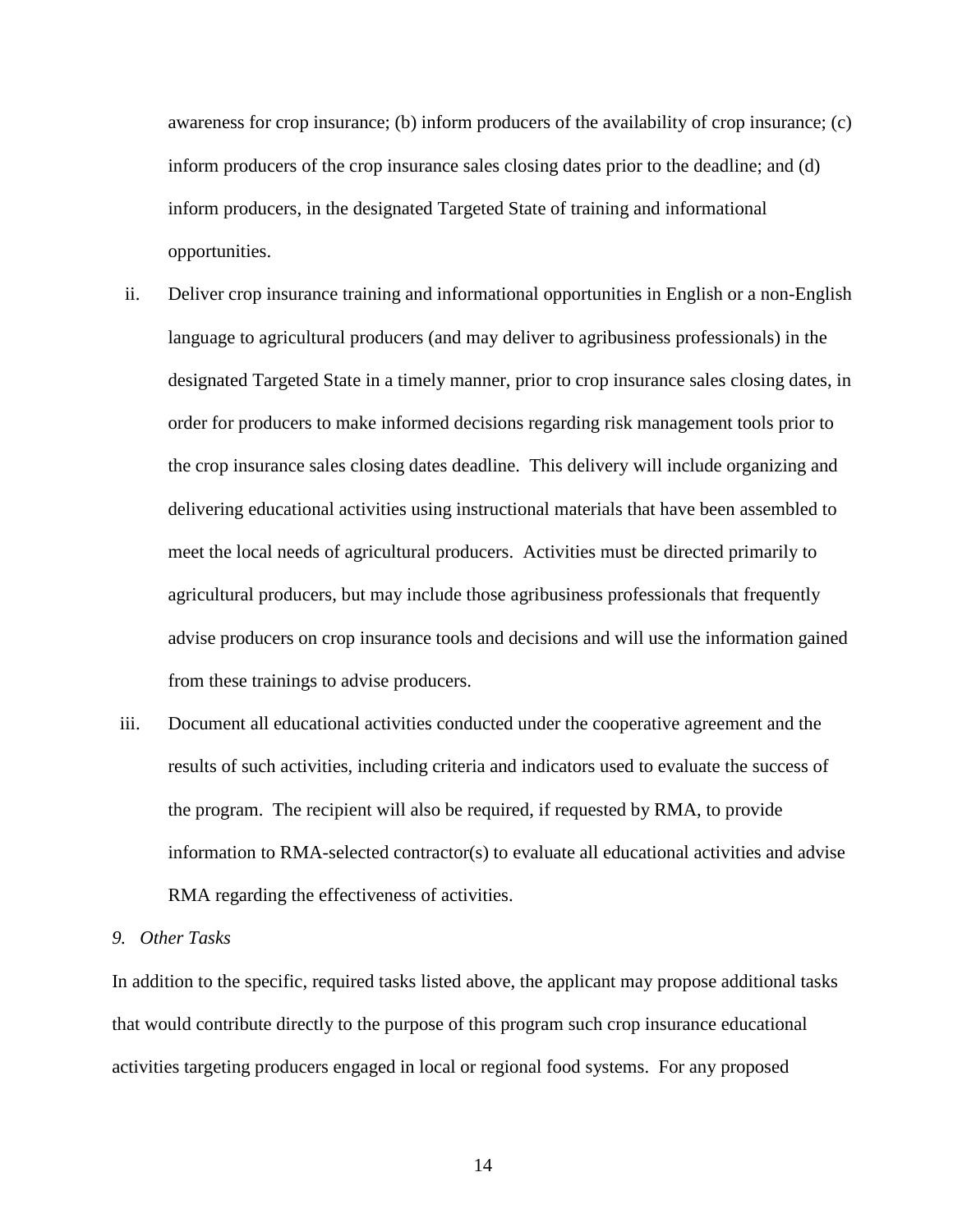additional task, the applicant must identify the objective of the task, specific timelines for performing the tasks, how they will measure the success of these tasks, and the specific responsibilities of partners. The applicant must also identify specific ways in which RMA would have substantial involvement in the proposed project task.

#### C. Eligibility Information

#### *1. Eligible Applicants*

Eligible applicants include not-for-profit organizations, State Departments of Agriculture, State Cooperative Extension Services; Federal, State, or tribal agencies; groups representing producers, community based organizations or a coalition of community-based organization that has demonstrated experience in providing agricultural education or other agricultural-related services to producers; nongovernmental organizations; junior and four-year colleges or universities or foundations maintained by a college or university (including Minority Serving Institutions); and other entities with the capacity to lead a program of risk management education for producers in one or more Targeted States. RMA may request documents from applicants to verify eligibility requirements, proof of existence, or authority.

- i. Individuals are not eligible applicants.
- ii. Although an applicant may be eligible to compete for an award based on its status as the type of entity described immediately above, other factors may exclude an applicant from receiving Federal assistance under this program, which is governed by Federal law and regulations (e.g. debarment and suspension; a determination of non-performance on a prior contract, cooperative agreement, grant or cooperative partnership; a determination of a violation of applicable ethical standards). Reviewed applications in which the applicant or any of the partners are ineligible or excluded persons will be rejected in their entirety.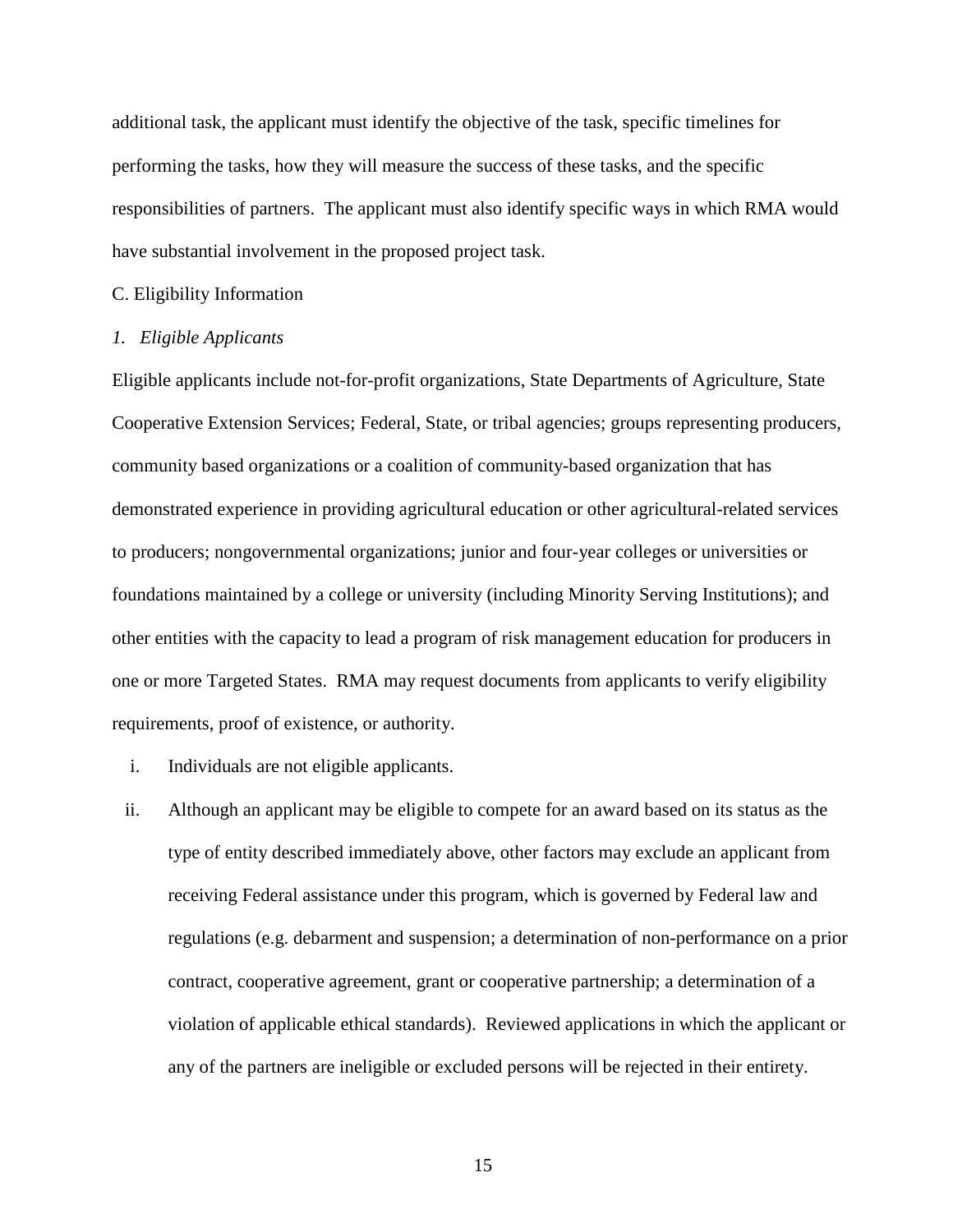Rejected applications will be retained during the RFA process, but will not be made an award.

- iii. Private organizations that are involved in the sale of Federal crop insurance, or that have financial ties to such organizations, are eligible to apply for funding under this Announcement. However, such entities and their partners, affiliates, and collaborators for this Announcement will not receive funding to conduct activities that are already required under a Standard Reinsurance Agreement or any other agreement in effect between FCIC/RMA and the entity, or between FCIC/RMA and any of the partners; affiliates, or collaborators for awards under this Announcement. In addition, such entities and their partners, affiliates, and collaborators for this Announcement will not be allowed to receive funding to conduct activities that could be perceived by producers as promoting the services or products of one company over the services or products of another company that provides the same or similar services or products. If applying for funding, such organizations must be aware of potential conflicts of interest and must describe in their application the specific actions they will take to avoid actual and perceived conflicts of interest.
- iv. Applicants must note funding restrictions found in Section D, 3.

## *2. Cost Sharing or Matching Funding*

This program has neither a cost sharing nor a matching requirement, therefore does not result in any points assigned to an application.

#### D. Application and Submission Information

*1. Electronic Application Package*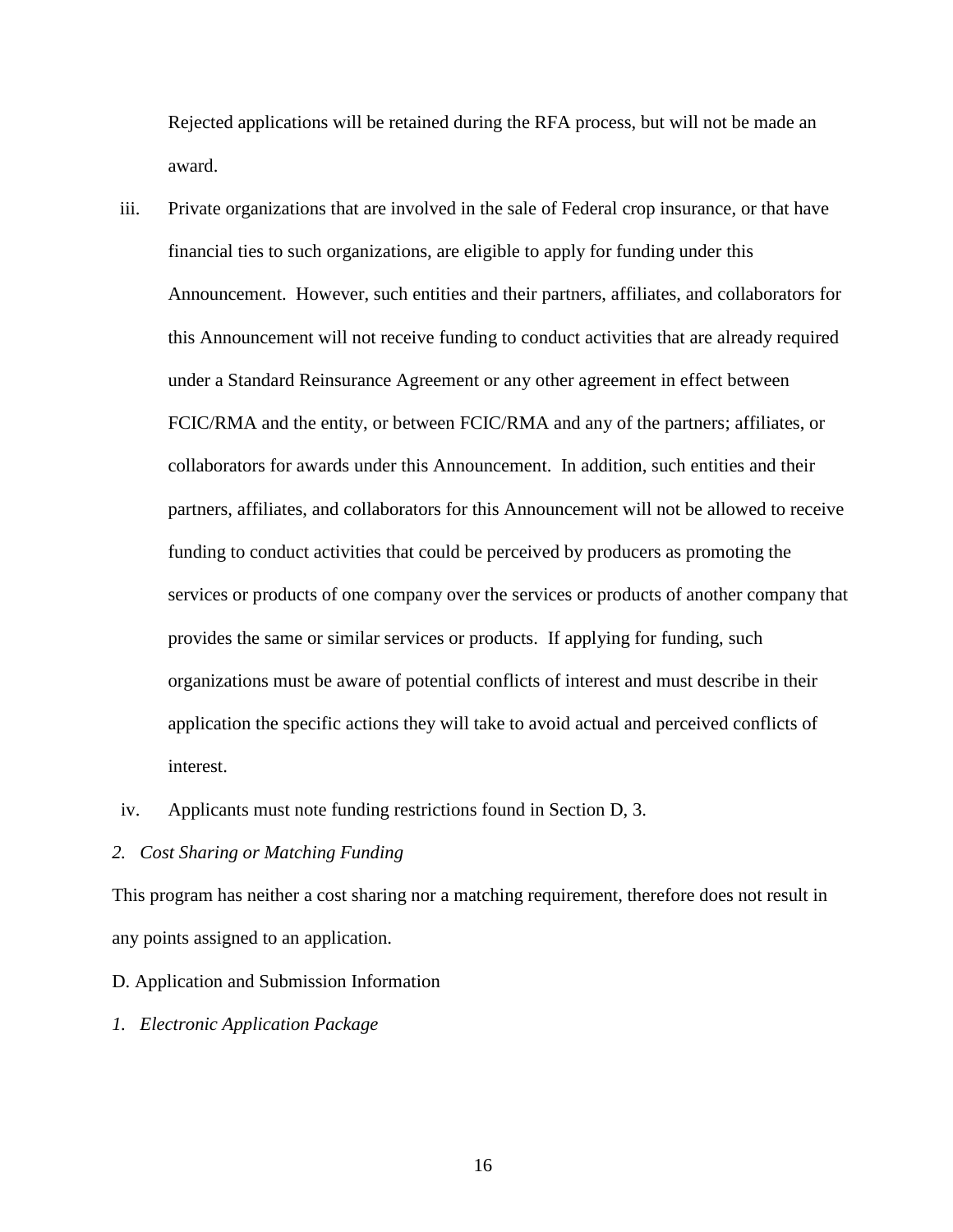For accessibility purposes, applicants may obtain an electronic copy at

<http://www.rma.usda.gov/aboutrma/agreements/> or request the application package by fax at 202- 690-3605. Only electronic applications will be accepted and they must be submitted to <http://rvs.umn.edu/Home.aspx> in response to this Announcement. Applicants must register for an account on the Results Verification System (RVS) website, where users will be required to create a user name, password, and enter other personal contact information. For website and technical issues, call 1-612-624-7585 from 8:00 A.M. to 4:30 P.M. Central Time, Monday through Friday except for Federal holidays. Prior to preparing an application, it is recommended that the Project Director (PD) first contact an Authorized Representative (AR) or the Authorized Organizational Representative (AOR) to determine if the organization is prepared to submit electronic applications through [https://rvs.umn.edu/Home.aspx.](https://rvs.umn.edu/Home.aspx) Prior to submitting applications, each applicant must have a Unique Entity Identifier (UEI), a Data Universal Numbering System (DUNS) number and must be registered in System for Awards Management [\(www.SAM.gov\)](http://www.sam.gov/). No applicant can receive an award until the applicant has complied with all UEI and SAM requirements. If an applicant has not fully complied with all UEI and SAM requirements by the time an award may be made, RMA may determine the applicant is not qualified to receive a Federal award and use that determination as a basis for making an award to another applicant. Each application must continue to maintain an active SAM registration with current information at all times in which the applicant has its application under consideration, and if an award is made, during the entire time of the Federal award.

### *2. Content and Form of Application Submission*

The applicant is strongly encouraged to use the tutorial located at [https://rvs.umn.edu/Home.aspx.](https://rvs.umn.edu/Home.aspx) After completing the tutorial, the final application must be submitted to the same site: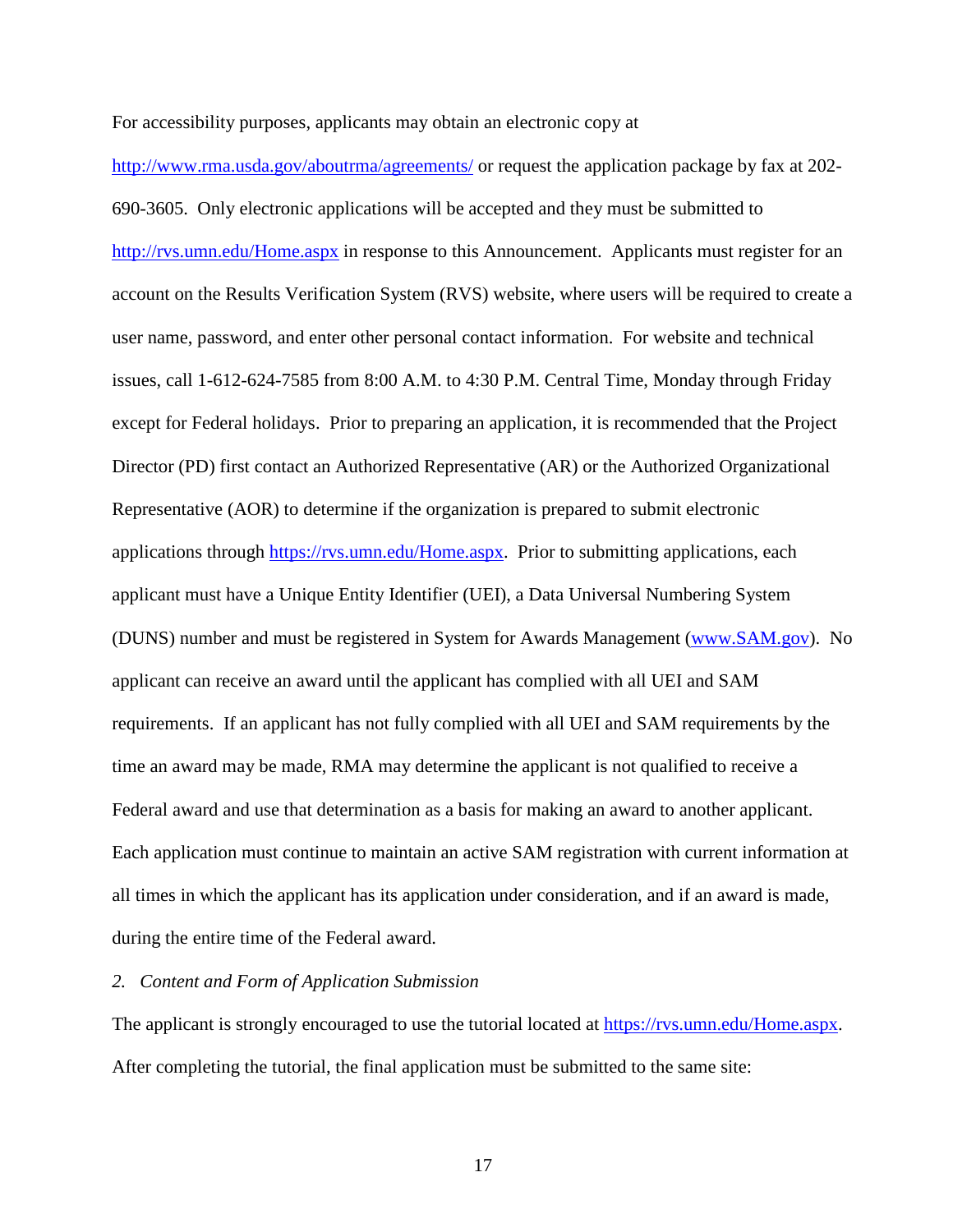[https://rvs.umn.edu/Home.aspx.](https://rvs.umn.edu/Home.aspx) All applications must be received in RVS by the deadline, July 5, 2016, at 11:59 p.m. EDT, 60 calendar days from date of publication in Grants.gov. If a due date falls on a Saturday, Sunday, or Federal holiday, the deadline will be the next business day. Once submitted, applications will be date and time stamped by the RVS as evidence of submission. **Hard copy of the application will not be accepted.** The system will prompt the applicant for the following items:

- i. **Project Information**. Information must include the Project Name, RMA Regional Office, State/Area, Project Director's Name and Contact Information; a second, or alternative Project Director's Name and Contact Information, and a Financial Representative or Grants Office Official and Contact Information. A second Point of Contact Name and Contact Information may be added at the discretion of the applicant.
- ii. **Executive Summary of the Project (Maximum of 200 words)**. This is a summary of the project and includes the project's goal and objectives, location of work, audience to be reached, and expected impacts and results of the work completed.
- iii. **Proposed Results.** Applicants must clearly identify the specific actions producers will take as a result of the education activities. In a table format, you must explain what producers will learn, achieve, or apply as a result of participating in the project. The Applicant must select a producer action which describes what program participants will do relative to the specific proposed result. You may have several producer actions for a component of your program. Applicants must also include the method and/or tool that will be used to verify or measure results.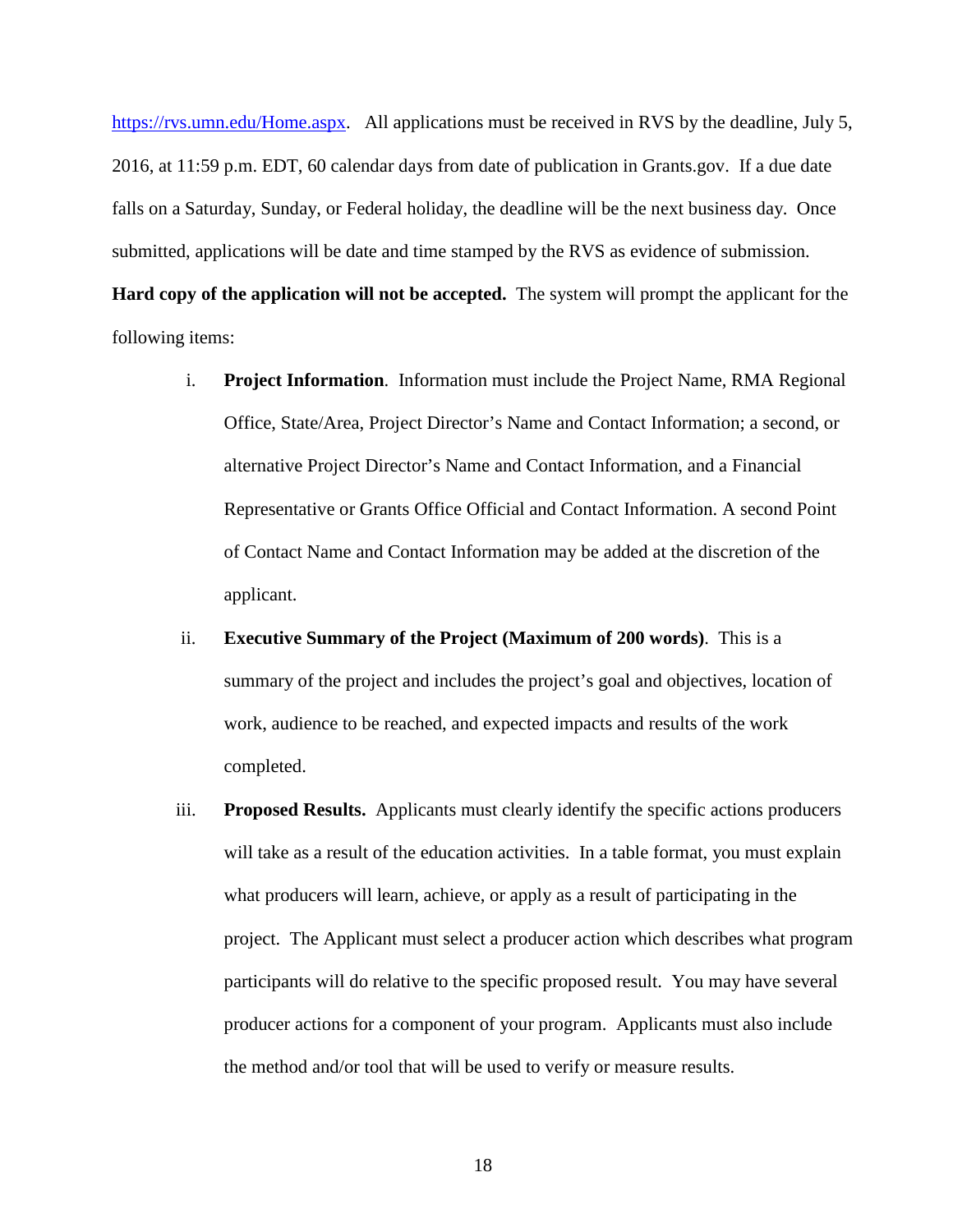- iv. **Audience Emphasis.** Applicant must select at least one or more audiences that the project will intentionally reach.
- v. **Statement of Work (SOW).** The SOW is in a table format and must clearly identify each task associated with the work, the objective of each task specific time lines for performing the each task, and the responsible party for completing the activities listed under each task including the specific responsibilities of applicant, the applicant's partner(s), and RMA's substantial involvement. Tasks that directly involve producer participants, such as workshops, must estimate the number of participants to be reached. The SOW should demonstrate the logical progression of task's that will lead your target audience to achieve the project's proposed results. The SOW must be very clear on who does what, where, and when, as well as, the objective for each task.
- vi. **Proposal Narrative (Maximum of 1000 words).** The proposal narrative is a description of work to be done, why the work is important, who will benefit from the work and any additional explanation of the expected results entered under Proposed Results that you want to communicate. The narrative should (a) discuss specific crop insurance education and risk management training to be developed for use with producers; (b) identify the location and number of meetings that will be held; (c) reasonably estimate the total number of producers for each session or meeting identified in the SOW that will be reached through (i) direct face-to face educational activities with an explanation of how the number was determined and (ii) through other means such as direct mailings, website, etc. with an explanation of how the number was determined; (d) provide an estimate of the number of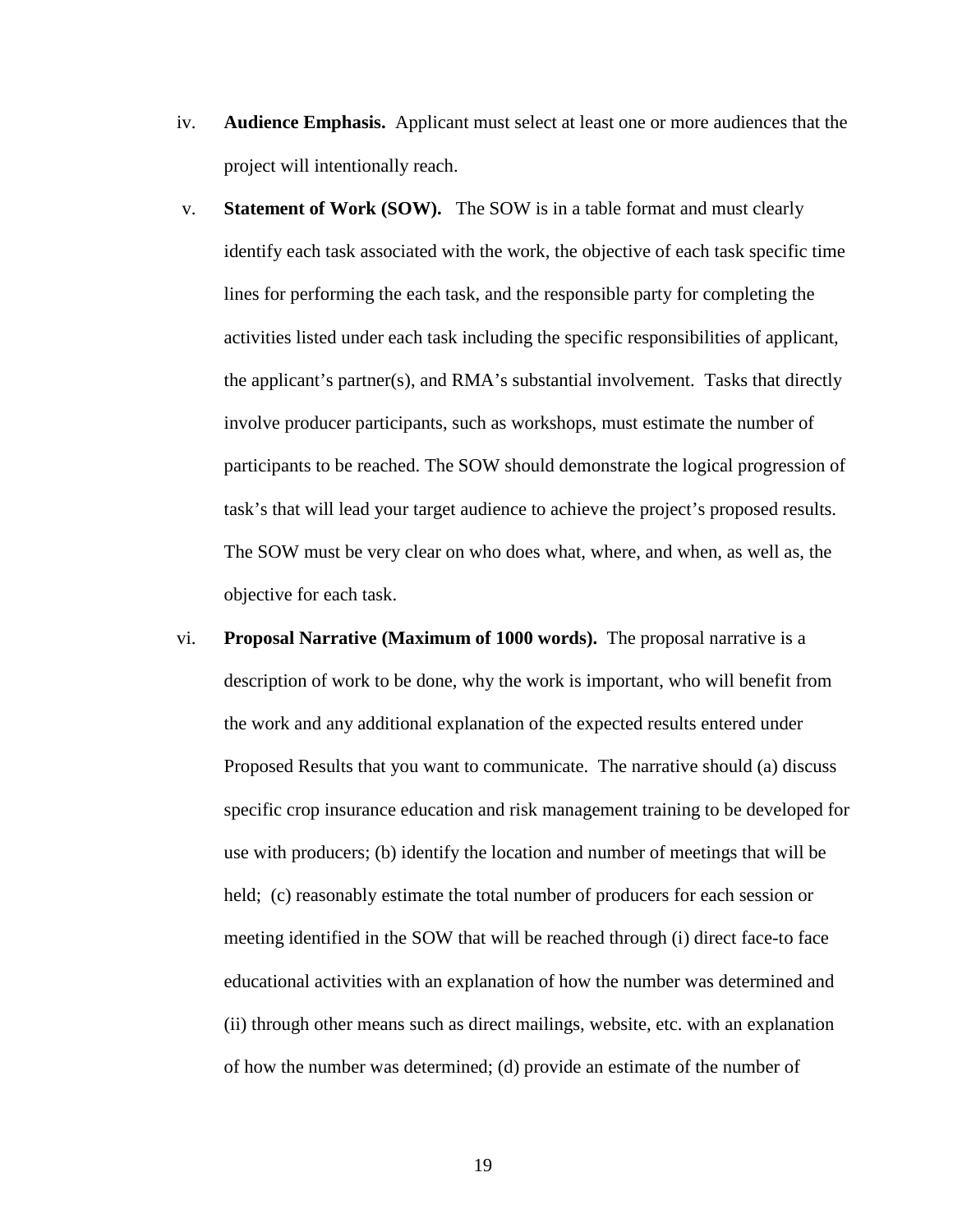training hours that will be conducted with an explanation of how the number was determined; (e) provide an estimated cost per producer with an explanation of how the cost was determined; (f) discuss the methodology and resulting measures used to evaluate the results of the education and training delivered to producers;  $(g)$ provide an explanation of who the target audience is and why they were chosen; and (h) identify clear and reasonable producer outcomes that demonstrate a change of behavior directly linked to the proposed educational activities.

- vii. **Innovative Approach.** Applicants are encouraged to introduce new ideas or methods of reaching their targeted audience and/or provide innovative risk management education training, materials, or tools. Applicants should build upon, or collaborate with, previously funded projects, as applicable.
- viii. **Team and Partners.** There are three subsections under Team and Partners. (1) Key Personnel: This section must list designated key personnel employed directly by the applicant, any partner(s) of the applicant, or consultant(s) of the applicant or applicant's partner who will have significant involvement on this project. Each person identified must be described by title, role, and responsibilities including what skills, knowledge, and experience that they will provide that is not already present in the applicant's organization, as well as why that skill, knowledge, or experience is important and what will be the cost and benefit of their involvement. Resumes of key personnel are strongly encouraged, and may be uploaded as additional documentation in RVS. Specific tasks in the SOW designated to them must agree with this section of the application or the application will be rejected. (2) Organizational Capacity: The organizational capacity of the applicant must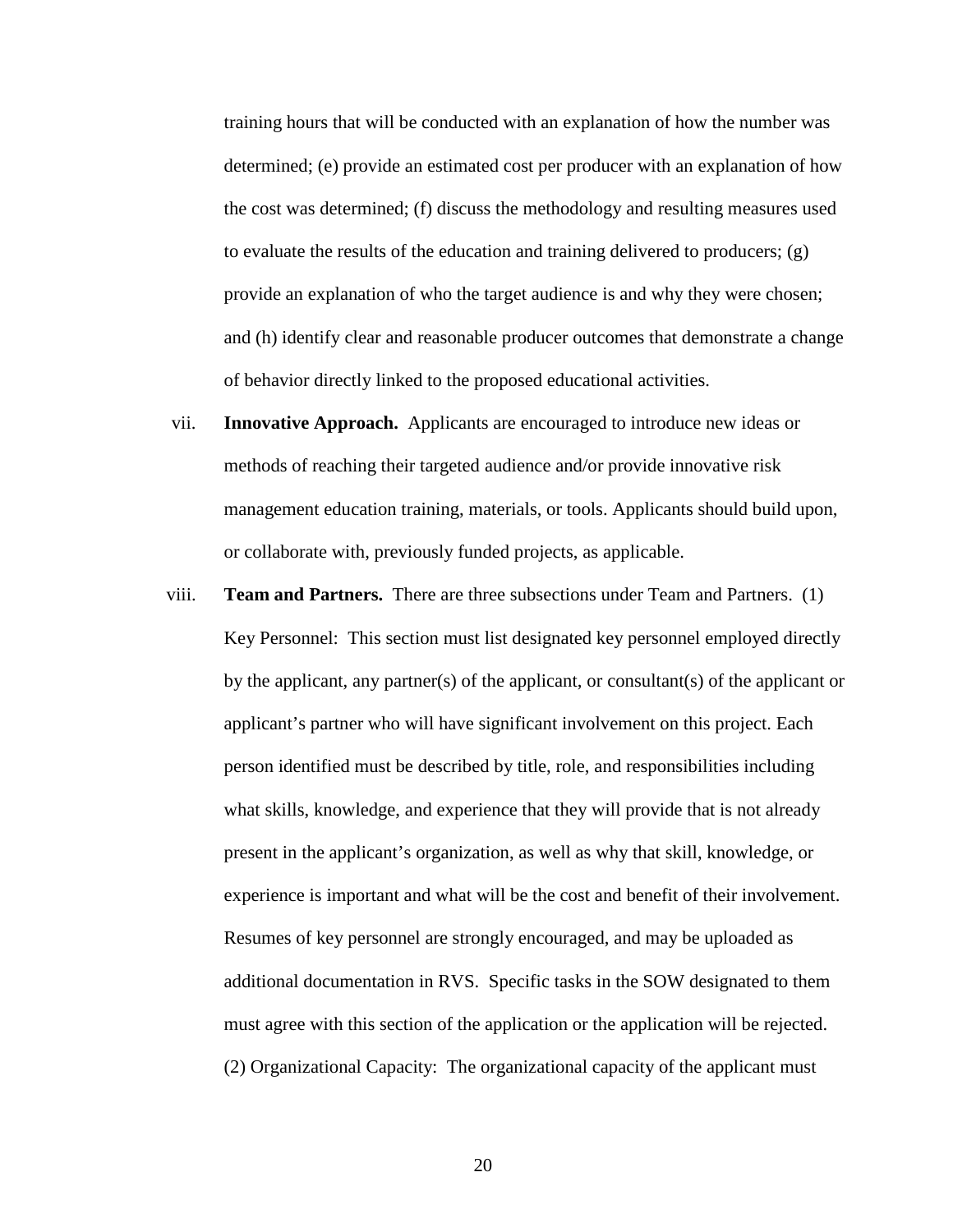demonstrate that designated key personnel, contracted employees, partners or consultants working on the project have the skills, knowledge, and experience to do the work described in the SOW and have the necessary resources to add other team members as necessary to complete the work. (3) Partnering Plan: To submit a successful Partnering Plan, all partners of the applicant working on the project must submit a Letter of Commitment which clearly states that the named partner will work with the applicant on the project, if awarded, as well as the role and responsibilities assigned.

- ix. **Budget Narrative.** The budget must show the total cost for the project and describe how category costs listed on the SF 424-A are derived. The budget narrative must also include the cost per producer. The budget narrative must provide enough detail for reviewers to easily understand how costs were determined, and how they relate to the tasks listed in the SOW. There must be a relationship between work planned and performed to the costs incurred.
- x. **RMA Substantial Involvement.** This section must describe RMA assistance as defined under RMA Substantial Involvement in Section II, G.
- xi. **Required Documents** (to be downloaded from the system, completed and uploaded prior to submission of the application).
	- A completed OMB Standard Form 424, "Application for Federal Assistance."
	- A completed OMB Standard Form 424-A, "Budget Information for Non-Construction Programs." Federal funding requested (the total of direct and indirect costs) must not exceed the maximum funding amount established for each of the Targeted States in Section II, B.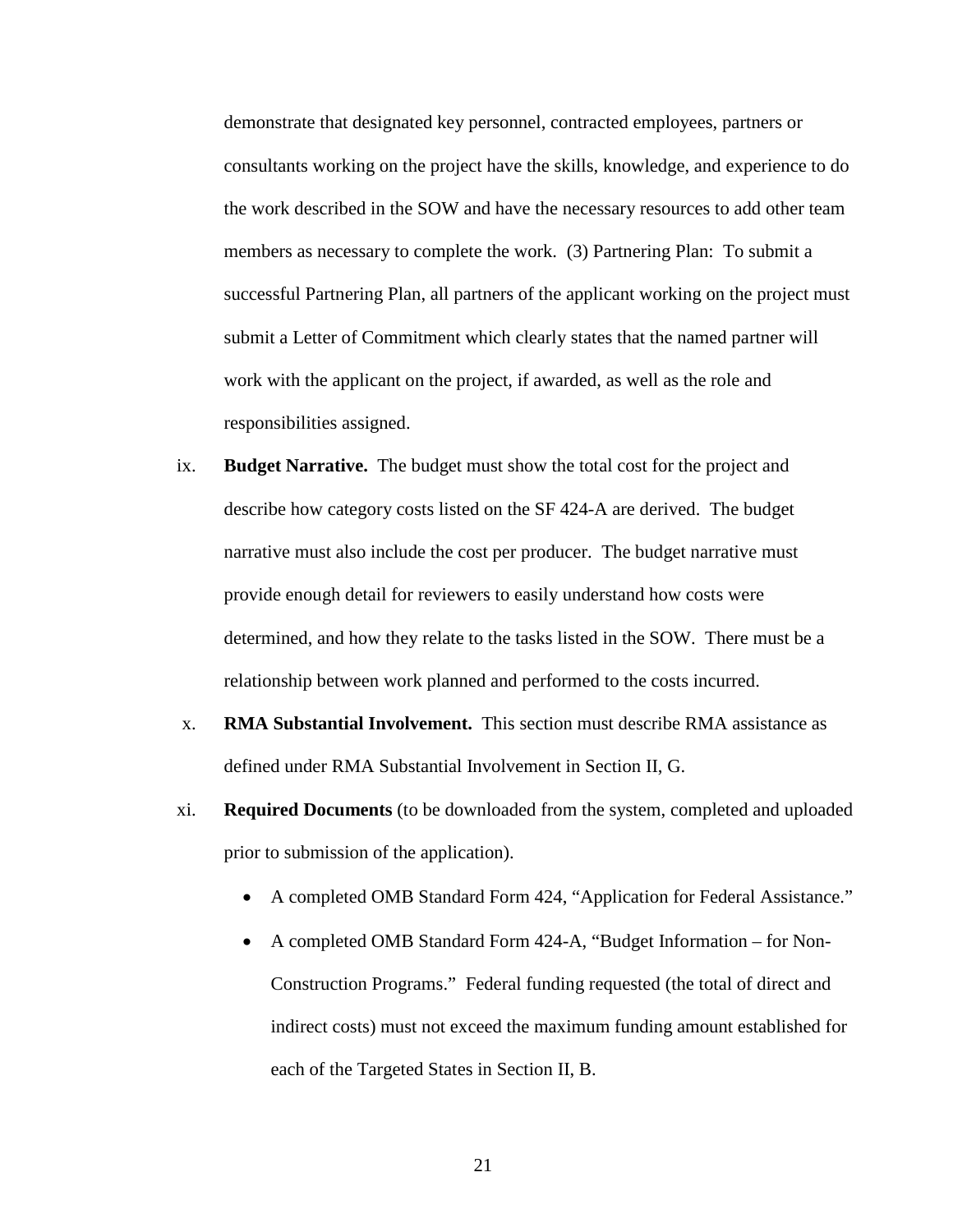- A completed OMB Standard Form 424-B, "Assurances, for Non-Constructive Programs."
- A completed and signed OMB Standard Form LLL, Disclosure of Lobbying Activities.
- A completed and signed AD-1049, Certification Regarding Drug-Free Workplace
- Current and Pending Report. This form contains a document called the Current and Pending Report. On the Current and Pending Report you must state for this fiscal year if this application is a duplicate application or overlaps substantially with another application already submitted to or funded by another USDA Agency, including RMA, or other private organization. The percentage of each person's time associated with the work to be done under this project must be identified in the application. The total percentage of time for both "Current" and "Pending" projects must not exceed 100% of each person's time. Applicants must list all current public or private employment arrangements or financial support associated with the project or any of the personnel that are part of the project, regardless of whether such arrangements or funding constitute part of the project under this Announcement (supporting agency, amount of award, effective date, expiration date, expiration date of award, etc.). If the applicant has no projects to list, "N/A" should be shown on the form. An application submitted under this RFA that duplicates or overlaps substantially with any application already reviewed and funded (or to be funded) by any other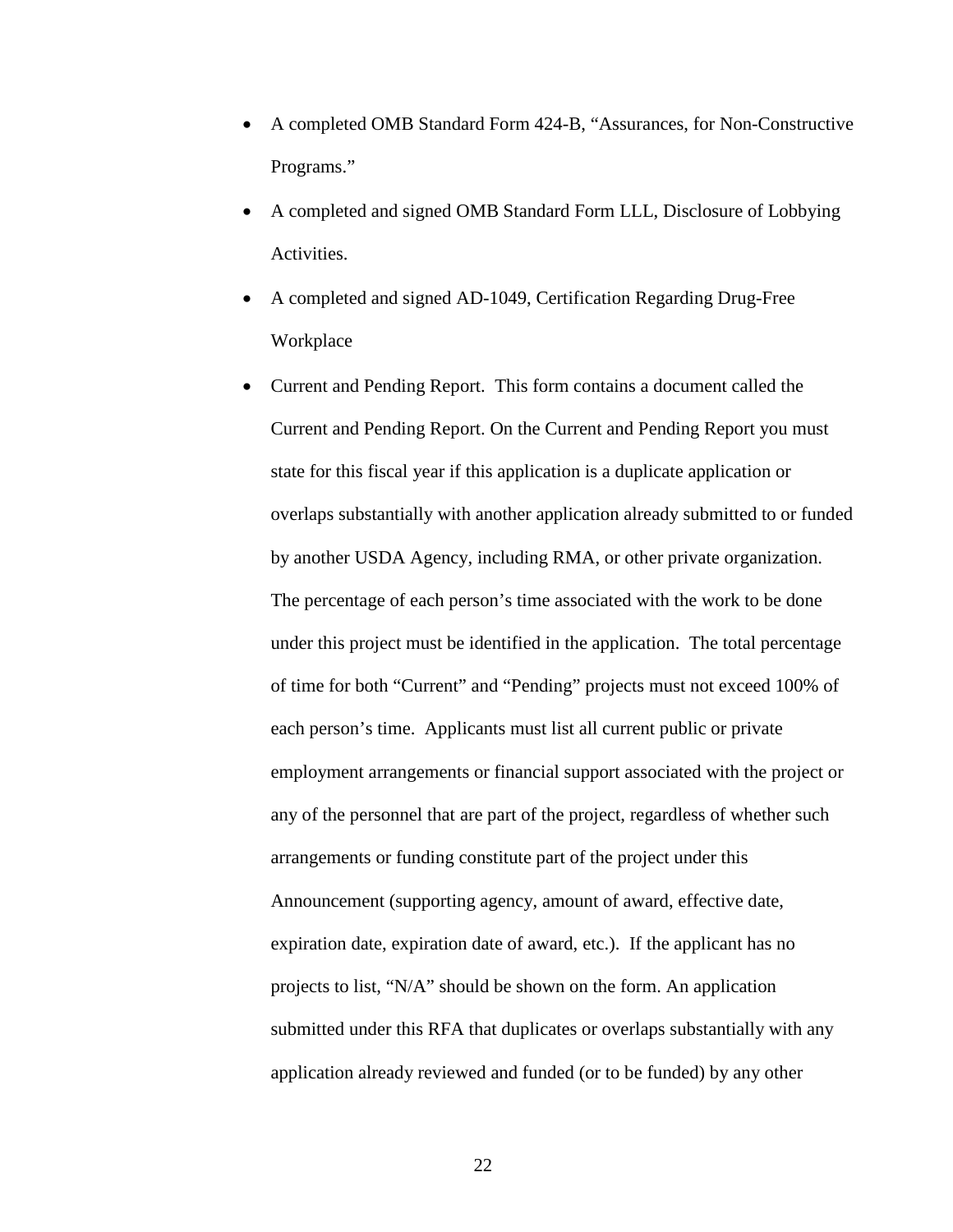organization or agency, including but not limited to other RMA, USDA, and Federal government programs, will not be funded under this program. RMA reserves the right to reject your application based on the review of this information.

• Letters of Commitment**.** A Letter of Commitment is required from each partner or consultant partner of the applicant who will do the specific task as identified in the SOW. The letters must (1) be dated within 45 days of the submission and (2) list the specific tasks to be done.

# **Applications that do not include the items listed above will be considered incomplete, will not receive further consideration, and will be rejected.**

# *3. Funding Restrictions*

RMA cooperative partnership agreement funds may not be used to:

- i. Plan, repair, rehabilitate, acquire, or construct a building or facility including a processing facility;
- ii. Purchase, rent, or install fixed equipment;
- iii. Repair or maintain privately owned vehicles;
- iv. Pay for the preparation of the cooperative agreement application;
- v. Fund political activities;
- vi. Purchase alcohol, give-away promotional items, or entertainment;
- vii. Lend money to support farming or agricultural business operation or expansion;
- viii. Pay entrance fees, conference registration fees, or other expenses to conferences or similar activities for any person **not** on the agenda or **not** working at an event booth promoting RMA programs or the RMA funded project. These expenses will not be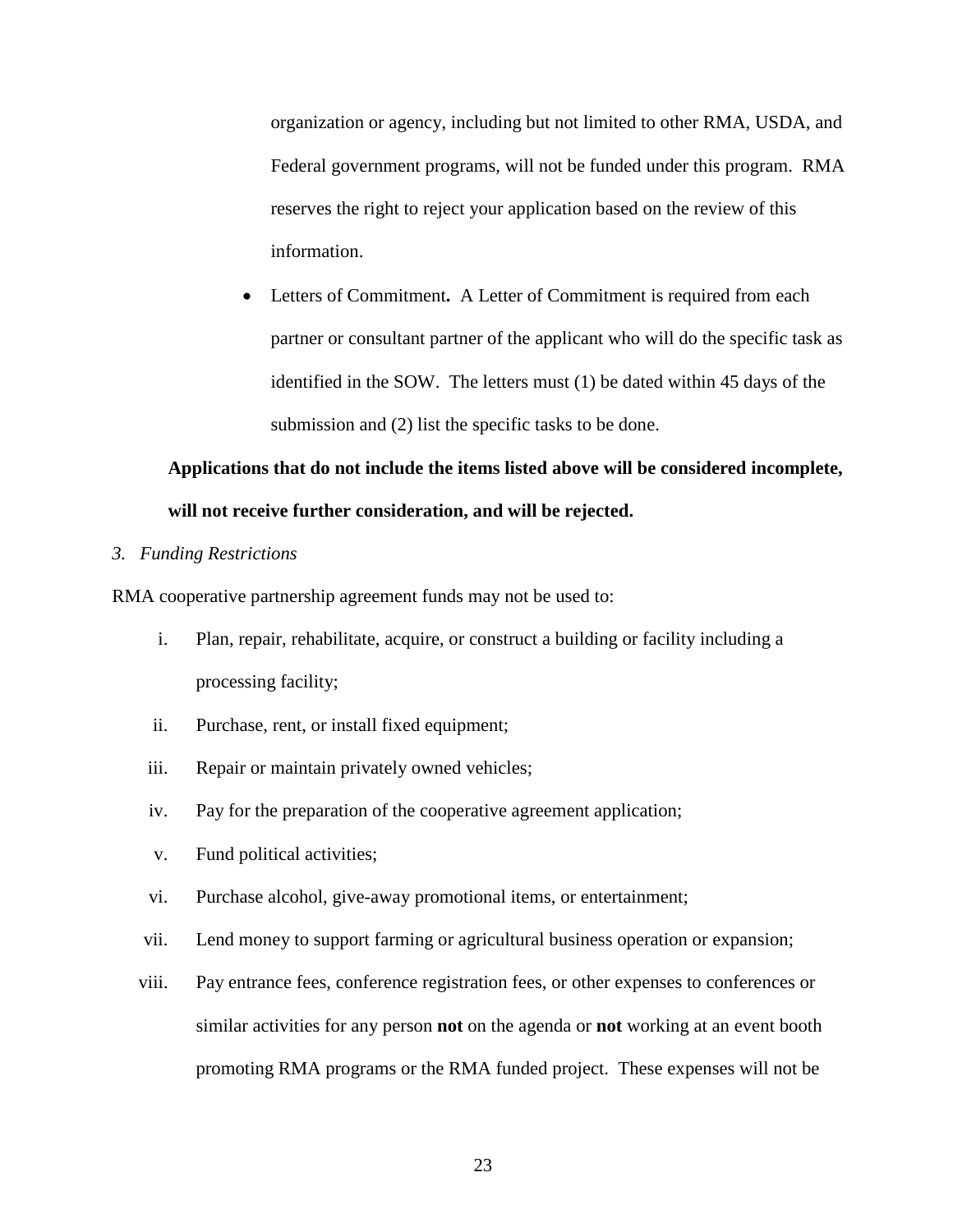paid for the recipient's Board of Directors, family members or similar entities;

- ix. Pay costs associated 501(c) applications; and
- x. Fund any activities prohibited in 2 CFR Parts 200 and 400, as applicable.

# *4. Indirect Cost Rates*

- i. Indirect costs allowed for projects submitted under this announcement will be limited to ten (10) percent of the total direct cost of the cooperative agreement. Therefore, when preparing budgets, applicants should limit their requests for recovery of indirect costs to the lesser of their institution's official negotiated indirect cost rate or 10 percent of the total direct costs.
- ii. RMA reserves the right to negotiate final budgets with successful applicants.
- *5. Other Submission Requirements*

Applicants are entirely responsible for ensuring that RMA receives a complete application package by July 5, 2016 at 11:59 p.m. EDT at the following website: [http://rvs.umn.edu/Home.aspx.](http://rvs.umn.edu/Home.aspx)

## **RMA strongly encourages applicants to submit applications well in advance of the deadline.**

Application packages submitted after the deadline will be rejected with no exceptions granted.

Rejected applications will be retained during the RFA process, but will not be made an award.

- E. Application Review Information
- *1. Criteria*

Applications submitted under the Targeted States Program will be evaluated within each RMA region according to the following criteria:

## **Project Results – Maximum 55 points available**

Each application must demonstrate that the project benefits and results to producers warrant the funding requested. Applications will be considered according to the extent they can: (a) identify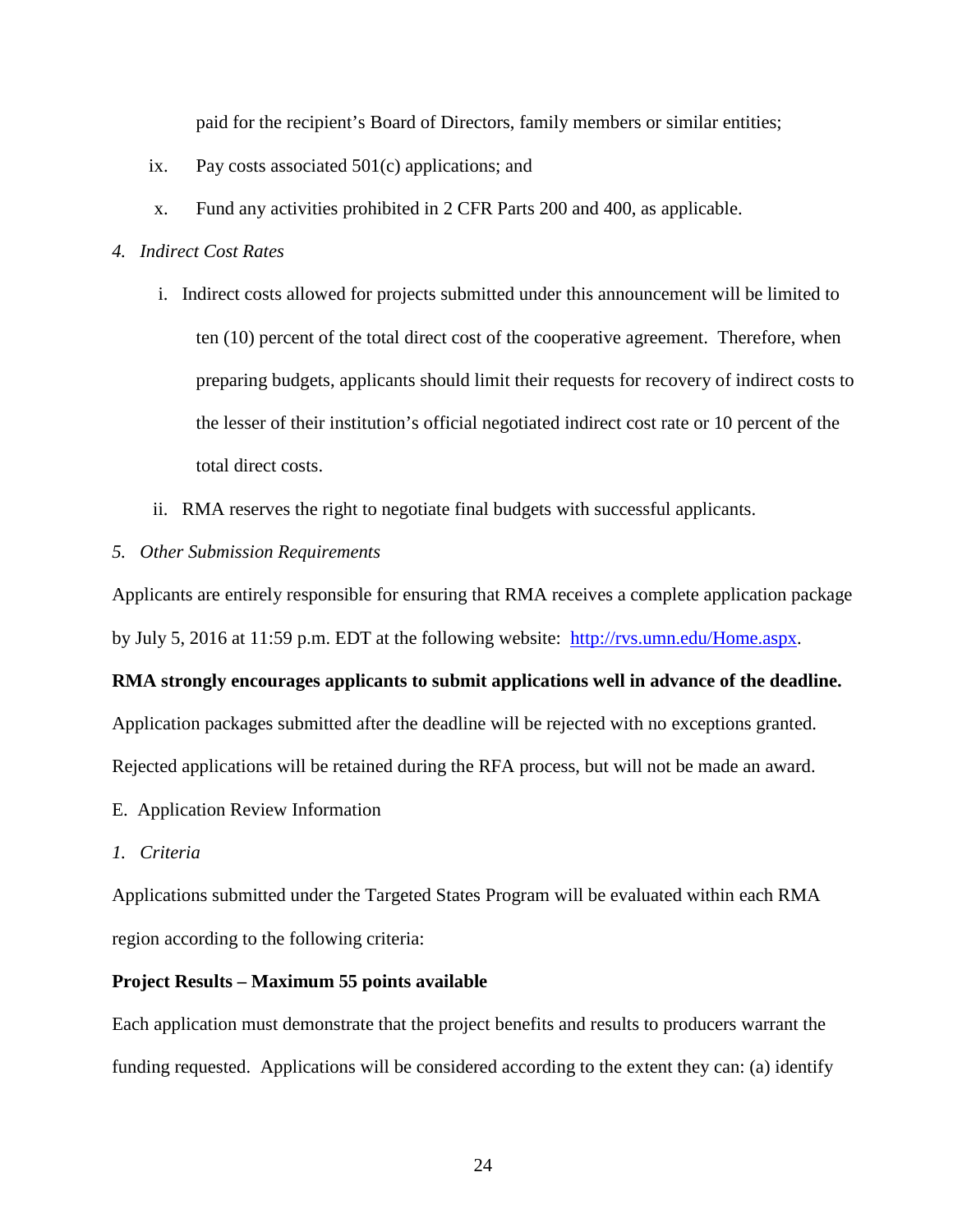the specific actions producers will likely be able to take as a result of the education activities described by the applicant in the Proposed Results; (b) identify the specific measures for evaluating results, including but not limited to, a change in producer behavior that results in (i) understanding crop insurance program and other risk management tools presented, (ii) evaluating what risk management options works best for his/her operation, and (iii) developing and implementing a specific course of action (e.g., participation in crop insurance programs or creating a risk management plan or other risk management actions) listed by the applicant in the Proposal Narrative; and (d) compare work described in the Proposal Narrative and the SOW (e.g., work to be done) against the Budget Narrative information (e.g. cost of work to be done) to the Proposed Results (e.g., benefits to the producers). Higher consideration will be given to applications that demonstrate: a clear description of the crop insurance education and risk management training to be delivered; alignment with goals and priorities listed in Section A, 3 including intended audiences and why these groups were chosen; identifies clear and reasonable producer outcomes that demonstrate a change of behavior directly linked to the proposed educational activities; welldesigned methods for measuring the project's results; and the best use of funds for the number of producers reached at the cost per producer.

### **Statement of Work (SOW) – Maximum 5 points available**

Each application must include a clear and specific SOW for the project as part of the Proposal Narrative. For each of the tasks contained in the Description of Agreement Award (see Section II, Award Information), the application must identify and describe specific tasks, responsible entities including partners, expected completion dates and deliverables that will further the purpose of this program. RMA substantial involvement must be included. Higher consideration will be given to Applications with SOWs that are well-designed and demonstrate project effectiveness.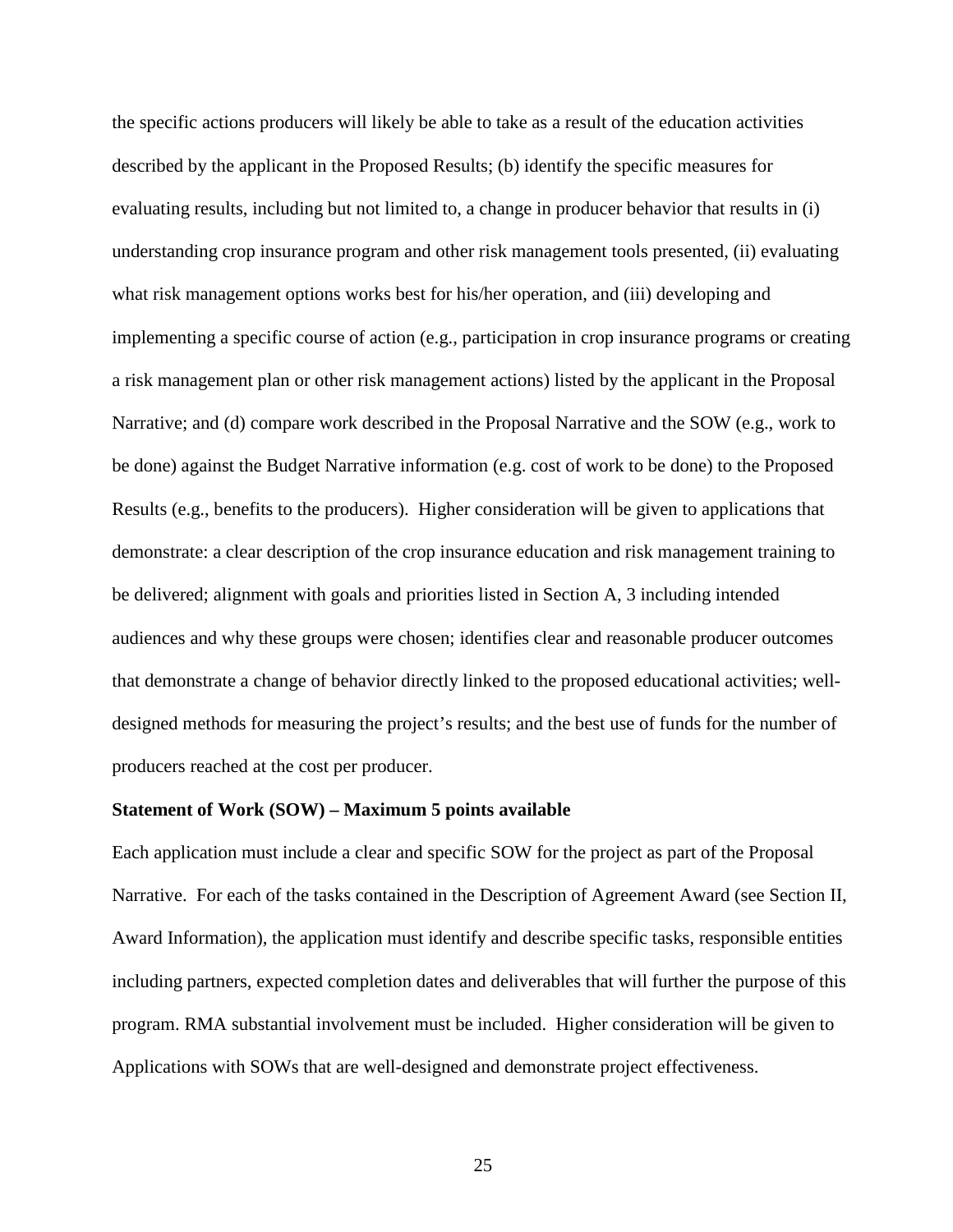#### **Partnering – Maximum 5 points available**

Each application must list all partners working on the project, their titles, and how they will contribute to the deliverables and activities listed in the application. The application must describe how each partner will aid in carrying out the project goal and purpose stated in this announcement and must include Letters of Commitment dated no more than 45 days prior to submission of the relevant application stating that the partner has agreed to do this work. Each application must demonstrate that the Project Director has the capability to accomplish the project goal and purpose stated in this announcement by (a) having a previous or existing working relationship with the agricultural community in the designated State of the application, including being able to recruit approximately the number of producers to be reached in the application and/or (b) having established the capacity to partner with and gain the support of producer organizations, agribusiness professionals, and agribusiness leaders locally to aid in carrying out a program of education and information, including being able to recruit approximately the number of producers to be reached in this application. Applications will receive higher consideration to the extent that the application demonstrates: (a) that partnership commitments are in place for the express purpose of delivering the program in this announcement; (b) that partners are contributing to the project and involved in recruiting producers to attend the training; (c) that a substantial effort has been made to partner with organizations that can meet the needs of producers in the designated State; and (d) statements from each partner regarding the number of producers that partner is committed to recruit for the project that would support the estimates specified under the Project Impacts criterion. No points will be given if a partner is listed but there is no corresponding Letter of Commitment from the partner who is listed in the application.

#### **Key Personnel and Organizational Capacity – Maximum 15 points available**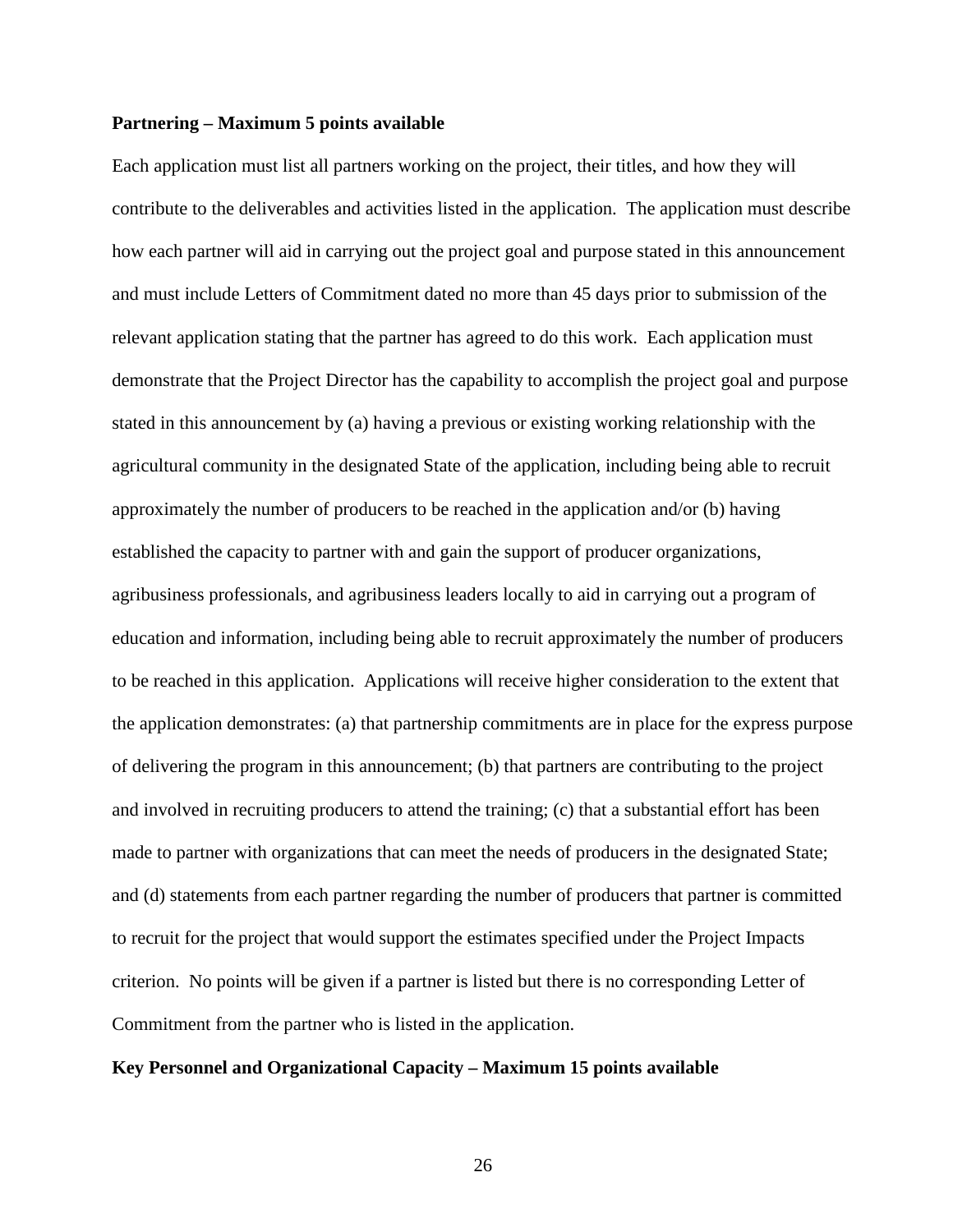Each application must demonstrate an ability to implement sound and effective project management practices. Higher consideration in this category will be awarded to applications that demonstrate organizational skills, leadership, and experience in delivering services or programs that assist agricultural producers in the designated State. Applications must designate an alternate individual to assume responsibility as Project Director in the event the original Project Director is unable to finish the project. Applications that will employ, or have access to, personnel who have experience in directing local educational programs that benefit agricultural producers in the respective State will receive higher consideration in this category.

#### **Budget Appropriateness and Efficiency – Maximum 5 points available**

Applications must provide a (1) total cost of the project; and (2) a detailed budget narrative that clearly explains and justifies costs associated with the project's tasks listed in the SOW. Applications must provide detailed costs by tasks listed in the SOW. Applications will receive higher consideration in this category to the extent that they can demonstrate a fair and reasonable use of funds appropriate for the project.

#### **Innovative Approach – Maximum 15 points available**

Applications should state the extent to which the project employs innovative approaches to reach producers and/or provide them with innovative training, materials, or tools that are clearly tied into RMA's project results and priorities. Previously funded applicants must also provide how well your proposed project builds upon or collaborates with any Risk Management Education project you were a part of, or alternatively, how this is a totally unique and innovative project from those previously funded.

#### *2. Review and Selection Process*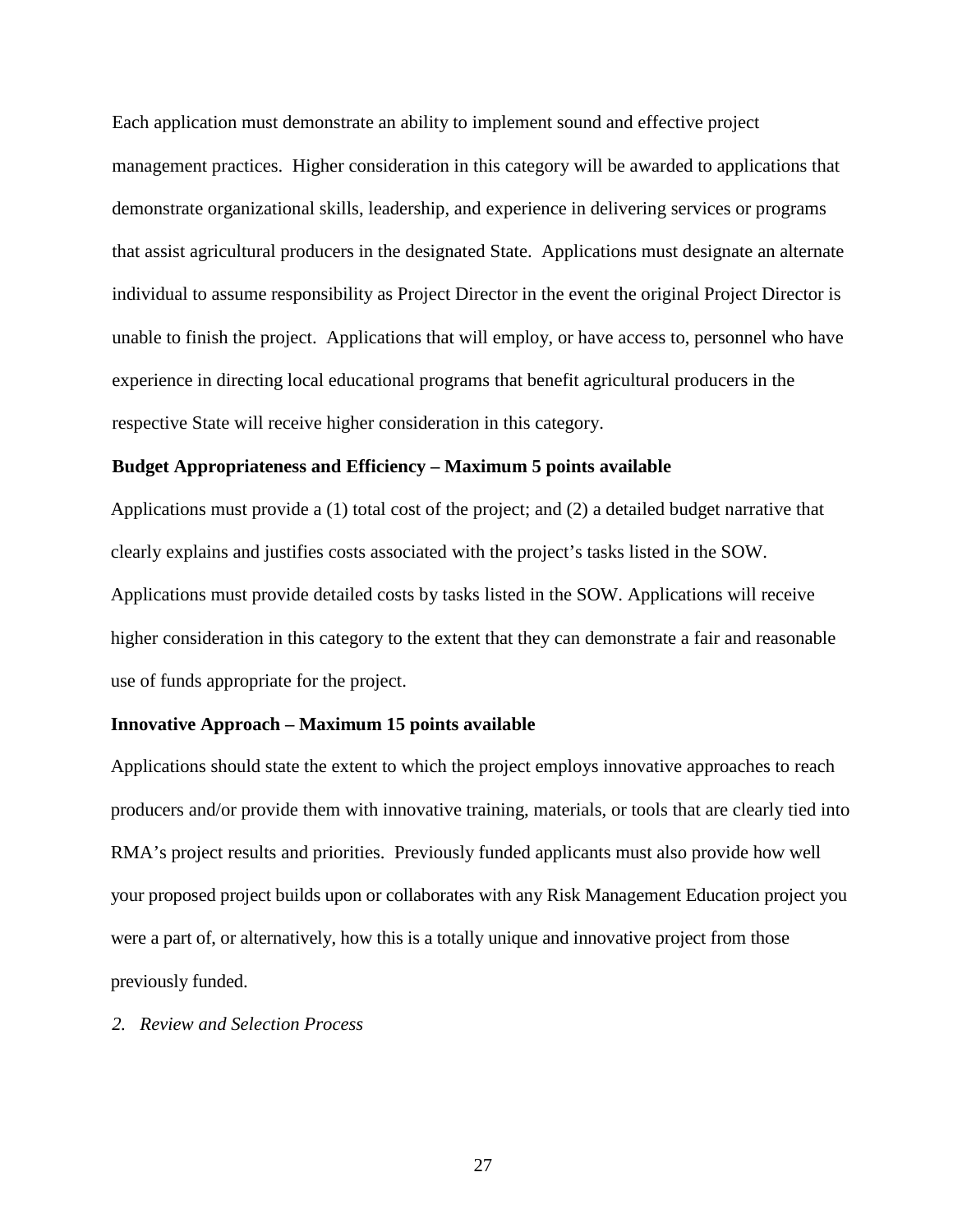RMA does not permit applicants to nominate reviewers or propose exclusion of reviewers in the program review and selection process. Applications will be evaluated using a two-part process. First, each application will be screened to ensure that it meets the requirements in this announcement. Applications that do not meet the minimum requirements of this announcement or are incomplete will not advance to the second portion of the review process. Applications that meet announcement requirements will be grouped together for comparison by the Targeted State for which the application proposes to conduct the project and will be presented to a review panel for consideration in such groups. Thus, applications will only be compared against other applications for the same Targeted State. Applicants past performance will also be considered during the review process.

Second, the review panel will review and meet to consider and discuss the merits of each application. Reviewers will be drawn from USDA, other Federal agencies, and public and private organizations. After considering the merits of all applications within a Targeted State, panel members will come to a consensus on which applications best meet the criteria listed above. The review panel will report the results of the evaluation to the Administrator of RMA, Manager of FCIC. The panel's report will include the applicants recommended to receive awards for each Targeted State.

An organization, or group of organizations in partnership, may apply for funding under other FCIC or RMA programs, in addition to the program described in this announcement. However, if the Administrator of RMA, Manager of FCIC, determines that an application recommended for funding under this Announcement is substantially similar to or duplicative of a project that has been funded or has been recommended to be funded under this or another RMA or FCIC program, then the Administrator may elect to not fund that application under this program in whole or in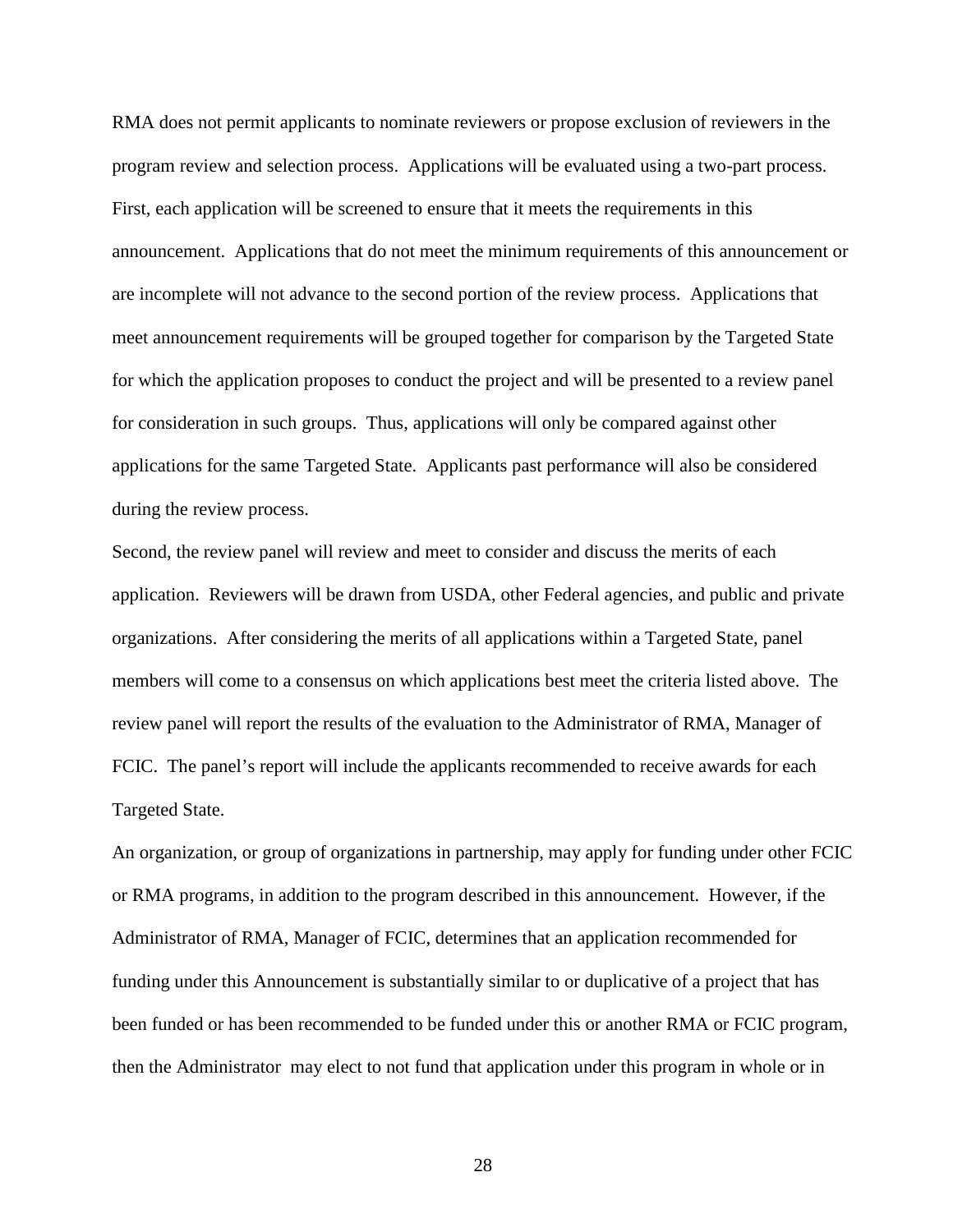part, depending upon the extent of the similarity or duplicity of applications. The Administrator of RMA will consider panel recommendations and may consider additional factors, such as geographic distribution or specific USDA priorities, as well as the Administrator's confidence in a prospective grantee's ability to perform grant requirements satisfactorily including, but not limited to, past performance. USDA may not fund an application based upon, among other requirements, one or more of the above-mentioned factors. The Administrator of RMA will make the final determination on those applications that will be awarded funding.

- F. Award Administration Information
- *1. Information Contained in a Federal Award*
	- i. General Federal Award Information. The Federal awarding agency must include the following general Federal award information in each Federal award:
		- a. Recipient name (which must match the name associated with its unique entity identifier as defined at 2 CFR 25.315);
		- b. Recipient's unique entity identifier;
		- c. Unique Federal Award Identification Number (FAIN);
		- d. Federal Award Date (see §200.39 Federal award date);
		- e. Period of Performance Start and End Date;
		- f. Amount of Federal Funds Obligated by this action;
		- g. Total Amount of Federal Funds Obligated;
		- h. Total Amount of the Federal Award;
		- i. Budget Approved by the Federal Awarding Agency;
		- j. Total Approved Cost Sharing or Matching, where applicable;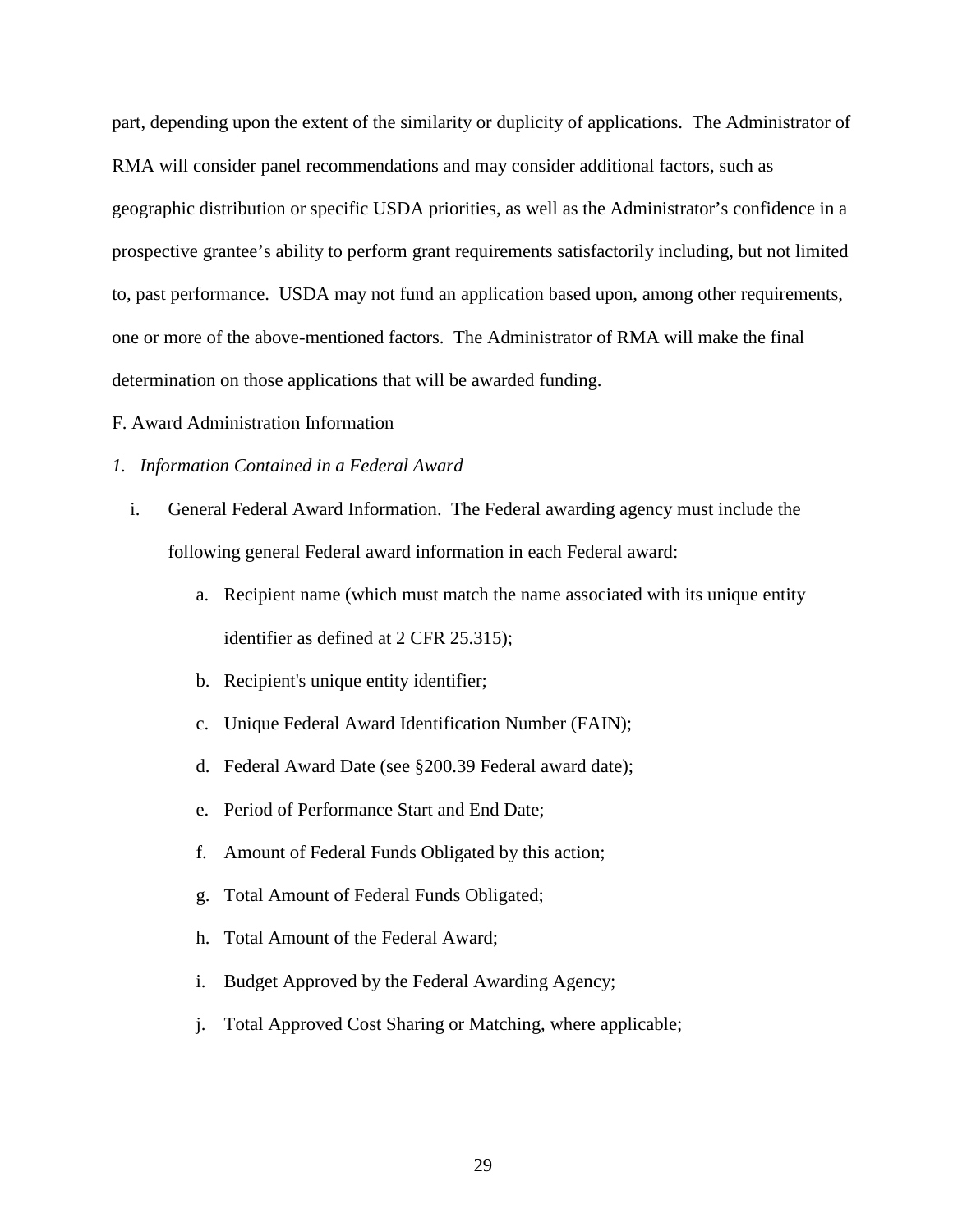- k. Federal award project description, (to comply with statutory requirements (e.g., FFATA));
- l. Name of Federal awarding agency and contact information for awarding official,
- m. CFDA Number and Name;
- n. Identification of whether the award is R&D; and
- o. Indirect cost rate for the Federal award (including if the de minimis rate is charged per §200.414 Indirect (F&A) costs).
- ii. General Terms and Conditions (1) Federal awarding agencies must incorporate the following general terms and conditions either in the Federal award or by reference, as applicable:
	- a. Administrative requirements implemented by the Federal awarding agency as specified in this part.
	- b. National policy requirements. These include statutory, executive order, other Presidential directive, or regulatory requirements that apply by specific reference and are not program-specific. See §200.300 Statutory and national policy requirements.
	- c. Recipient integrity and performance matters. If the total Federal share of the Federal award may include more than \$500,000 over the period of performance, the Federal awarding agency must include the term and condition available in Appendix XII— Award Term and Condition for Recipient Integrity and Performance Matters. See also §200.113 Mandatory disclosures.
	- d. The Federal award must include wording to incorporate, by reference, the applicable set of general terms and conditions. The reference must be to the Web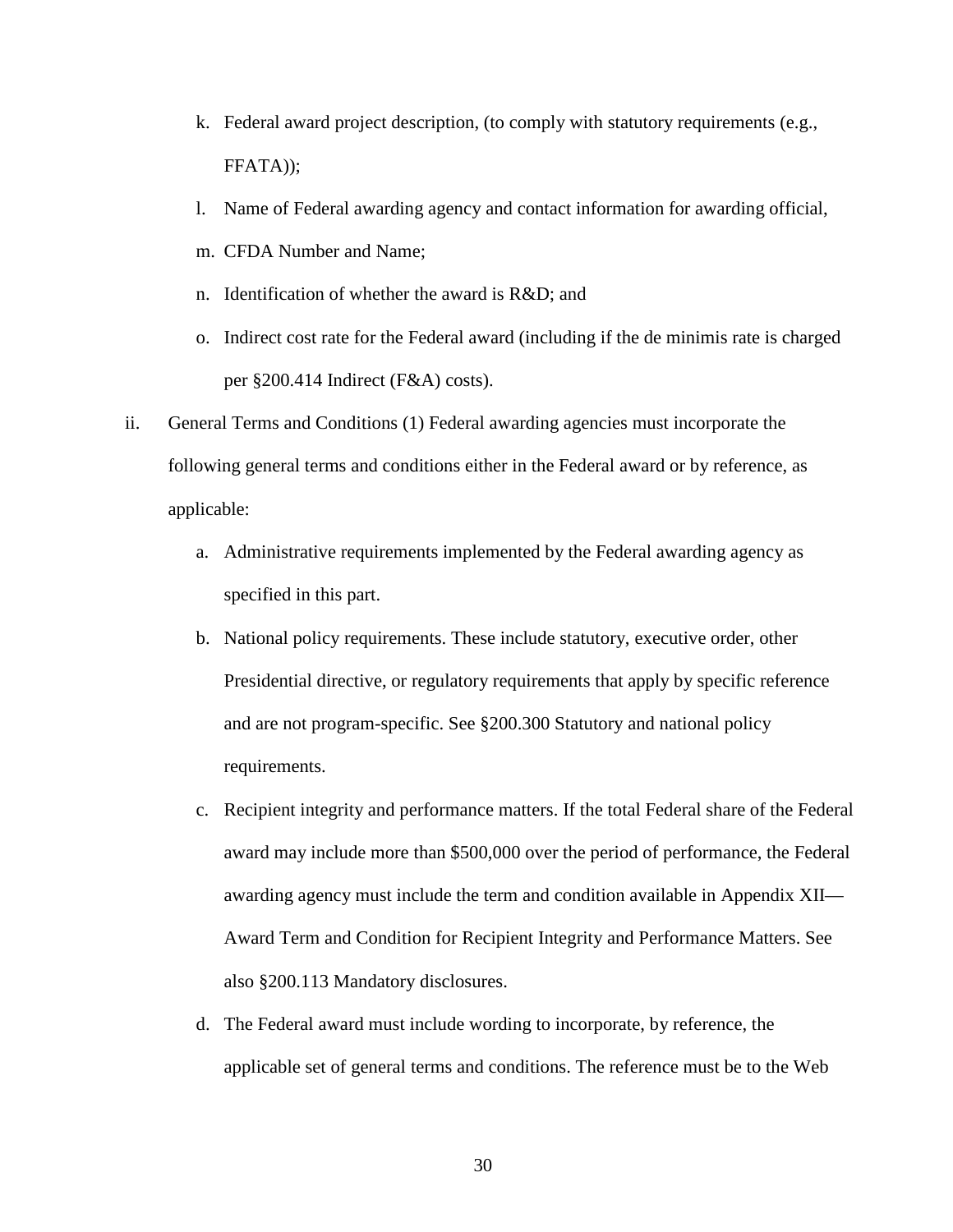site at which the Federal awarding agency maintains the general terms and conditions.

- e. If a non-Federal entity requests a copy of the full text of the general terms and conditions, the Federal awarding agency must provide it.
- f. Wherever the general terms and conditions are publicly available, the Federal awarding agency must maintain an archive of previous versions of the general terms and conditions, with effective dates, for use by the non-Federal entity, auditors, or others.
- g. Federal Awarding Agency, Program, or Federal Award Specific Terms and Conditions. The Federal awarding agency may include with each Federal award any terms and conditions necessary to communicate requirements that are in addition to the requirements outlined in the Federal awarding agency's general terms and conditions. Whenever practicable, these specific terms and conditions also should be shared on a public website and in notices of funding opportunities (as outlined in §200.203 Notices of funding opportunities) in addition to being included in a Federal award. See also §200.206 Standard application requirements.
- iii. Federal Award Performance Goals. The Federal awarding agency must include in the Federal award an indication of the timing and scope of expected performance by the non-Federal entity as related to the outcomes intended to be achieved by the program. In some instances (e.g., discretionary research awards), this may be limited to the requirement to submit technical performance reports (to be evaluated in accordance with Federal awarding agency policy). Where appropriate, the Federal award may include specific performance goals, indicators, milestones, or expected outcomes (such as outputs, or services performed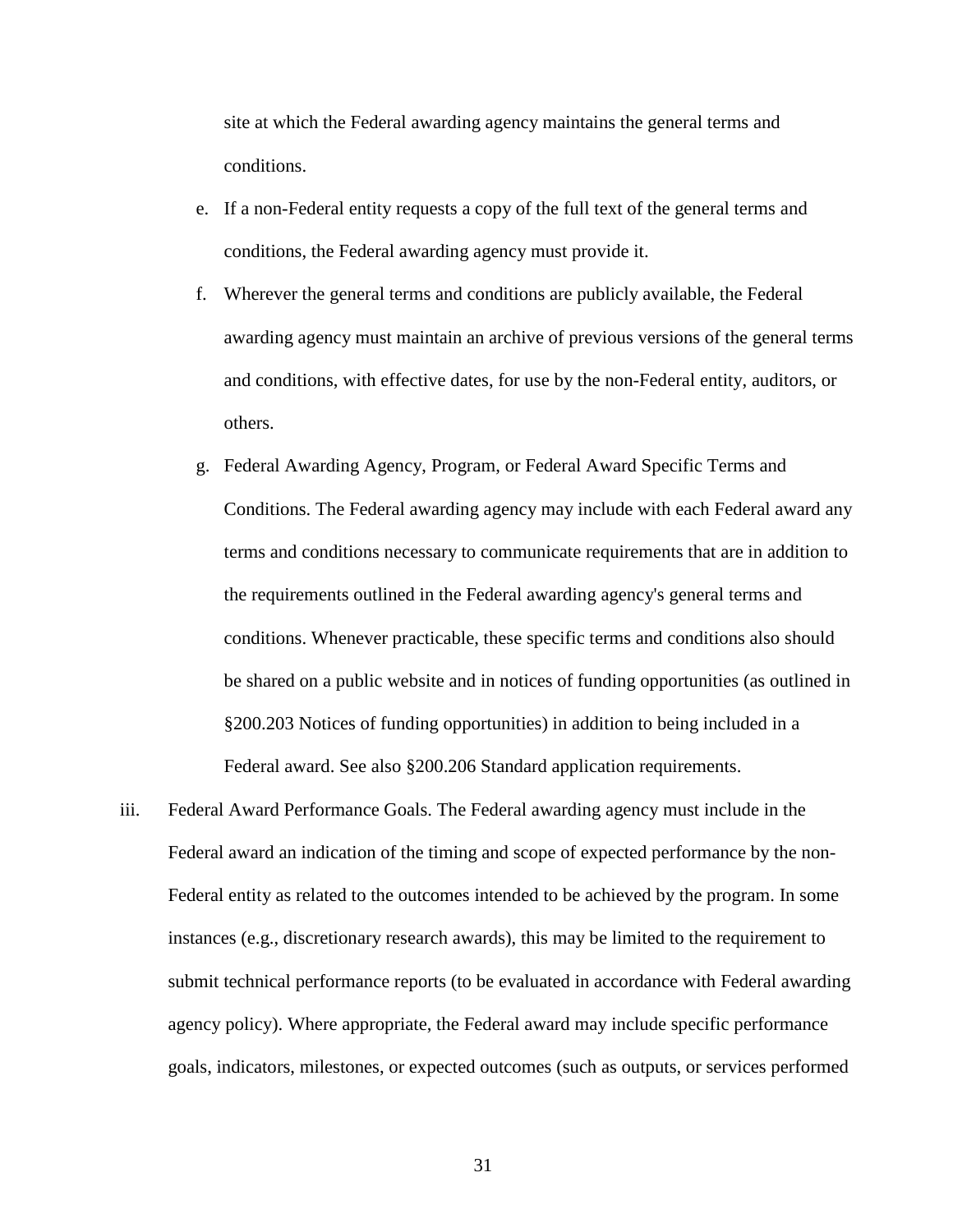or public impacts of any of these) with an expected timeline for accomplishment. Reporting requirements must be clearly articulated such that, where appropriate, performance during the execution of the Federal award has a standard against which non-Federal entity performance can be measured. The Federal awarding agency may include program-specific requirements, as applicable. These requirements should be aligned with agency strategic goals, strategic objectives or performance goals that are relevant to the program. See also OMB Circular A-11, Preparation, Submission and Execution of the Budget Part 6 for definitions of strategic objectives and performance goals.

- iv. Any other information required by the Federal awarding agency.
- v. SAM and UEI requirements as found in Attachment A;
- vi. Subaward and executive compensation requirements as found in Attachment B;
- vii. Trafficking in persons requirements from 2 C.F.R. 175.15(b);
- viii. Drug-free workplace requirement from 2 C.F.R part 421, which adopts the Governmentwide implementation at 2 C.F.R. part 182 of the Drug-Free Workplace Act 1988, Sections 5152-5158;
- ix. Applicable administrative requirements, national policy requirements, and any other general award terms and conditions, including though not limited to RMA-specific terms and conditions at [http://www.rma.usda.gov/aboutrma/agreements/;](http://www.rma.usda.gov/aboutrma/agreements/) and
- x. Other information or provisions required by RMA to carry out its respective awarding activities or to accomplish the purpose of a particular award.

Following approval by the Administrator of RMA, Manager of FCIC, recipients will be notified by email of the applications selected for funding. Within the limit of funds available for such a purpose, the Administrator will enter into a cooperative agreements with the recipients. After a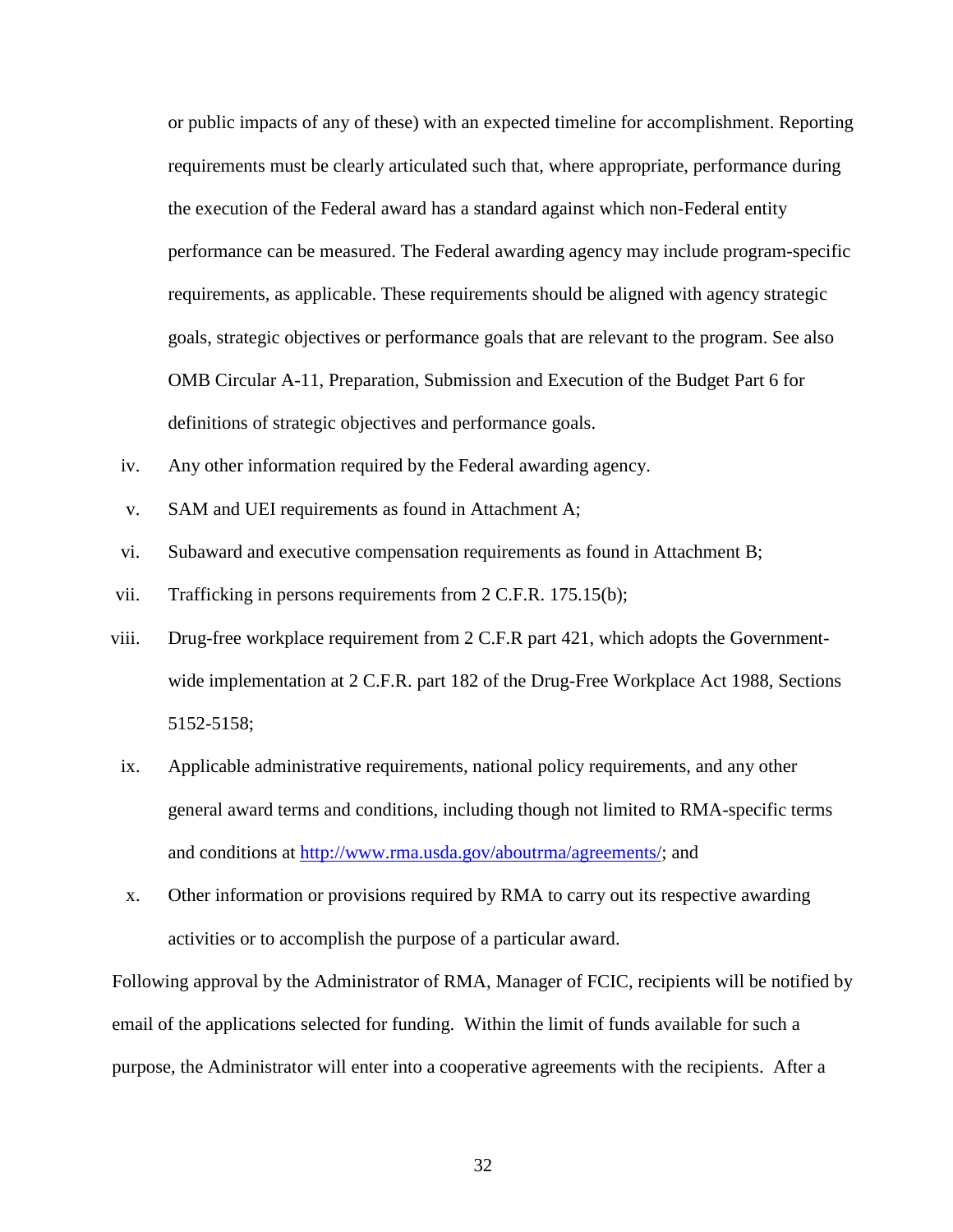Notice of Award has been issued, and a signed copy by all Parties (including RMA) has been received in the Risk Management Education Division the authority to begin work and draw down funds for the purpose of conducting the activities listed in the agreement may commence. All funds provided to the recipient by RMA must be expended solely for the purpose for which the funds are obligated in accordance with the approved agreement and any applicable Federal law. No commitment of Federal assistance beyond the project period is made or implied for any award resulting from this notice.

Notification to applicants for whom funding is denied will be sent to applicants after final funding decisions have been made. Unsuccessful applicants will be provided a debriefing upon request to the Deputy Director, Risk Management Education Division.

#### *2. Administrative and National Policy Requirements*

*i. Requirement to Use USDA Logo*

Recipients of cooperative agreements will be required to use a USDA Logo provided by RMA for all instructional and promotional materials if appropriate.

#### *ii. Requirement to Provide Project Information to RMA-selected Representative(s)*

Recipients will be required to provide RMA educational materials, tools, webpages or similar items no later than 20 business days before use in the public domain for the purpose of RMA review and approval. Educational materials cannot be used without RMA approval. Recipients will also be required to assist RMA in evaluating the effectiveness of its educational programs by notifying the RMA of upcoming trainings, meetings, and by providing documentation of educational activities, materials, and related information to any representative(s) selected by RMA for program evaluation purposes.

#### *iii. Access to Panel Review Information*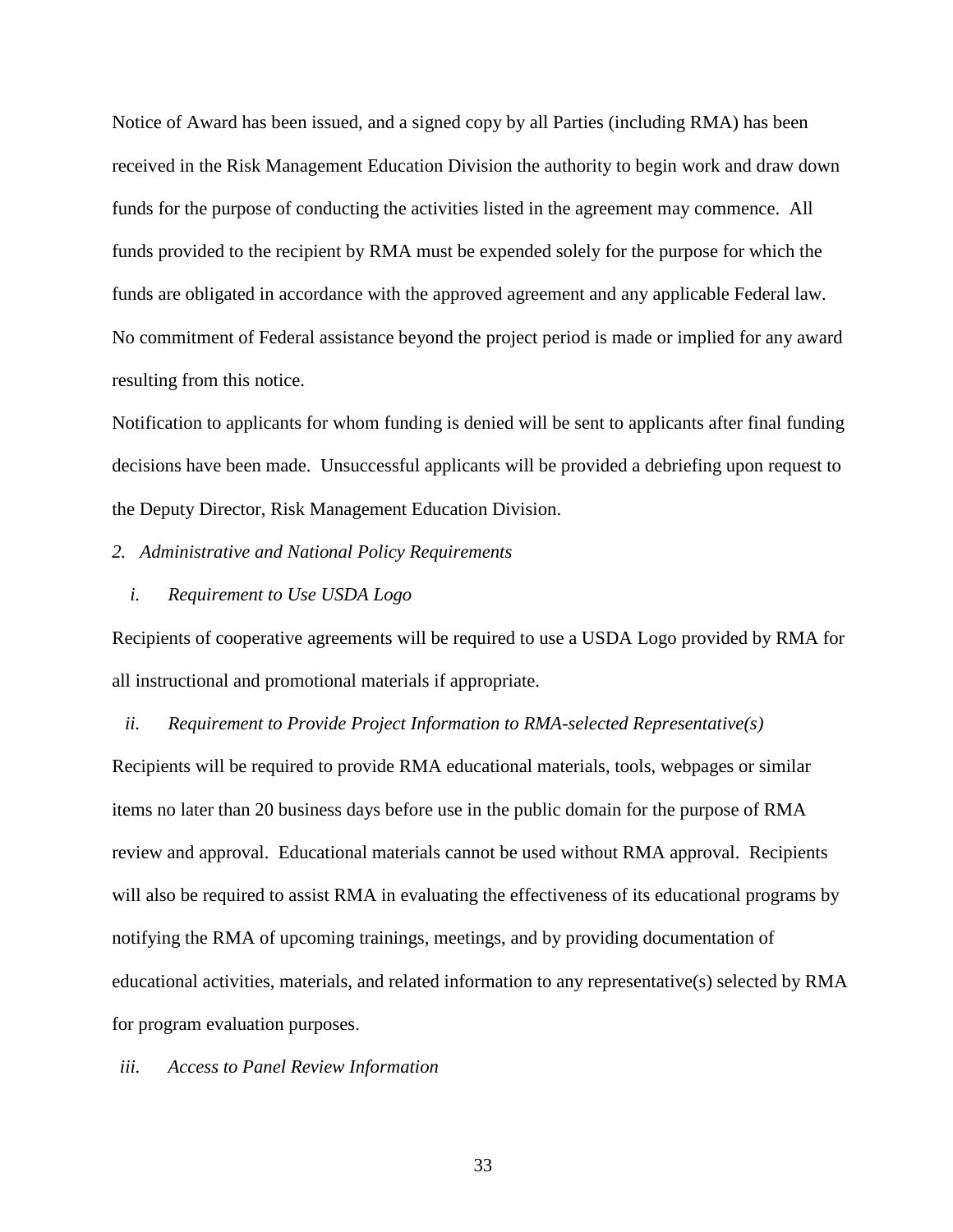Upon written request from the applicant, a debriefing letter, not including the identity of reviewers, will be e-mailed to the applicant after the review and awards process has been completed. Applicants may send their request to [RMA.Risk-Ed@rma.usda.gov.](mailto:RMA.Risk-Ed@rma.usda.gov)

### *iv. Confidential Aspects of Applications and Awards*

The names of applicants, the names of individuals identified in the applications, the content of applications, and the panel evaluations of applications will remain confidential, except to those involved in the review process, to the extent permitted by law. In addition, the identities of review panel members will remain confidential throughout the entire review process and will not be released to applicants. At the end of the fiscal year, names of panel members may be made available. However, panelists will not be identified with the review of any particular application. When an application results in a cooperative agreement, that agreement becomes a part of the official record of RMA transactions, available to the public upon specific request. Information that the Secretary of Agriculture determines to be of a confidential, privileged, or proprietary nature will be held in confidence to the extent permitted by law. Therefore, any information that the applicant wishes to be considered confidential, privileged, or proprietary must be clearly marked within an application, including the legal basis for such designation. The original copy and extra copies of all applications, regardless of whether the application results in an award, will be retained by RMA for a period of at least three years, then may be destroyed. Any copies of an application will be released only to the extent required by law. An application may be withdrawn at any time prior to the time when award decisions are made.

### *v. Risk Assessment*

Awards will receive a risk assessment and are subject to enhanced monitoring based on program risk factors to ensure that federal funds are being used in accordance with the specified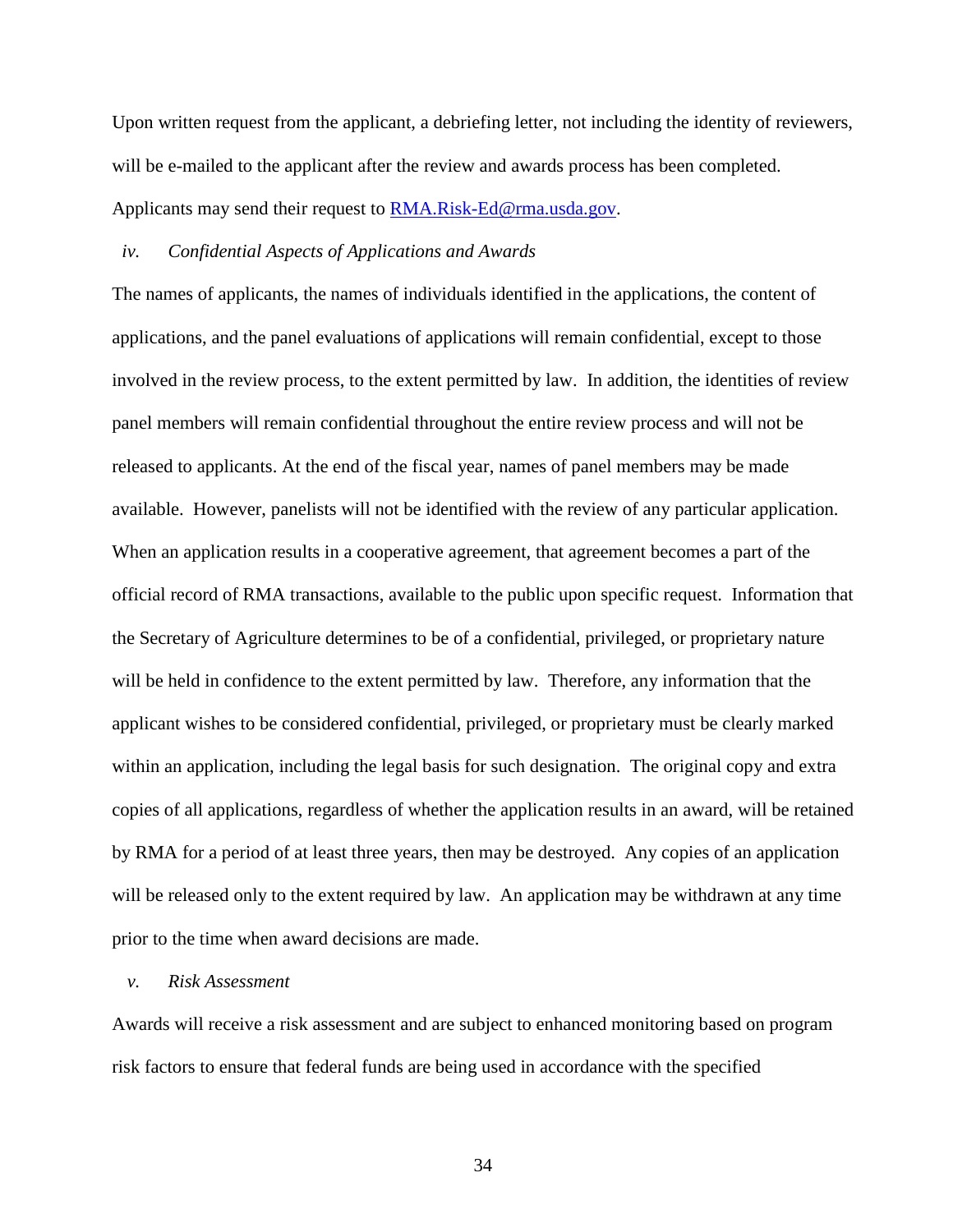requirements in the agreement and managed appropriately as required. This risk assessment will be an indicator of programmatic or financial vulnerability in the management of federal funds. All awards will be subject to, among other requirements, applicable requirements of 2 C.F.R. § 200.205.

### *vi. Audit Requirements*

All cooperative agreements will be subject to, among other requirements, applicable audit requirements of 2 C.F.R. subtitle A, and 2 C.F.R. subtitle B, chapter IV. Agreement holders must send a copy of the management decision letter, if applicable, to RME Grants and Agreements Specialists by e-mail: [RMA.Risk-Ed@rma.usda.gov.](mailto:RMA.Risk-Ed@rma.usda.gov)

## *vii. Prohibitions and Requirements with Regards to Lobbying*

All cooperative agreements will be subject to the requirements of 2 C.F.R. part 200 and 418, "Uniform Administrative Requirements, Cost Principles, and Audit Requirements for Federal Awards" and "New Restrictions on Lobbying," respectively. A signed copy of the certification and disclosure forms must be submitted with the application and are available at the address and telephone number listed in Section G, Agency Contact.

Departmental regulations published at 2 C.F.R part 418 imposes prohibitions and requirements for disclosure and certification related to lobbying on recipients of Federal contracts, grants, cooperative partnership agreements and loans. It provides exemptions for Indian Tribes and tribal organizations. Current and prospective recipients, and any subcontractors, are prohibited from using Federal funds, other than profits from a Federal contract, for lobbying Congress or any Federal agency in connection with the award of a contract, grant, cooperative partnership agreement or loan. In addition, for each award action in excess of \$100,000 (\$150,000 for loans) the law requires recipients and any subcontractors to complete a certification in accordance with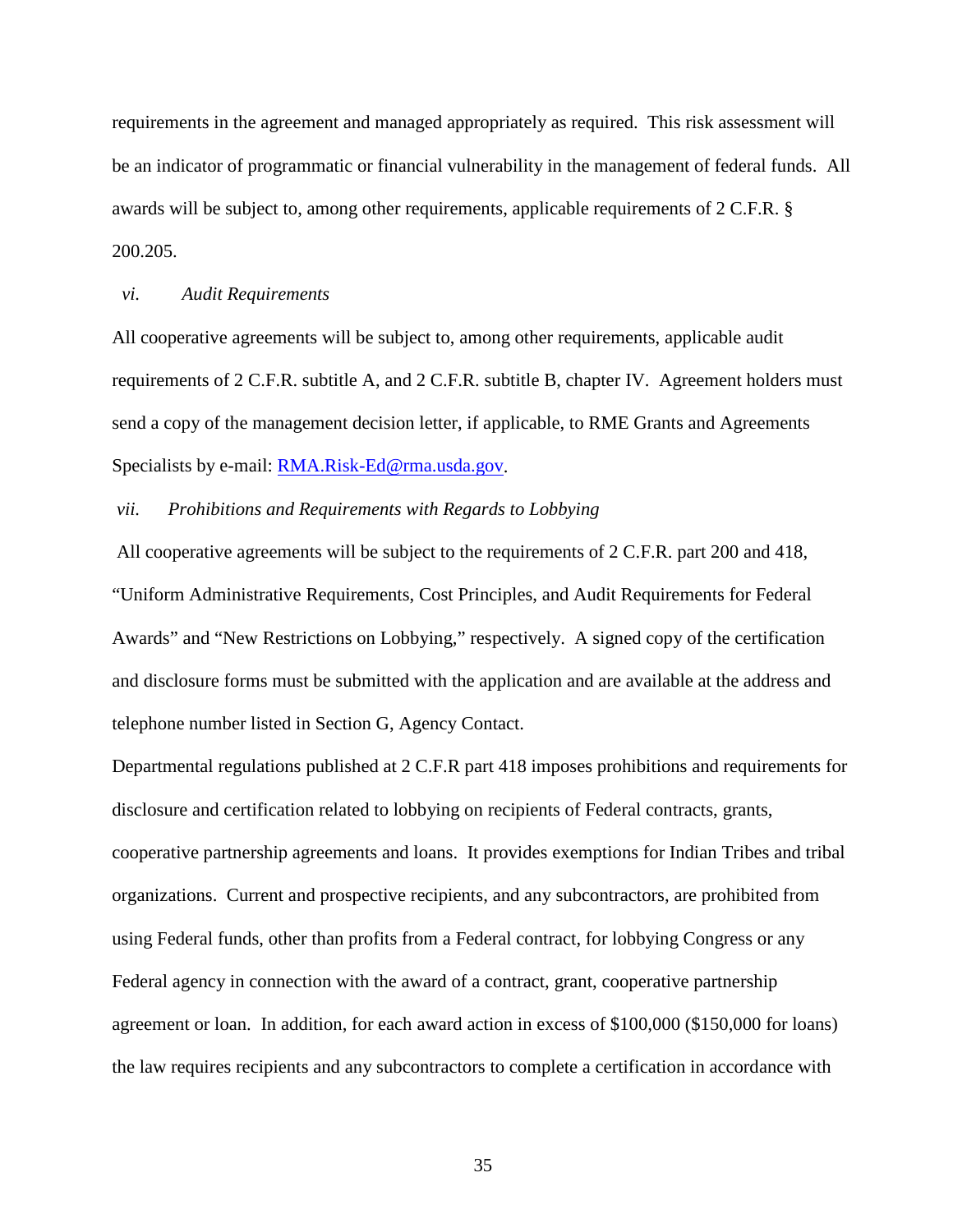Appendix A to Part 418 and a disclosure of lobbying activities in accordance with Appendix B to Part 418.: The law establishes civil penalties for non-compliance.

*viii. Representation Regarding the Prohibition on Using Funds under Grants and Cooperative Agreements with Entities that Require Certain Internal Confidentiality Agreements*

By submission of its proposal or application, the applicant represents that is does not require any of its employees, contractors, or subrecipients seeking to report fraud, waste, or abuse to sign or comply with internal confidentially agreements or statements prohibiting or otherwise restricting those employees, contractors, or subrecipients from lawfully reporting that waste, fraud, or abuse to a designated investigative or law enforcement representative of a Federal department or agency authorized to receive such information. Note that: (1) the basis for this representation is a prohibition in sections 743, 744 of the Consolidated Appropriations Act, 2016, Pub. L. 114-113, (Division E, Title VII, General Provisions Government-wide) and any successor provisions of law on making funds available through grants and cooperative agreements to entities with certain internal confidentiality agreements or statements; and (2) section 744 states that it does not contravene requirements applicable to Standard Form 312, form 4414, or any other form issued by a Federal department or agency governing the nondisclosure of classified information.

#### *ix. Applicable OMB Circulars*

All cooperative agreements funded as a result of this notice will be subject to the requirements contained in all applicable OMB circulars [http://www.whitehouse.gov/omb/grants\\_circulars.](http://www.whitehouse.gov/omb/grants_circulars)

x. Requirement to Assure Compliance with Federal Civil Rights Laws Recipients and all partners/collaborators of all cooperative agreements funded as a result of this notice are required to know and abide by Federal civil rights laws, which include, but are not limited to, Title VI of the Civil Rights Act of 1964 (42 U.S.C. § 2000d et. seq.), and 7 C.F.R. part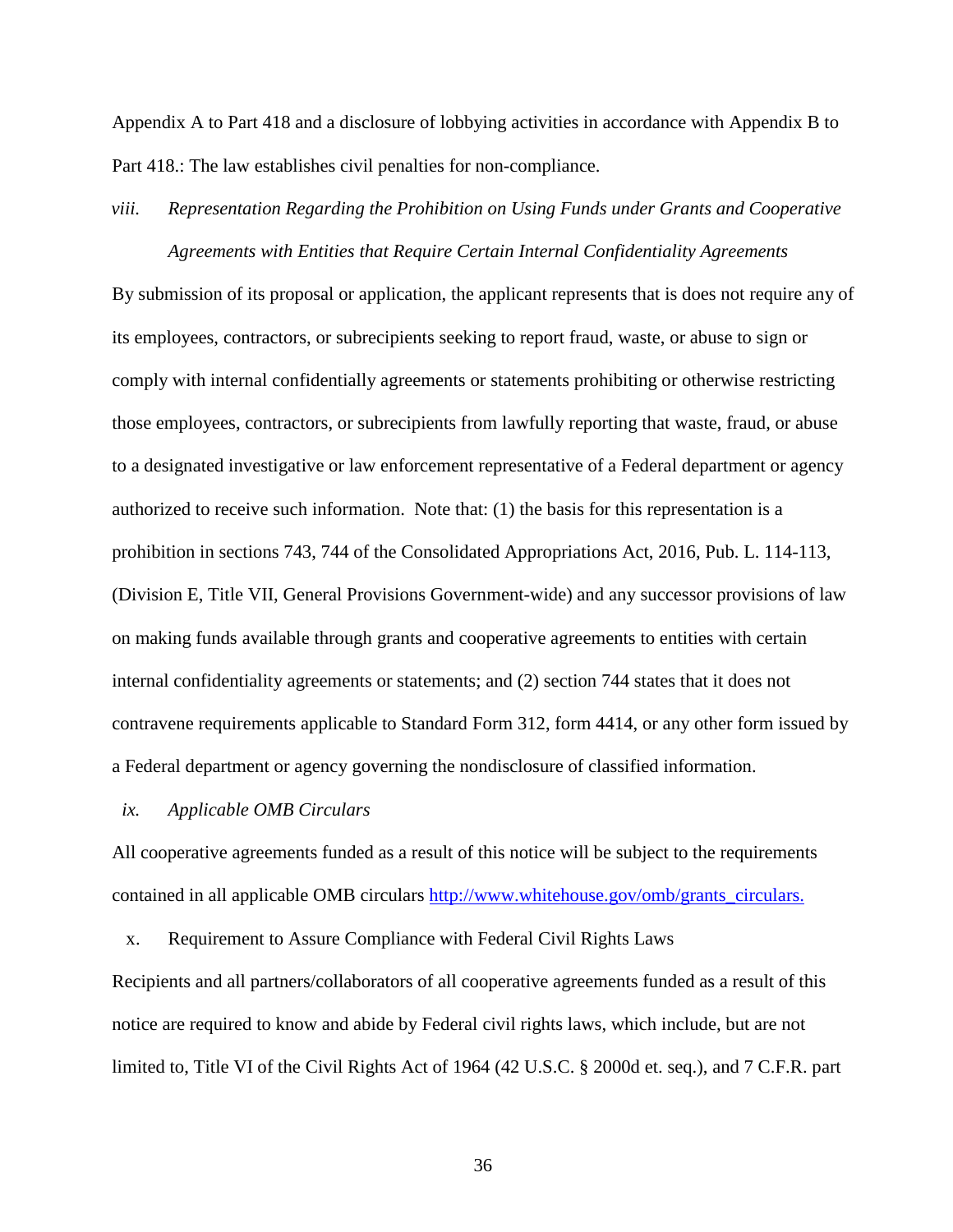15. RMA requires that recipients submit an Assurance Agreement (Civil Rights), assuring RMA of this compliance prior to the beginning of the project period. Although recipients are required to report on their civil rights compliance using demographic data among other methodologies, recipients are not required to collect demographic data directly from producers until such time as RMA has an approved form and process in place for that purpose.

*xi. Requirement to Participate in a Post Award Teleconference*

RMA requires that project leaders participate in a post award teleconference, if conducted, to become fully aware of agreement requirements and for delineating the roles of RMA personnel and the procedures that will be followed in administering the agreement and will afford an opportunity for the orderly transition of agreement duties and obligations if different personnel are to assume post-award responsibility.

*xii. Requirement to Participate in a Post Award Civil Rights Training Teleconference*

RMA requires that project leaders participate in a post award Civil Rights and EEO training teleconference to become fully aware of Civil Rights and EEO law and requirements. *xii. Requirement to Submit Educational Materials to the Ag Risk and Farm Management Library* RMA requires that recipients upload digital copies of all risk management educational materials developed as part of the project to the Ag Risk and Farm Management Library [www.agrisk.umn.edu](http://www.agrisk.umn.edu/) for posting, if electronically reporting. RMA must be clearly identified as having provided funding for the materials.

# *3. Reporting Requirements*

Recipients will be required to submit quarterly progress reports using the Performance Progress Report (OMB SF-PPR) as the cover sheet and quarterly financial reports (OMB SF 425) throughout the project period, as well as a final program and financial report not later than 90 days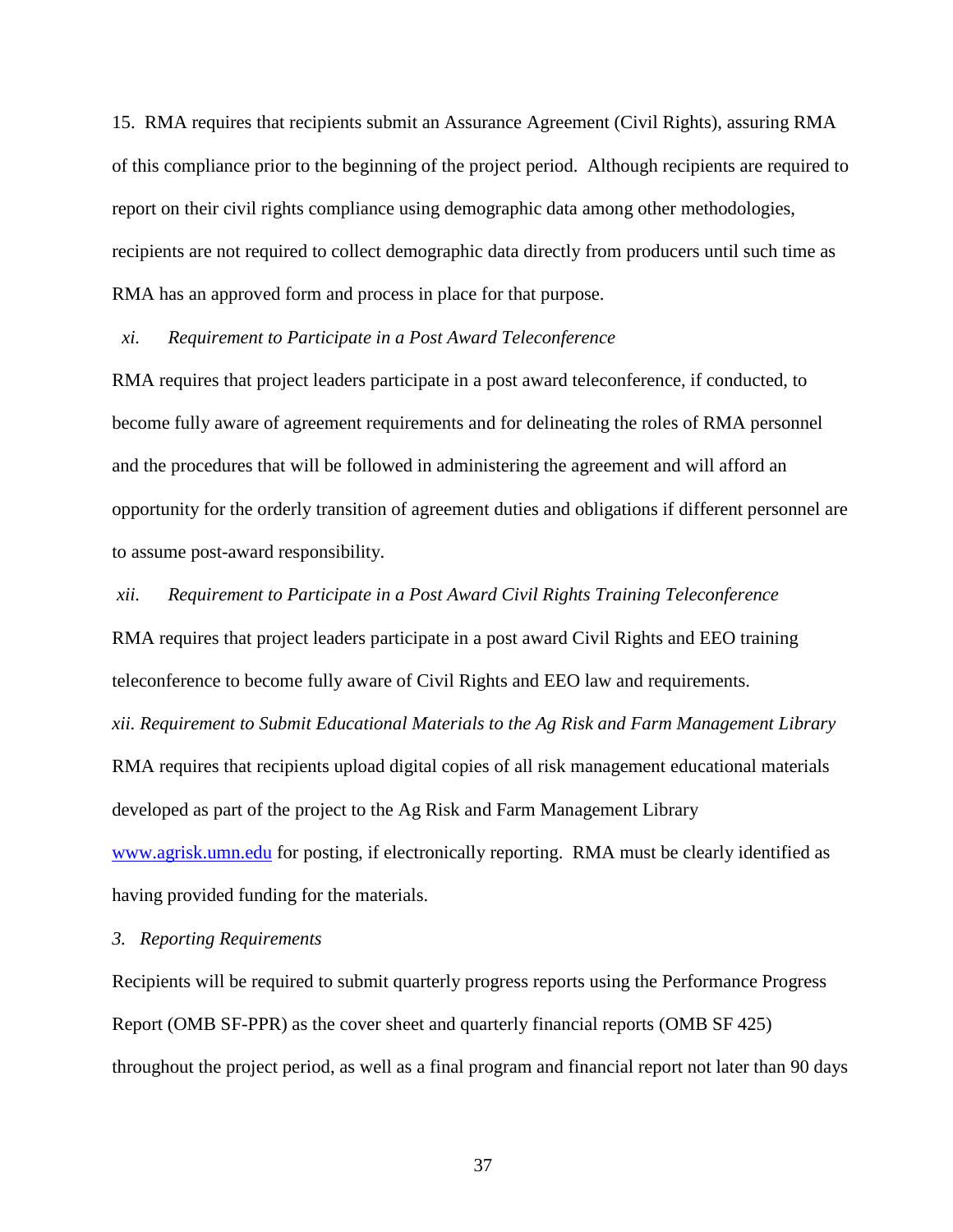after the end of the project period. The quarterly progress reports and final program reports MUST be submitted through the RVS. The website address is [https://rvs.umn.edu/Home.aspx.](https://rvs.umn.edu/Home.aspx)

G. Agency Contact

FOR FURTHER INFORMATION CONTACT: Applicants and other interested parties are encouraged to contact USDA-RMA-RME Grants and Agreements Specialists by e-mail: [RMA.Risk-Ed@rma.usda.gov](mailto:RMA.Risk-Ed@rma.usda.gov)

Applicants may also obtain information regarding this announcement from the RMA website at: <http://www.rma.usda.gov/aboutrma/agreements/>*.*

H. Additional Information

*1. The Restriction of the Expenditure of Funds to Enter into Financial Transactions*

The Agriculture, Rural Development, Food and Drug Administration, and Related Agencies Appropriations Act, 2012 (P.L. 112-55) contains the restriction of the expenditure of funds to enter into financial transactions Corporations that have been convicted of felonies within the past 24 months or that have federal tax delinquencies where the agency is aware of the felonies and/or tax delinquencies.

## Section 738 (Felony Provision)

None of the funds made available by this Act may be used to enter into a contract, memorandum of understanding, or cooperative agreement with, make a grant to, or provide a loan or loan guarantee to any corporation that was convicted (or had an officer or agency of such corporation acting on behalf of the corporation convicted) of a felony criminal violation under any Federal or State law within the preceding 24 months, where the awarding agency is aware of the conviction, unless the agency has considered suspension or debarment of the corporation, or such officer or agent, and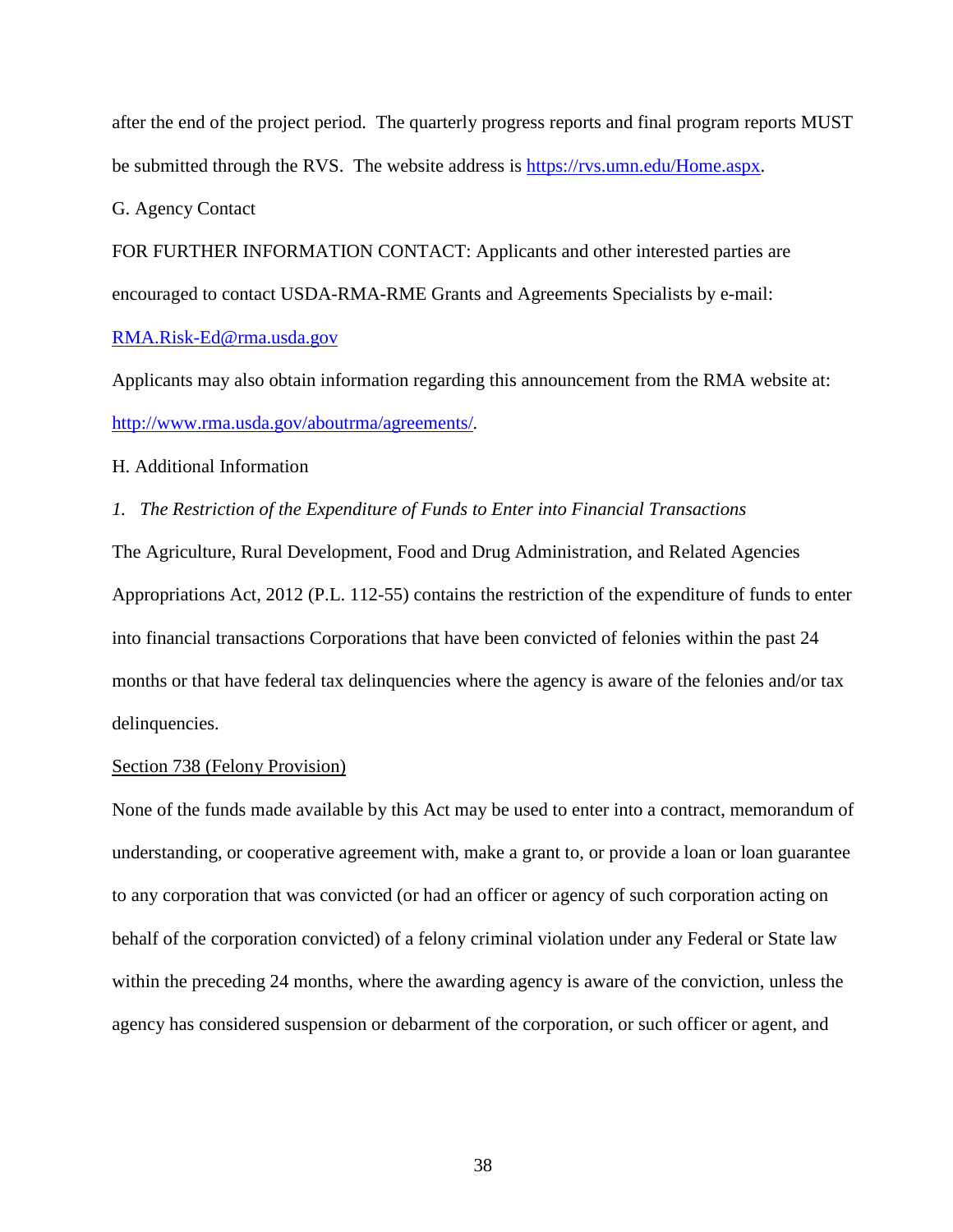made a determination that this further action is not necessary to protect the interest of the Government.

#### Section 739 (Tax Delinquency Provision)

None of the funds made available by this Act may be used to enter into a contract, memorandum of understanding, or cooperative agreement with, make a grant to, or provide a loan or loan guarantee to, any corporation that [has] any unpaid Federal tax liability that has been assessed, for which all judicial and administrative remedies have been exhausted or have lapsed, and that is not being paid in a timely manner pursuant to an agreement with the authority responsible for collecting the tax liability, where the awarding agency is aware of the unpaid tax liability, unless the agency has considered suspension or debarment of the corporation and made a determination that this further action is not necessary to protect the interests of the Government.

# *2. Required Registration with the System for Award Management (SAM) for Submission of Proposals*

Under the Federal Funding Accountability and Transparency Act of 2006, the applicant must comply with the additional requirements set forth in Attachment A regarding the Dun and Bradstreet Universal Numbering System (DUNS) Requirements and the SAM Requirements found at 2 C.F.R. part 25. For the purposes of this RFA, the term "you" in Attachment A will mean "applicant". The applicant will comply with the additional requirements set forth in Attachment B regarding Subawards and Executive Compensation. For the purpose of this RFA, the term "you" in Attachment B will mean "applicant". The SAM [\(www.SAM.gov\)](http://www.sam.gov/) is a database that serves as the primary Government repository for contractor information required for the conduct of business with the Government. This database will also be used as a central location for maintaining organizational information for organizations seeking and receiving grants from the Government.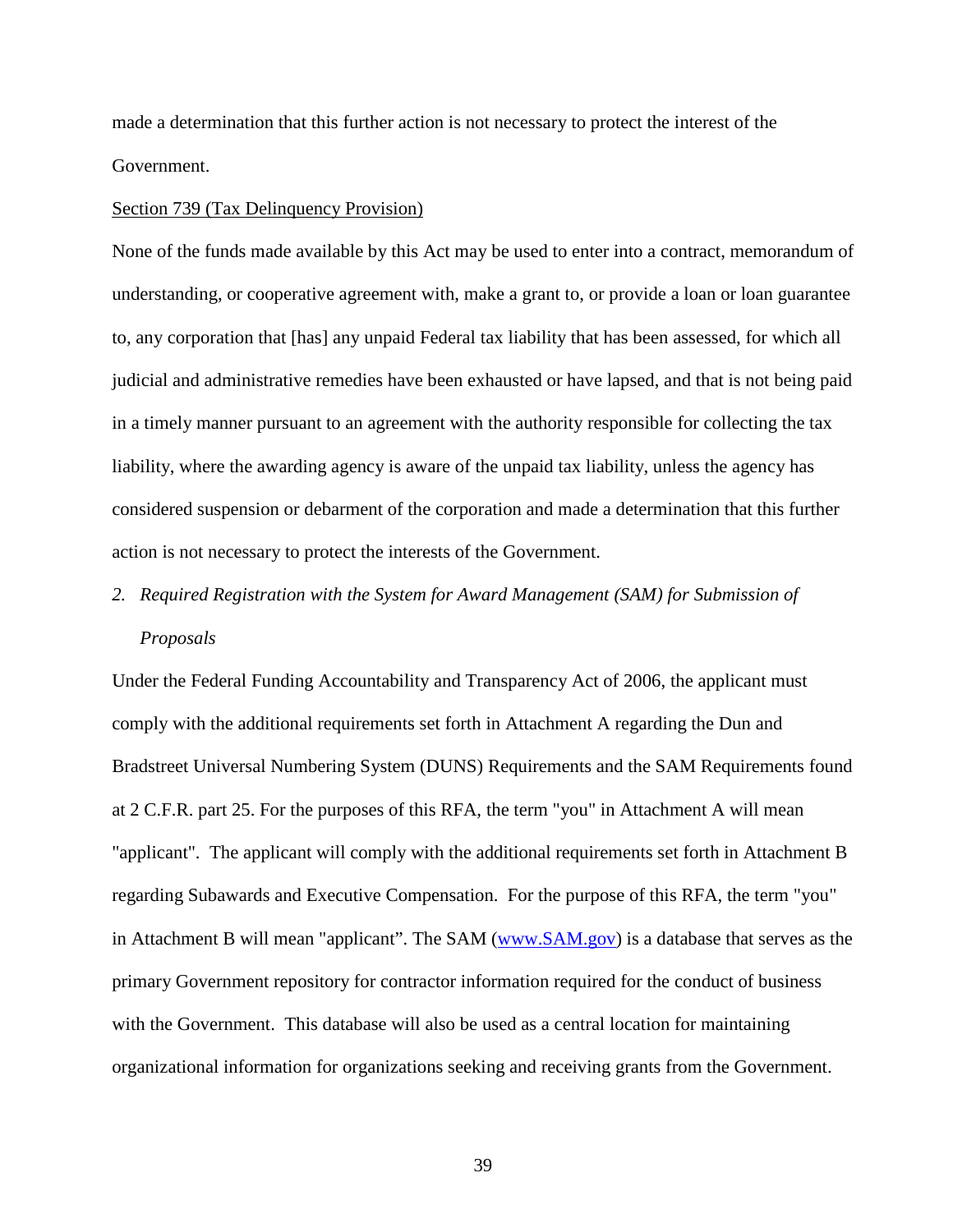Such organizations must register in SAM prior to the submission of applications. A DUNS number is needed for SAM registration. For information about how to register in SAM, access [www.SAM.gov.](http://www.sam.gov/)Allow a minimum of 5 business days to complete the SAM registration.

# *3. Related Programs*

Funding availability for this program may be announced at approximately the same time as funding availability for similar but separate programs—and CFDA No. 10.460 (Risk Management Education Partnerships Program). These programs have some similarities, but also key differences. The differences stem from important features of each program's authorizing legislation and different RMA objectives. Prospective applicants should carefully examine and compare the notices for each program.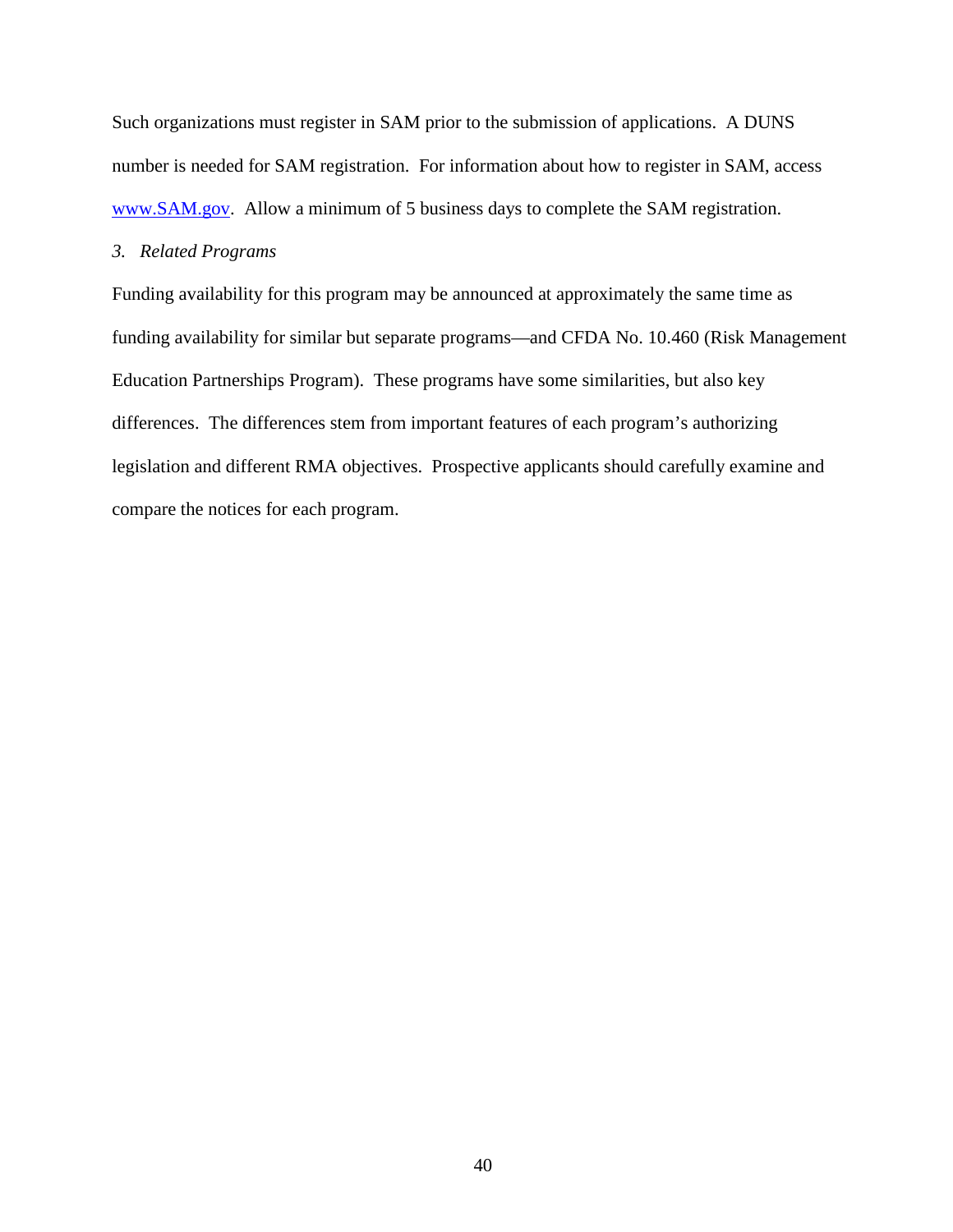# ATTACHMENT A

### I. System for Award Management (SAM) Registration and Universal Identifier Requirements

A. Requirement for SAM

Unless you are exempted from this requirement under 2 CFR 25.110, you as the recipient must maintain the currency of your information in SAM until you submit the final financial report required under this award or receive the final payment, whichever is later. This requires that you review and update the information at least annually after the initial registration, and more frequently if required by changes in your information or another award term.

A. Requirement for Unique Entity Identifier (UEI)

If you are authorized to make subawards under this award, you:

- 1. Must notify potential subrecipients that no entity (see definition in paragraph C of this award term) may receive a subaward from you unless the entity has provided its unique entity identifier to you.
- 2. May not make a subaward to an entity unless the entity has provided its unique entity identifier to you.
- B. Definitions

For purposes of this award term:

1. SAM means the Federal repository into which an entity must provide information required for the conduct of business as a recipient. Additional information about registration procedures may be found at [www.SAM.gov.](http://www.sam.gov/)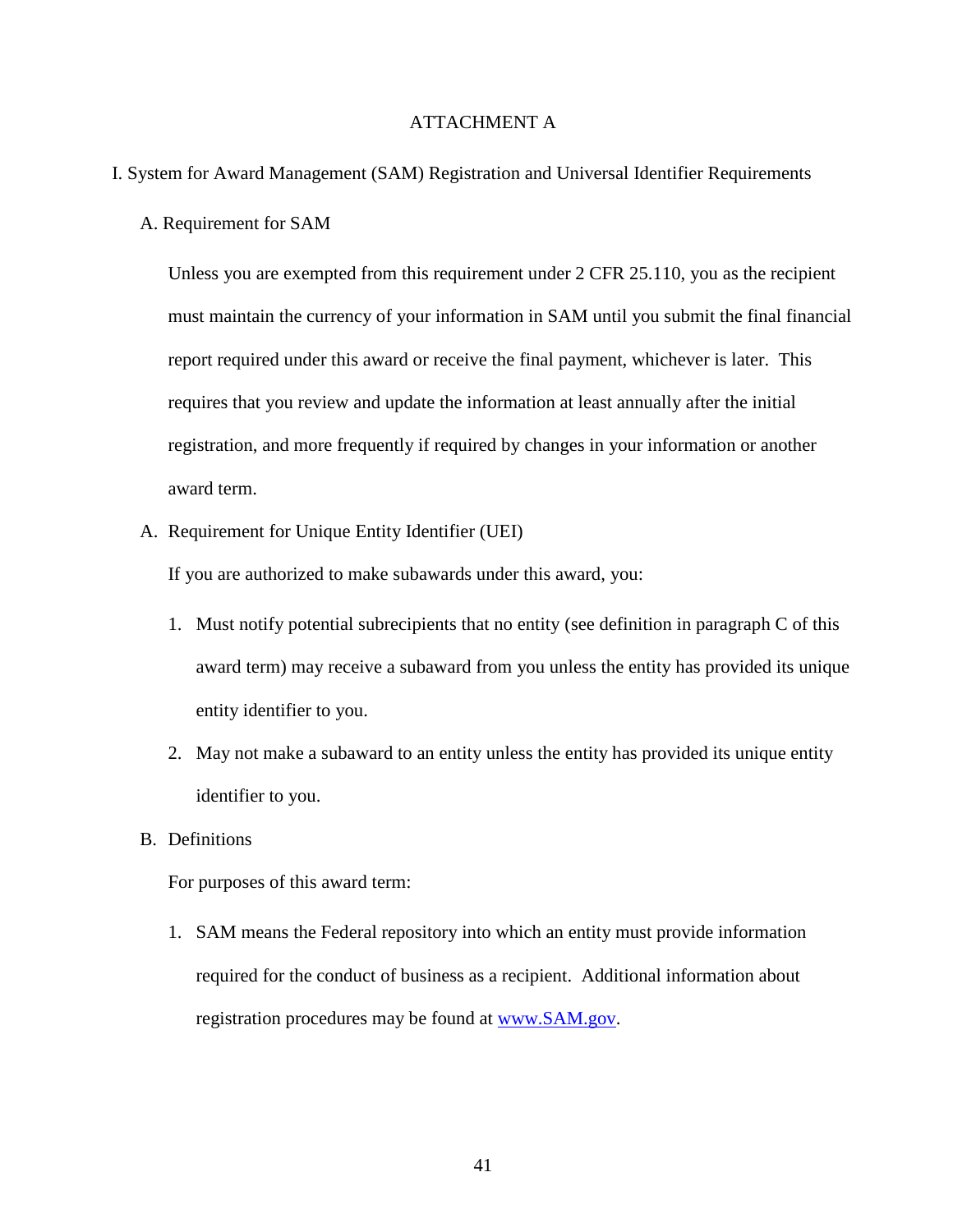- 2. Unique entity identifier means the identifier required for SAM registration to uniquely identify business entities.
- 3. Entity, as it is used in this award term, means all of the following, as defined at 2 CFR part 25, subpart C:
	- a. A Governmental organization, which is a State, local government, or Indian Tribe;
	- b. A foreign public entity;
	- c. A domestic or foreign nonprofit organization;
	- d. A domestic or foreign for-profit organization; and
	- e. A Federal agency, but only as a subrecipient under an award or subaward to a non-Federal entity.
- 4. Subaward:
	- a. This term means a legal instrument to provide support for the performance of any portion of the substantive project or program for which you received this award and that you as the recipient award to an eligible subrecipient.
	- b. The term does not include your procurement of property and services needed to carry out the project or program (for further explanation, see 2 CFR 200.330).
	- c. A subaward may be provided through any legal agreement, including an agreement that you consider a contract.
- 5. Subrecipient means an entity that:
	- a. Receives a subaward from you under this award; and
	- b. Is accountable to you for the use of the Federal funds provided by the subaward.
- 6. Farm Financial Benchmarking means: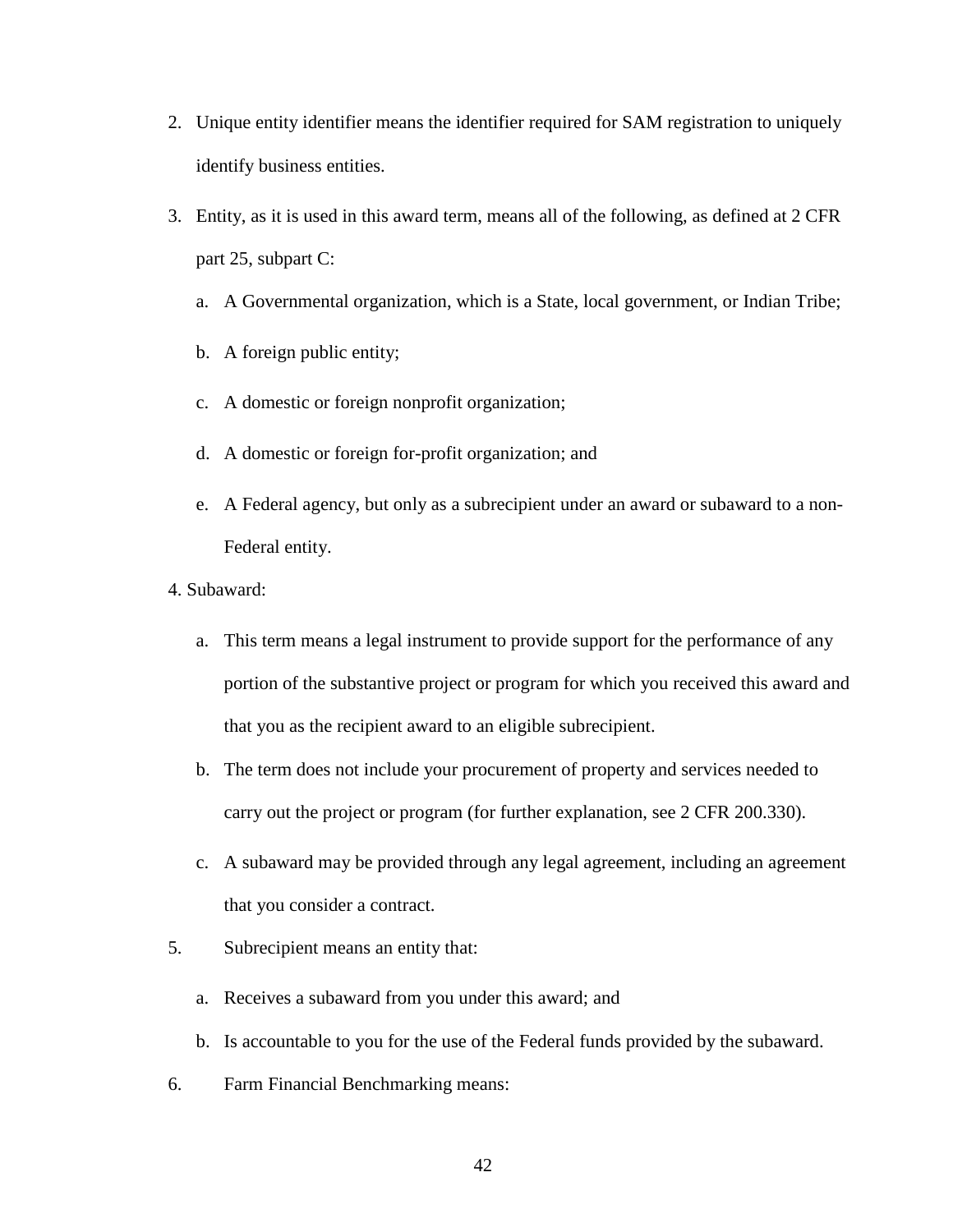- a. the process of comparing the performance of an agricultural enterprise against the performance of other similar enterprises, through the use of comparable and reliable data, in order to identify business management strengths, weaknesses, and steps necessary to improve management performance and business profitability; and
- b. benchmarking of the type conducted by farm management and producer associations consistent with the activities described in or funded pursuant to section 5925f of this title 7 U.S.C. § 1502(b)(7).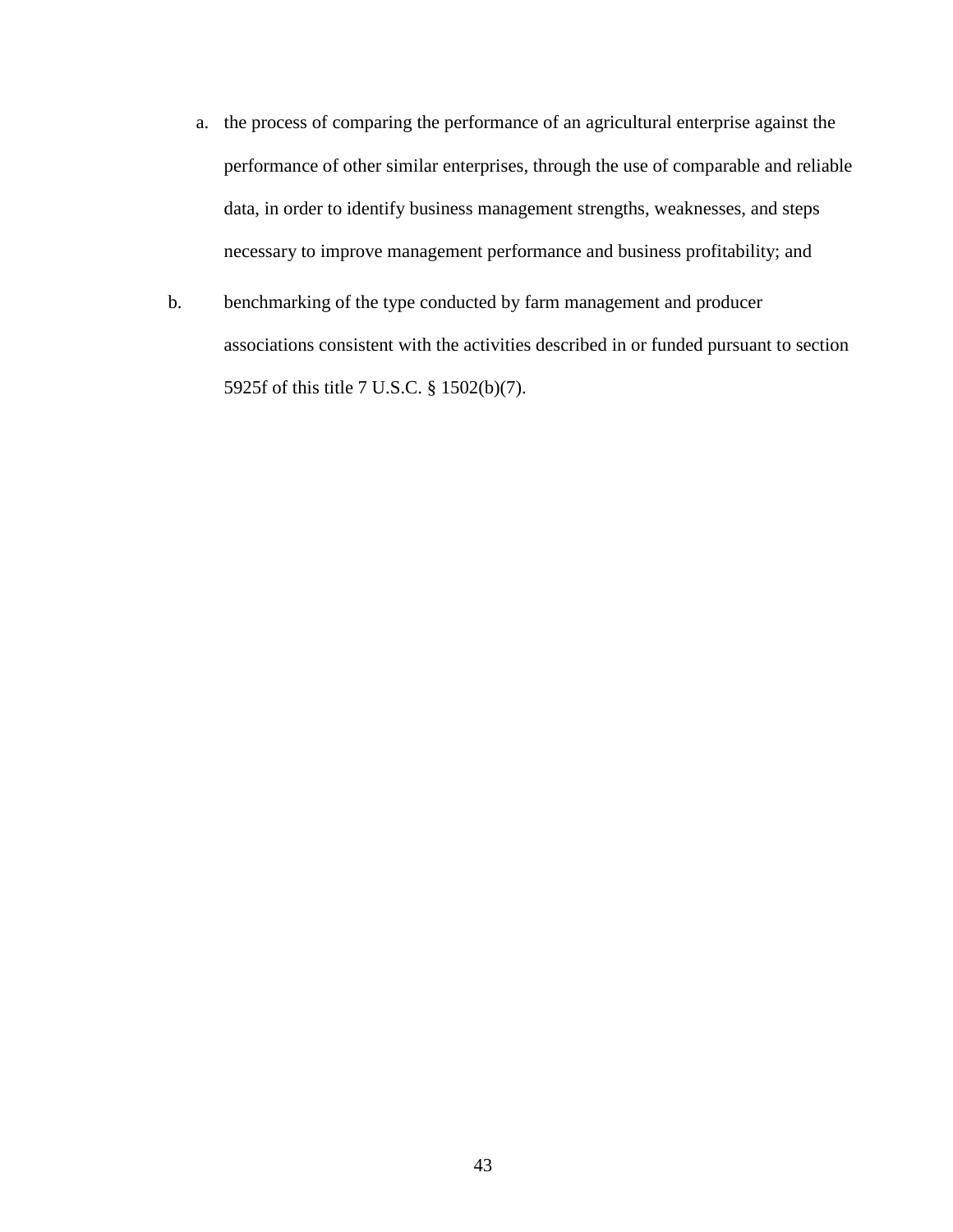#### ATTACHMENT B

- I. Reporting Subawards and Executive Compensation.
	- a. Reporting of first-tier subawards.
		- 1. Applicability. Unless you are exempt as provided in paragraph d. of this award term, you must report each action that obligates \$25,000 or more in Federal funds that does not include Recovery funds (as defined in section 1512(a)(2) of the American Recovery and Reinvestment Act of 2009, Pub. L. 111-5) for a subaward to an entity (see definitions in paragraph e. of this award term).
		- 2. Where and when to report.
			- i. You must report each obligating action described in paragraph a.1. of this award term to [http://www.fsrs.gov.](http://www.fsrs.gov/)
			- ii. For subaward information, report no later than the end of the month following the month in which the obligation was made. (For example, if the obligation was made on November 7, 2010, the obligation must be reported by no later than December 31, 2010.)
		- 3. What to report. You must report the information about each obligating action that the submission instructions posted at [http://www.fsrs.gov](http://www.fsrs.gov/) specify.
	- b. Reporting Total Compensation of Recipient Executives.
		- 1. Applicability and what to report. You must report total compensation for each of your five most highly compensated executives for the preceding completed fiscal year, if -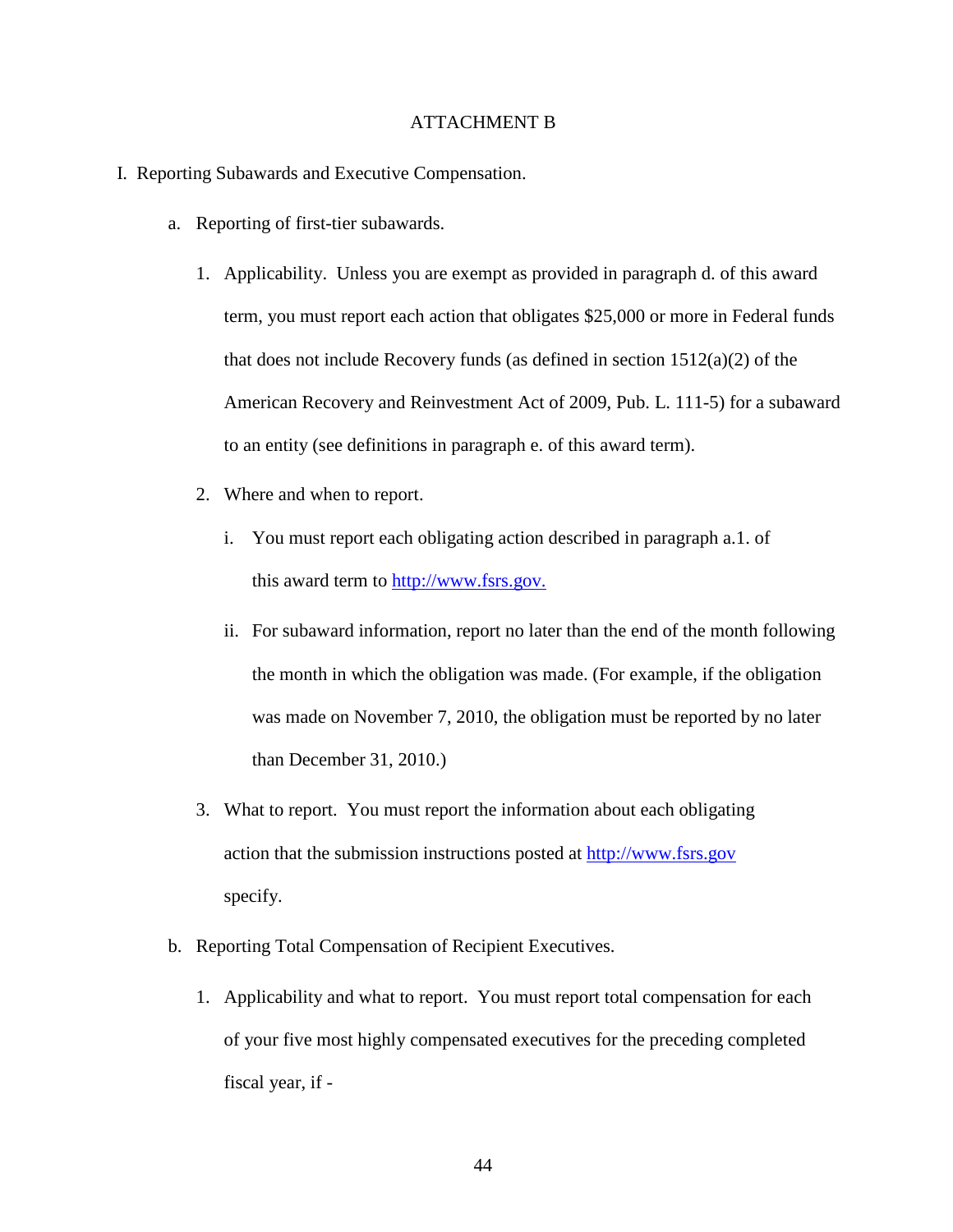- i. The total Federal funding authorized to date under this award is \$25,000 or more;
- ii. In the preceding fiscal year, you received-
	- (A) 80 percent or more of your annual gross revenues from Federal procurement contracts (and subcontracts) and Federal financial assistance subject to the Transparency Act, as defined at 2 CFR 170.320 (and subawards); and
	- (B) \$25,000,000 or more in annual gross revenues from Federal procurement contracts (and subcontracts) and Federal financial assistance subject to the Transparency Act, as defined at 2 CFR 170.320 (and subawards); and
- iii. The public does not have access to information about the compensation of the executives through periodic reports filed under section 13(a) or 15(d) of the Securities Exchange Act of 1934 (15 U.S.C. 78m(a), 78o(d)) or section 6104 of the Internal Revenue Code of 1986. (To determine if the public has access to the compensation information, see the U.S. Security and Exchange Commission total compensation filings at [http://www.sec.gov/answers/execomp.htm.](http://www.sec.gov/answers/execomp.htm))
- 2. Where and when to report. You must report executive total compensation described in paragraph b.1. of this award term:
	- i. As part of your registration profile at [http://www.SAM.gov.](http://www.sam.gov/)
	- ii. By the end of the month following the month in which this award is made, and annually thereafter.
- c. Reporting of Total Compensation of Sub recipient Executives.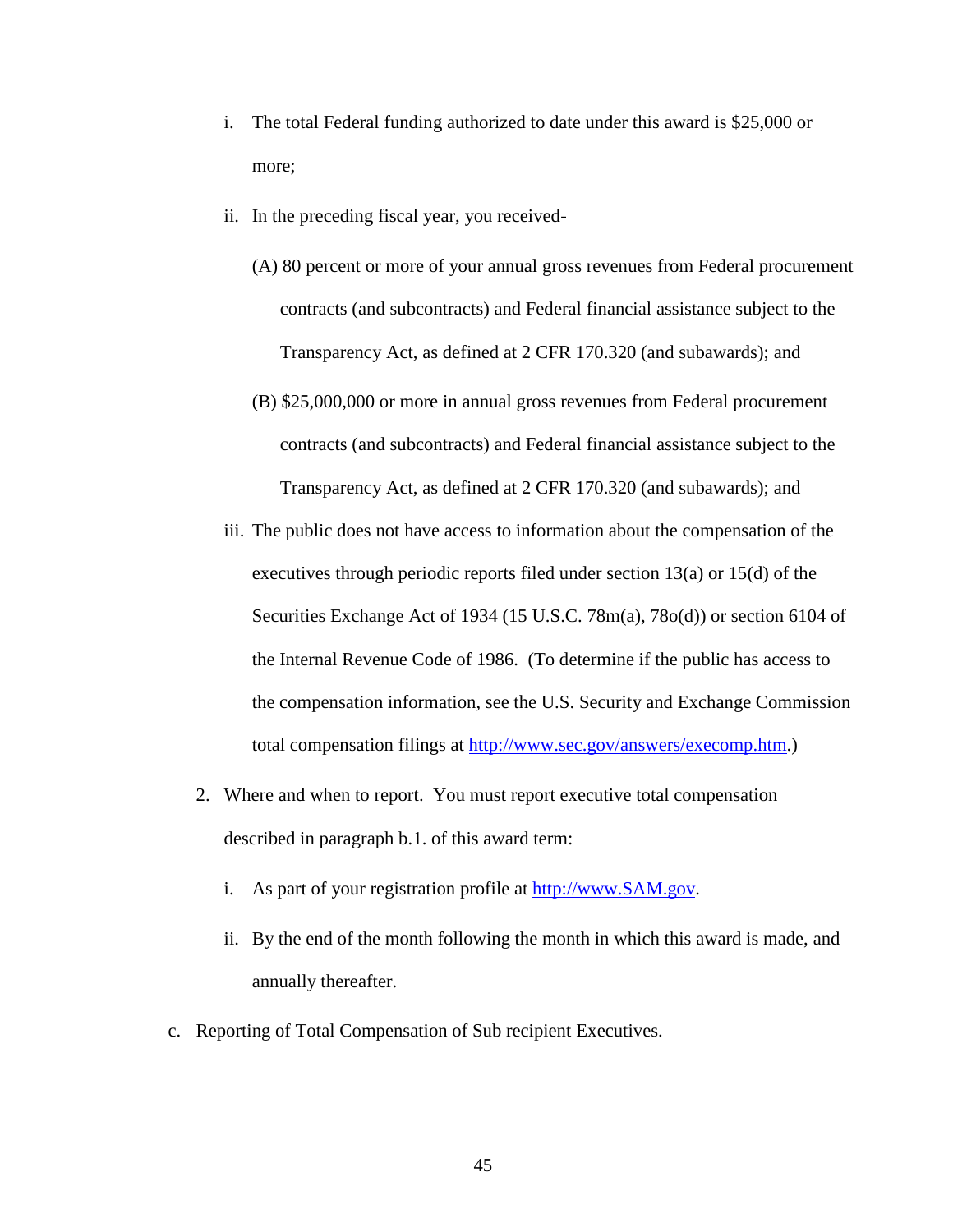1. Applicability and what to report. Unless you are exempt as provided in paragraph d. of this award term, for each first-tier subrecipient under this award, you shall report the names and total compensation of each of the subrecipient's five most highly compensated executives for the subrecipient's preceding completed fiscal year, if-

i. in the subrecipient's preceding fiscal year, the subrecipient received-

- (A) 80 percent or more of its annual gross revenues from Federal procurement contracts (and subcontracts) and Federal financial assistance subject to the Transparency Act, as defined at 2 CFR 170.320 (and subawards); and
- (B) \$25,000,000 or more in annual gross revenues from Federal procurement contracts (and subcontracts), and Federal financial assistance subject to the Transparency Act (and subawards); and
- ii. The public does not have access to information about the compensation of the executives through periodic reports filed under section 13(a) or 15(d) of the Securities Exchange Act of 1934 (15 U.S.C. 78m(a), 78o(d)) or section 6104 of the Internal Revenue Code of 1986. (To determine if the public has access to the compensation information, see the U.S. Security and Exchange Commission total compensation filings at [http://www.sec.gov/answers/execomp.htm.](http://www.sec.gov/answers/execomp.htm))
- 2. Where and when to report. You must report subrecipient executive total compensation described in paragraph c.1. of this award term:
	- i. To the recipient.
	- ii. By the end of the month following the month during which you make the subaward. For example, if a subaward is obligated on any date during the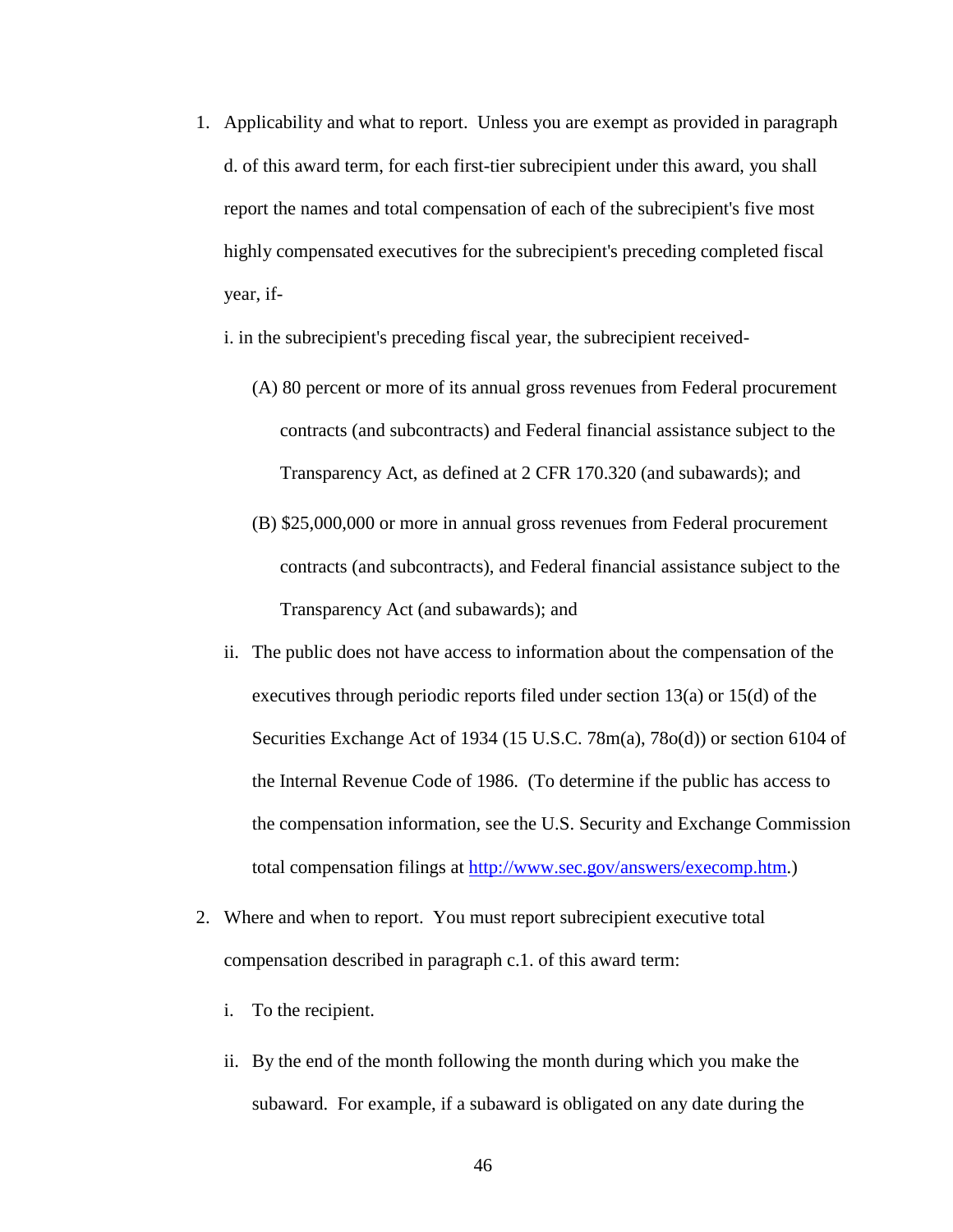month of October of a given year (i.e., between October 1 and 31), you must report any required compensation information of the subrecipient by November 30 of that year.

d. Exemptions

If, in the previous tax year, you had gross income, from all sources, under

\$300,000, you are exempt from the requirements to report:

- i. Subawards, and
- ii. The total compensation of the five most highly compensated executives of any sub recipient.
- e. Definitions. For purposes of this award term:
	- 1. Entity means all of the following, as defined in 2 CFR part 25:
		- i. A Governmental organization, which is a State, local government, or Indian tribe;
		- ii. A foreign public entity;
		- iii. A domestic or foreign nonprofit organization;
		- iv. A domestic or foreign for-profit organization;
		- v. A Federal agency, but only as a subrecipient under an award or subaward to a non-Federal entity.
	- 2. Executive means officers, managing partners, or any other employees in management positions.
	- 3. Subaward: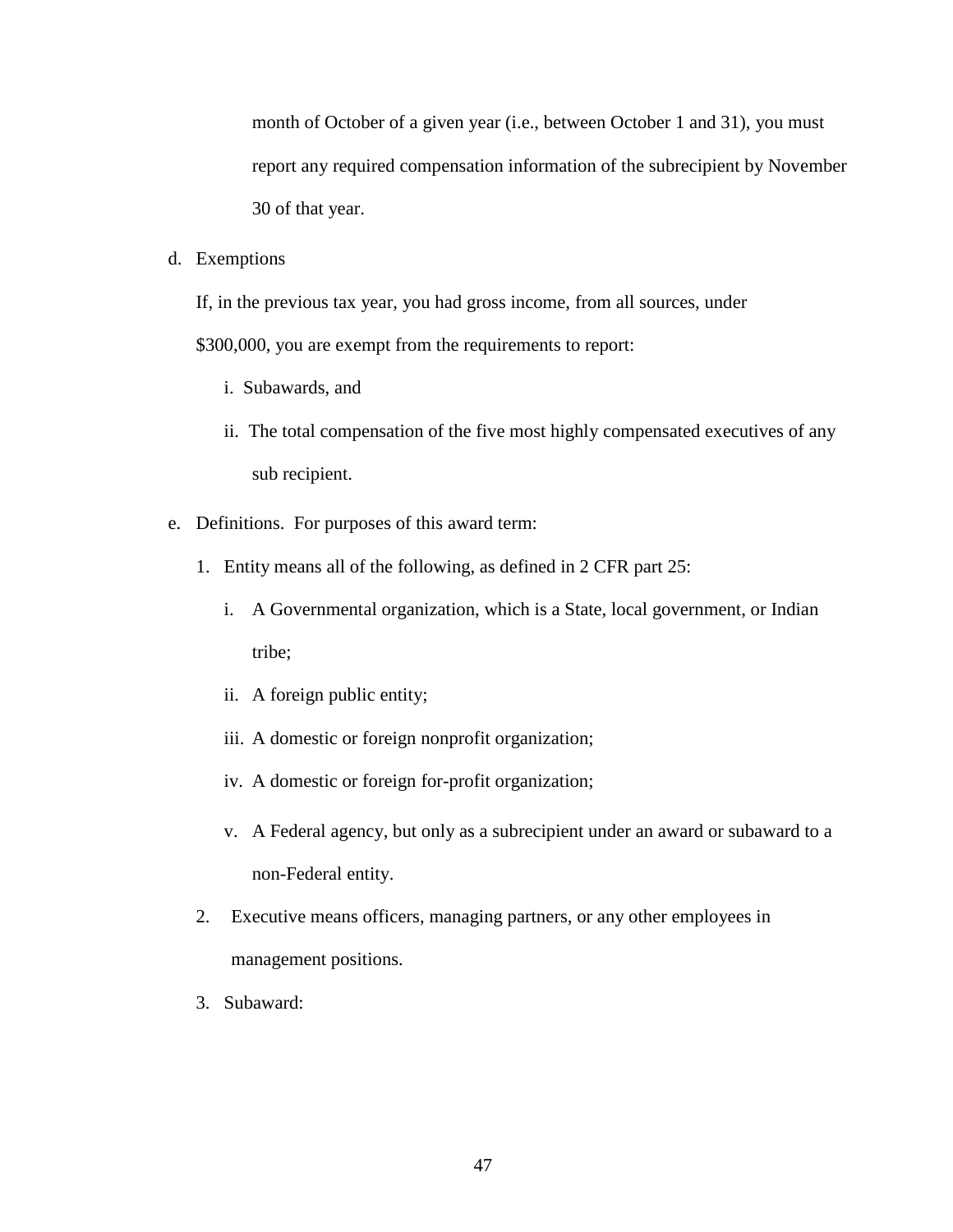- i. This term means a legal instrument to provide support for the performance of any portion of the substantive project or program for which you received this award and that you as the recipient award to an eligible subrecipient.
- ii. The term does not include your procurement of property and services needed to carry out the project or program (for further explanation, see Sec. \_\_ .210 of the attachment to OMB Circular A-133, "Audits of States, Local Governments, and Non-Profit Organizations").
- iii. A subaward may be provided through any legal agreement, including an agreement that you or a subrecipient considers a contract.
- 4. Subrecipient means an entity that:
	- i. Receives a sub award from you (the recipient) under this award; and
	- ii. Is accountable to you for the use of the Federal funds provided by the subaward.
- 5. Total compensation means the cash and noncash dollar value earned by the executive during the recipient's or subrecipient's preceding fiscal year and includes the following (for more information see 17 CFR 229.402 $(c)(2)$ ):
	- i. Salary and bonus.
	- ii. Awards of stock, stock options, and stock appreciation rights. Use the dollar amount recognized for financial statement reporting purposes with respect to the fiscal year in accordance with the Statement of Financial Accounting Standards No. 123 (Revised 2004) (FAS 123R), Shared Based Payments.
	- iii. Earnings for services under non-equity incentive plans. This does not include group life, health, hospitalization or medical reimbursement plans